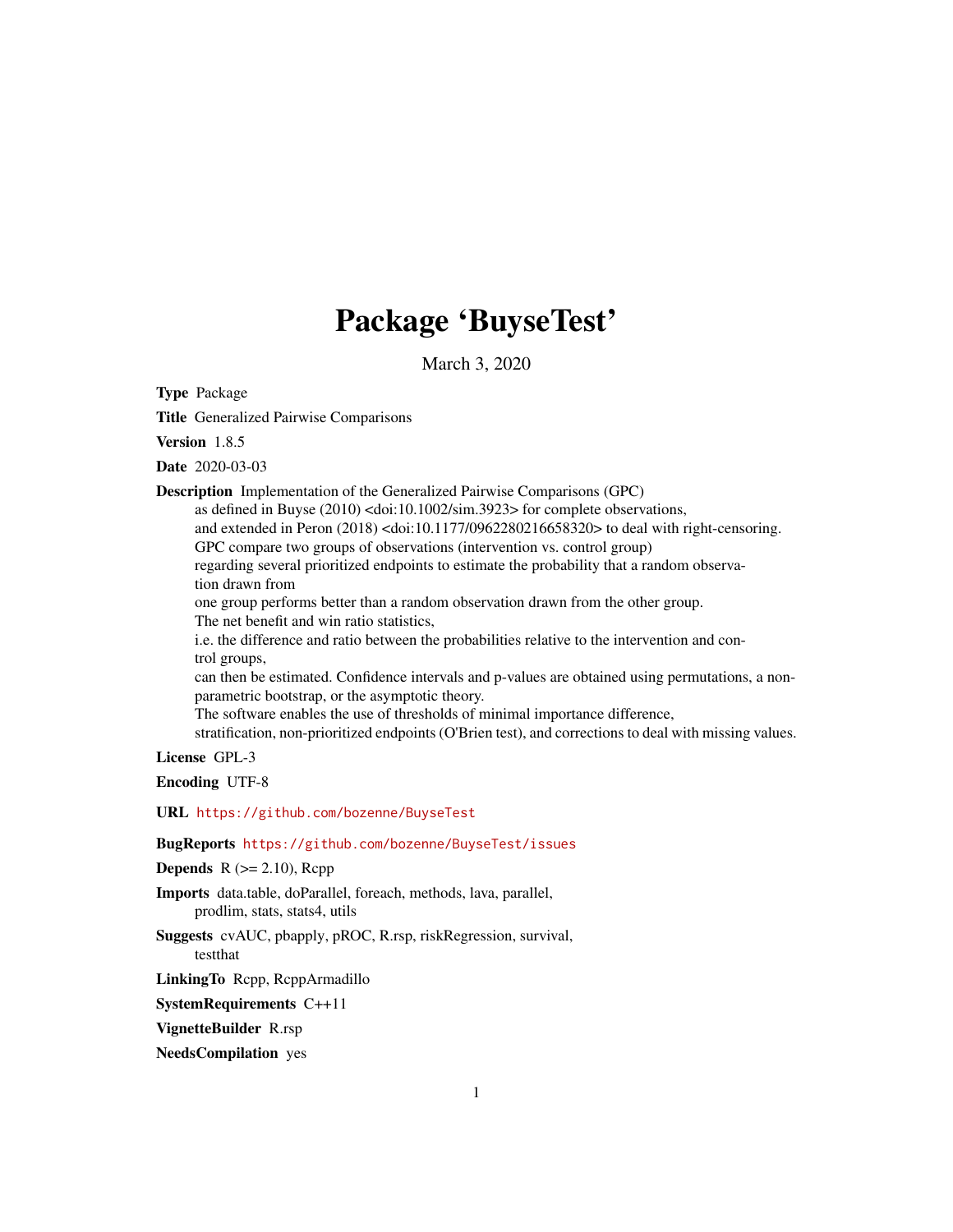## RoxygenNote 6.1.1

Collate '0-onLoad.R' '1-setGeneric.R' 'BuyseRes-object.R' 'BuyseRes-coef.R' 'BuyseRes-confint.R' 'BuyseRes-iid.R' 'BuyseRes-summary.R' 'BuyseRes\_get.R' 'BuyseRes\_show.R' 'BuyseSim-object.R' 'BuyseSim-summary.R' 'BuyseSim\_show.R' 'BuyseTest-check.R' 'BuyseTest-inference.R' 'BuyseTest-initialization.R' 'BuyseTest-package.R' 'BuyseTest-print.R' 'BuyseTest.R' 'BuyseTest.options-object.R' 'BuyseTest.options.R' 'PairScore.R' 'RcppExports.R' 'auc.R' 'constStrata.R' 'discreteRoot.R' 'powerBuyseTest.R' 'prodlim-iid.R' 'simBuyseTest.R' 'simCompetingRisks.R' 'valid.R' Author Brice Ozenne [aut, cre] (<https://orcid.org/0000-0001-9694-2956>), Julien Peron [ctb], Eva Cantagallo [aut]

Maintainer Brice Ozenne <br />brice.mh.ozenne@gmail.com>

Repository CRAN

Date/Publication 2020-03-03 12:20:06 UTC

## R topics documented:

| $\mathbf{3}$                                                                                                                      |
|-----------------------------------------------------------------------------------------------------------------------------------|
| $\overline{4}$                                                                                                                    |
| 5                                                                                                                                 |
| 7                                                                                                                                 |
| $\overline{7}$                                                                                                                    |
| -8                                                                                                                                |
| 10                                                                                                                                |
| 10                                                                                                                                |
| $\overline{13}$                                                                                                                   |
| $\overline{13}$                                                                                                                   |
| $\overline{14}$                                                                                                                   |
| -15                                                                                                                               |
| 21                                                                                                                                |
| 22.                                                                                                                               |
| 23                                                                                                                                |
| 23                                                                                                                                |
| 24                                                                                                                                |
| 24                                                                                                                                |
| $discrete Root \dots \dots \dots \dots \dots \dots \dots \dots \dots \dots \dots \dots \dots \dots \dots \dots \dots \dots$<br>25 |
| 26                                                                                                                                |
| 27                                                                                                                                |
| 29                                                                                                                                |
| 30                                                                                                                                |
| 32                                                                                                                                |
| 33                                                                                                                                |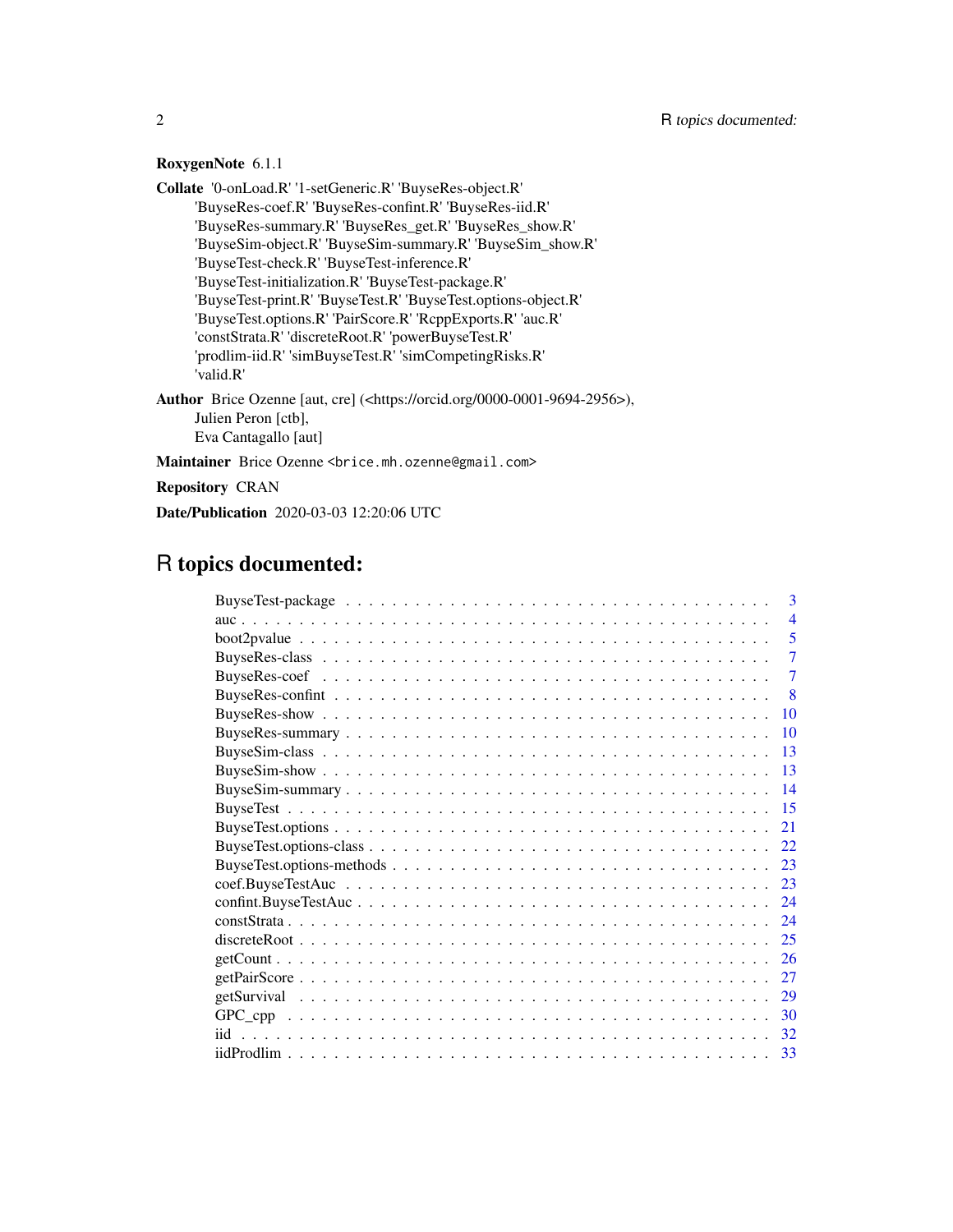## <span id="page-2-0"></span>BuyseTest-package 3

| Index |  |
|-------|--|
|       |  |

BuyseTest-package *BuyseTest package: Generalized Pairwise Comparisons*

#### Description

Implementation of the Generalized Pairwise Comparisons. [BuyseTest](#page-14-1) is the main function of the package. See the vignette of an overview of the functionalities of the package. Run citation("BuyseTest") in R for how to cite this package in scientific publications. See the section reference below for examples of application in clinical studies.

#### Details

The Generalized Pairwise Comparisons form all possible pairs of observations, one observation being taken from the intervention group and the other is taken from the control group, and compare the value of their endpoints.

If the difference in endpoint value between the two observations of the pair is greater than the threshold of clinical relevance, the pair is classified as favorable (i.e. win). If the difference is lower than minus the threshold of clinical relevance the pair is classified as unfavorable (i.e. loss). Otherwise the pair is classified as neutral. In presence of censoring, it might not be possible to compare the difference to the threshold. In such cases the pair is classified as uninformative.

Simultaneously analysis of several endpoints is performed by prioritizing the endpoints, assigning the highest priority to the endpoint considered the most clinically relevant. The endpoint with highest priority is analyzed first, and neutral and uninformative pair are analyzed regarding endpoint of lower priority.

#### References

Examples of application in clinical studies:

J. Peron, P. Roy, K. Ding, W. R. Parulekar, L. Roche, M. Buyse (2015). Assessing the benefit-risk of new treatments using generalized pairwise comparisons: the case of erlotinib in pancreatic cancer. *British journal of cancer* 112:(6)971-976.

J. Peron, P. Roy, T. Conroy, F. Desseigne, M. Ychou, S. Gourgou-Bourgade, T. Stanbury, L. Roche, B. Ozenne, M. Buyse (2016). An assessment of the benefit-risk balance of FOLFORINOX in metastatic pancreatic adenocarcinoma. *Oncotarget* 7:82953-60, 2016.

Comparison between the net benefit and alternative measures of treatment effect:

J. Peron, P. Roy, B. Ozenne, L. Roche, M. Buyse (2016). The net chance of a longer survival as a patient-oriented measure of benefit in randomized clinical trials. *JAMA Oncology* 2:901-5. E. D. Saad, J. R. Zalcberg, J. Peron, E. Coart, T. Burzykowski, M. Buyse (2018). Understanding and communicating measures of treatment effect on survival: can we do better?. *J Natl Cancer Inst*.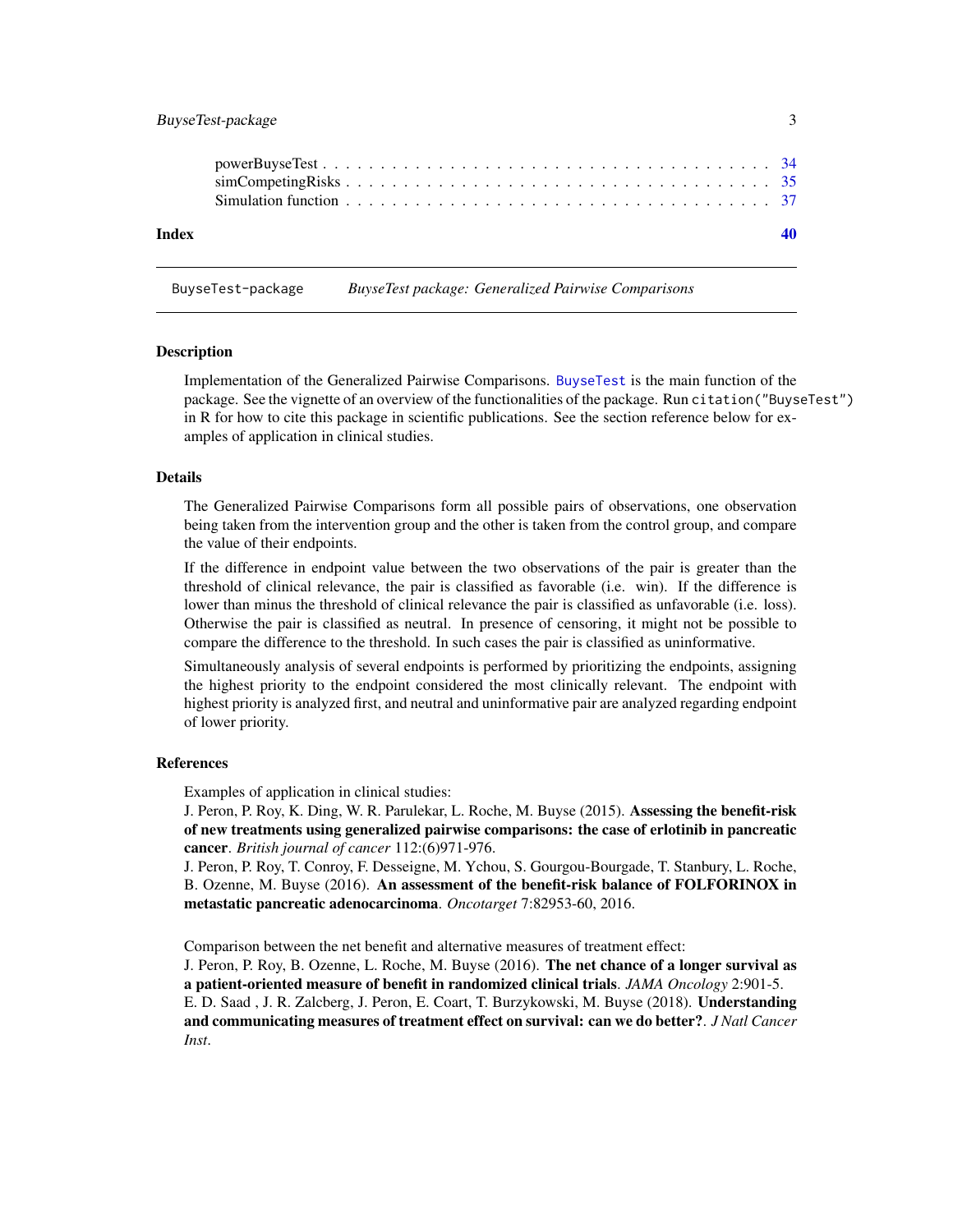### Description

Estimation of the Area Under the ROC curve, possibly after cross validation, to assess the discriminant ability of a biomarker regarding a disease status.

## Usage

```
auc(labels, predictions, fold = NULL, observation = NULL,
 direction = ">", null = 0.5, conf.level = 0.95,
  transformation = FALSE)
```
#### Arguments

| labels      | [integer/character vector] the disease status (should only take two different val-<br>ues).                                                                                                  |
|-------------|----------------------------------------------------------------------------------------------------------------------------------------------------------------------------------------------|
| predictions | [numeric vector] A vector with the same length as labels containing the biomarker<br>values.                                                                                                 |
| fold        | [character/integer vector] If using cross validation, the index of the fold. Should<br>have the same length as labels.                                                                       |
| observation | [integer vector] If using cross validation, the index of the corresponding obser-<br>vation in the original dataset. Necessary to compute the standard error when<br>using cross validation. |
| direction   | [character] ">" lead to estimate $P[Y>X]$ , "<" to estimate $P[Y, and "auto"to estimate max(P[Y>X], P[Y.$                                                                                    |
| null        | [numeric, 0-1] the value against which the AUC should be compared when com-<br>puting the p-value.                                                                                           |
| conf.level  | [numeric, 0-1] the confidence level of the confidence intervals.                                                                                                                             |
|             | transformation [logical] should a log-log transformation be used when computing the confi-<br>dence intervals and the p-value.                                                               |

## Details

Compared to other functions computing the AUC (e.g. the auc fonction of the ROCR package), the AUC is defined here as  $P[Y > X]$  with a strict inequality sign (i.e. not  $P[Y > = X]$ ).

## Value

A *data.frame* containing for each fold the AUC value with its standard error (when computed). The last line of the data.frame contains the global AUC value with its standard error.

<span id="page-3-0"></span>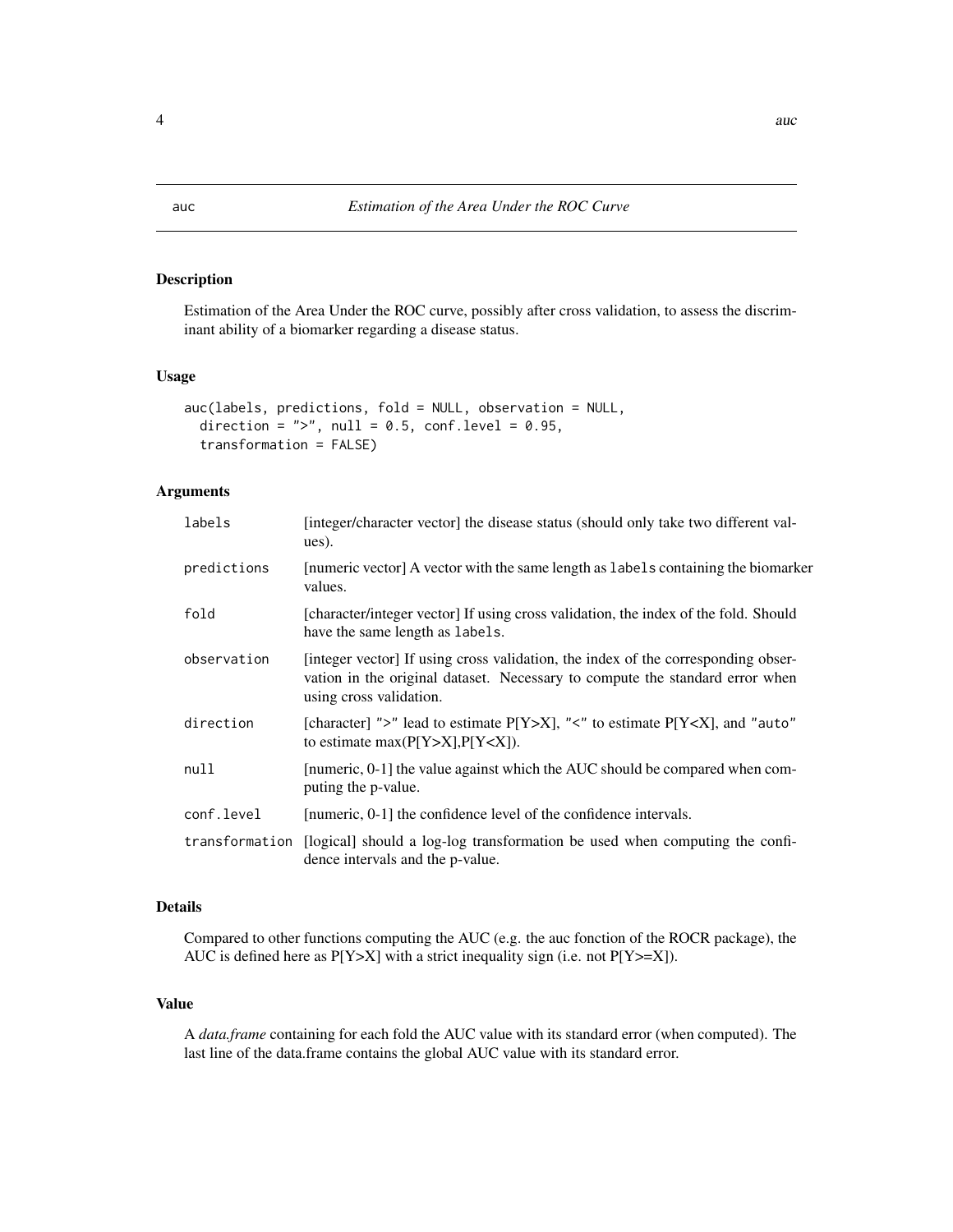## <span id="page-4-0"></span>boot2pvalue 5

## References

Erin LeDell, Maya Petersen, and Mark van der Laan (2015). Computationally efficient confidence intervals for cross-validated area under the ROC curve estimates. *Electron J Stat.* 9(1):1583–1607.

#### Examples

```
library(data.table)
n < - 200set.seed(10)
X \leftarrow \text{norm}(n)dt <- data.table(Y = as.factor(rbinom(n, size = 1, prob = 1/(1+exp(1/2-X)))),
                 X = X,
                 fold = unlist(lapply(1:10,function(iL){rep(iL,n/10)})))
## compute auc
auc(labels = dt$Y, predictions = dt$X, direction = ">")
## compute auc after 10-fold cross-validation
auc(labels = dt$Y, prediction = dt$X, fold = dt$fold, observation = 1:NROW(dt))
```
boot2pvalue *Compute the p.value from the distribution under H1*

#### Description

Compute the p.value associated with the estimated statistic using a bootstrap sample of its distribution under H1.

## Usage

```
boot2pvalue(x, null, estimate = NULL, alternative = "two.sided",
  FUN.ci = quantileCI, checkSign = TRUE,
  tol = .Machine$double.eps^0.5)
```

| <b>X</b>    | [numeric vector] a vector of bootstrap estimates of the statistic.                                                                                                                                                                  |
|-------------|-------------------------------------------------------------------------------------------------------------------------------------------------------------------------------------------------------------------------------------|
| null        | [numeric] value of the statistic under the null hypothesis.                                                                                                                                                                         |
| estimate    | [numeric] the estimated statistic.                                                                                                                                                                                                  |
| alternative | [character] a character string specifying the alternative hypothesis, must be one<br>of "two.sided" (default), "greater" or "less".                                                                                                 |
| FUN.ci      | [function] the function used to compute the confidence interval. Must take x,<br>alternative, conf. level and sign. estimate as arguments and only return<br>the relevant limit (either upper or lower) of the confidence interval. |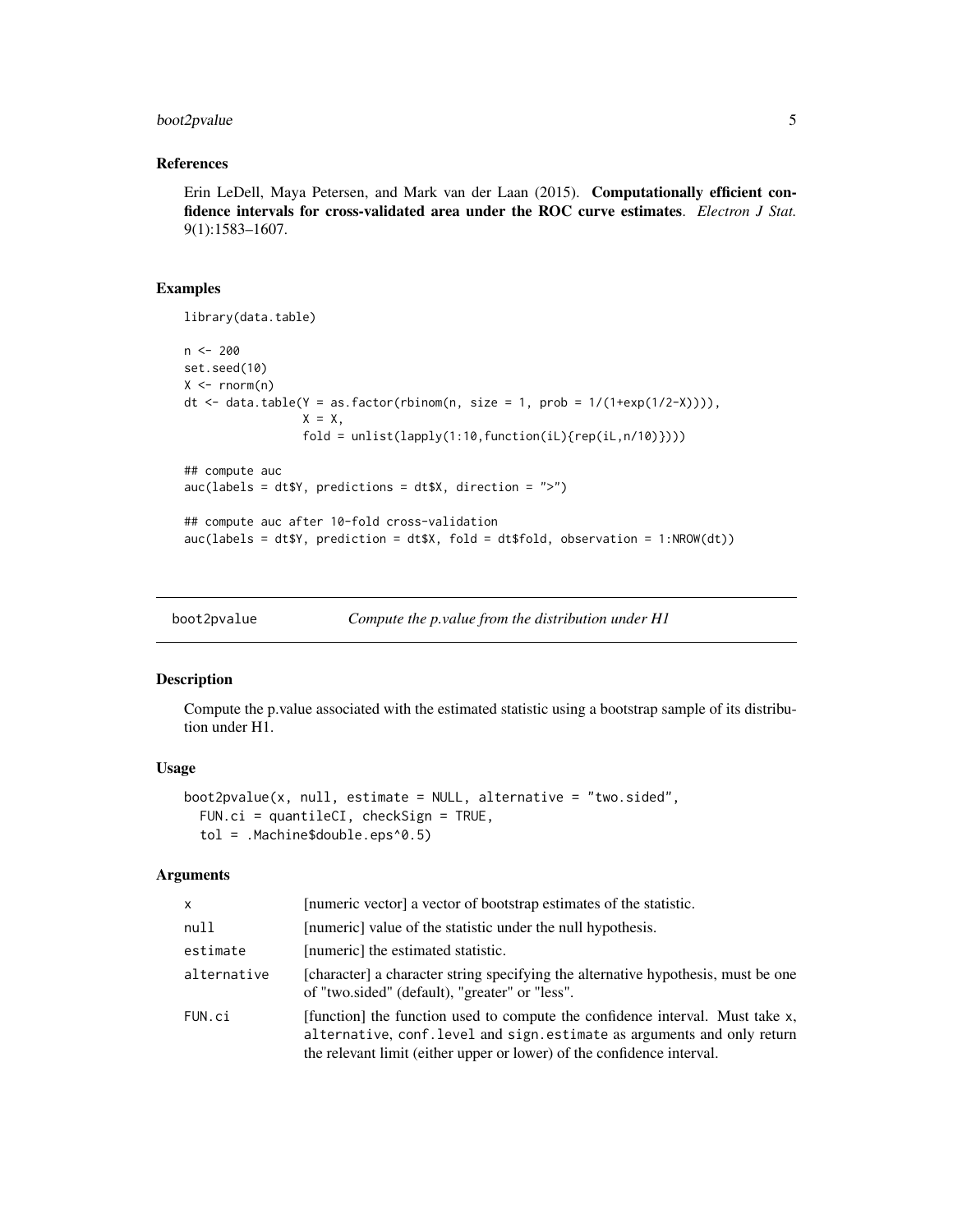| checkSign | [logical] should a warning be output if the sign of the estimate differs from the |
|-----------|-----------------------------------------------------------------------------------|
|           | sign of the mean bootstrap value?                                                 |
| tol       | [numeric] the absolute convergence tolerance.                                     |

#### Details

For test statistic close to 0, this function returns 1.

For positive test statistic, this function search the quantile alpha such that:

- quantile(x, probs = alpha)=0 when the argument alternative is set to "greater".
- quantile(x, probs =  $0.5 \star$ alpha)=0 when the argument alternative is set to "two.sided".

If the argument alternative is set to "less", it returns 1.

For negative test statistic, this function search the quantile alpha such that:

- quantile(x,probs = 1-alpha=0 when the argument alternative is set to "less".
- quantile(x,probs =  $1-\theta$ .5\*alpha=0 when the argument alternative is set to "two.sided".

If the argument alternative is set to "greater", it returns 1.

## Examples

set.seed(10)

```
#### no effect ####
x < - rnorm(1e3)
boot2pvalue(x, null = 0, estimate = mean(x), alternative = "two.sided")
## expected value of 1
boot2pvalue(x, null = 0, estimate = mean(x), alternative = "greater")
## expected value of 0.5
boot2pvalue(x, null = 0, estimate = mean(x), alternative = "less")
## expected value of 0.5
#### positive effect ####
x \le - rnorm(1e3, mean = 1)
boot2pvalue(x, null = 0, estimate = 1, alternative = "two.sided")
## expected value of 0.32 = 2*<i>pmorm</i>(q = 0, <i>mean</i> = -1) = 2*<i>mean</i>(x < = 0)boot2pvalue(x, null = 0, estimate = 1, alternative = "greater")
## expected value of 0.16 = pnorm(q = 0, mean = 1) = mean(x <= 0)
boot2pvalue(x, null = 0, estimate = 1, alternative = "less")
## expected value of 0.84 = 1-pnorm(q = 0, mean = 1) = mean(x>=0)
#### negative effect ####
x \le - rnorm(1e3, mean = -1)
boot2pvalue(x, null = 0, estimate = -1, alternative = "two.sided")
## expected value of 0.32 = 2*(1-pnorm(q = 0, mean = -1)) = 2*mean(x>=0)
```
boot2pvalue(x, null =  $0$ , estimate =  $-1$ , alternative = "greater")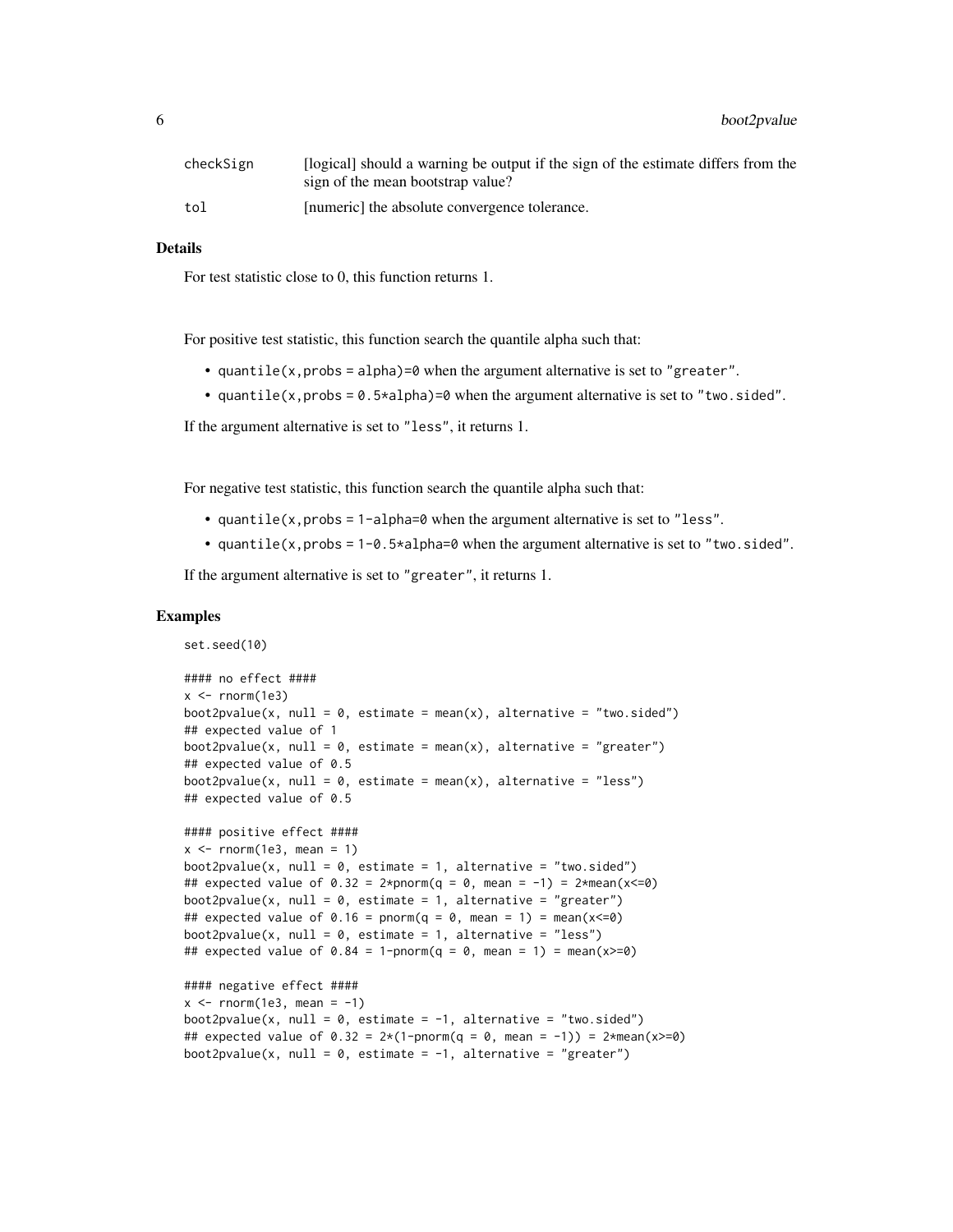```
## expected value of 0.84 = pnorm(q = 0, mean = -1) = mean(x \le 0)boot2pvalue(x, null = 0, estimate = -1, alternative = "less") # pnorm(q = 0, mean = -1)
## expected value of 0.16 = 1-pnorm(q = 0, mean = -1) = mean(x>=0)
```
<span id="page-6-1"></span>BuyseRes-class *Class "BuyseRes" (output of BuyseTest)*

#### <span id="page-6-2"></span>Description

A [BuyseTest](#page-14-1) output is reported in a BuyseRes object.

#### Author(s)

Brice Ozenne

## See Also

[BuyseTest](#page-14-1) for the function computing generalized pairwise comparisons. [BuyseRes-summary](#page-9-1) for the summary of the BuyseTest function results

BuyseRes-coef *Coef Method for Class "BuyseRes"*

#### Description

Extract summary statistics from the result of a [BuyseTest](#page-14-1) function.

## Usage

```
## S4 method for signature 'BuyseRes'
coef(object, statistic = NULL, stratified = FALSE,
  cumulative = TRUE, ...
```

| object     | output of BuyseTest                                                                                                      |
|------------|--------------------------------------------------------------------------------------------------------------------------|
| statistic  | [character] the type of summary statistic. See the detail section.                                                       |
| stratified | [logical] should the summary statistic be strata-specific? Otherwise a summary<br>statistic over all strata is returned. |
| cumulative | [logical] should the score be cumulated over endpoints? Otherwise display the<br>contribution of each endpoint.          |
| $\cdots$   | ignored.                                                                                                                 |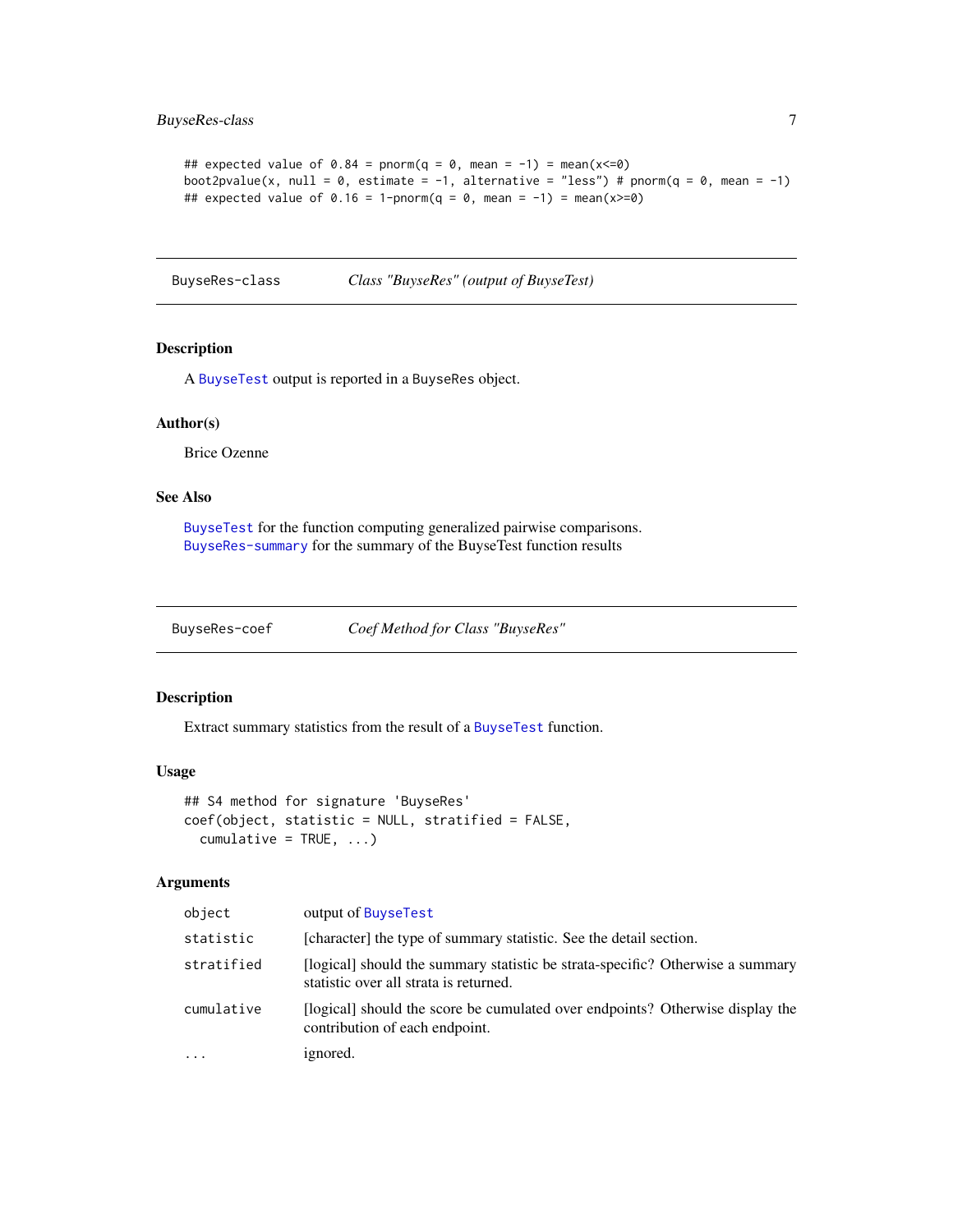<span id="page-7-0"></span>One of the following statistic can be specified:

- "netBenefit": returns the net benefit.
- "winRatio": returns the win ratio.
- "count.favorable": returns the number of pairs in favor of the treatment.
- "count.unfavorable": returns the number of pairs in favor of the control.
- "count.neutral": returns the number of neutral pairs.
- "count.uninf": returns the number of uninformative pairs.
- "pc. favorable": returns the percentage of pairs in favor of the treatment, i.e.  $P[X \ge Y + \tau]$ .
- "pc.unfavorable": returns the percentage of pairs in favor of the control, i.e.  $P[Y \ge X + \tau]$ .
- "pc.neutral": returns the percentage of neutral pairs.
- "pc.uninf": returns the percentage of uninformative pairs.

## Author(s)

Brice Ozenne

<span id="page-7-1"></span>BuyseRes-confint *Confidence Intervals for Model Parameters*

## **Description**

Computes confidence intervals for net benefit statistic or the win ratio statistic.

#### Usage

```
## S4 method for signature 'BuyseRes'
confint(object, statistic = NULL,
  conf.level = NULL, alternative = NULL, method.ci.resampling = NULL,
  order.Hprojection = NULL, transformation = NULL, cluster = NULL)
```

| object      | an R object of class BuyseRes, i.e., output of BuyseTest                                                                                                                                                                                                                                               |
|-------------|--------------------------------------------------------------------------------------------------------------------------------------------------------------------------------------------------------------------------------------------------------------------------------------------------------|
| statistic   | [character] the statistic summarizing the pairwise comparison: "netBenefit"<br>displays the net benefit, as described in Buyse $(2010)$ and Peron et al. $(2016)$ ),<br>whereas "winRatio" displays the win ratio, as described in Wang et al. (2016).<br>Default value read from BuyseTest.options(). |
| conf.level  | [numeric] confidence level for the confidence intervals. Default value read from<br>BuyseTest.options().                                                                                                                                                                                               |
| alternative | [character] the type of alternative hypothesis: "two.sided", "greater", or<br>"less". Default value read from BuyseTest.options().                                                                                                                                                                     |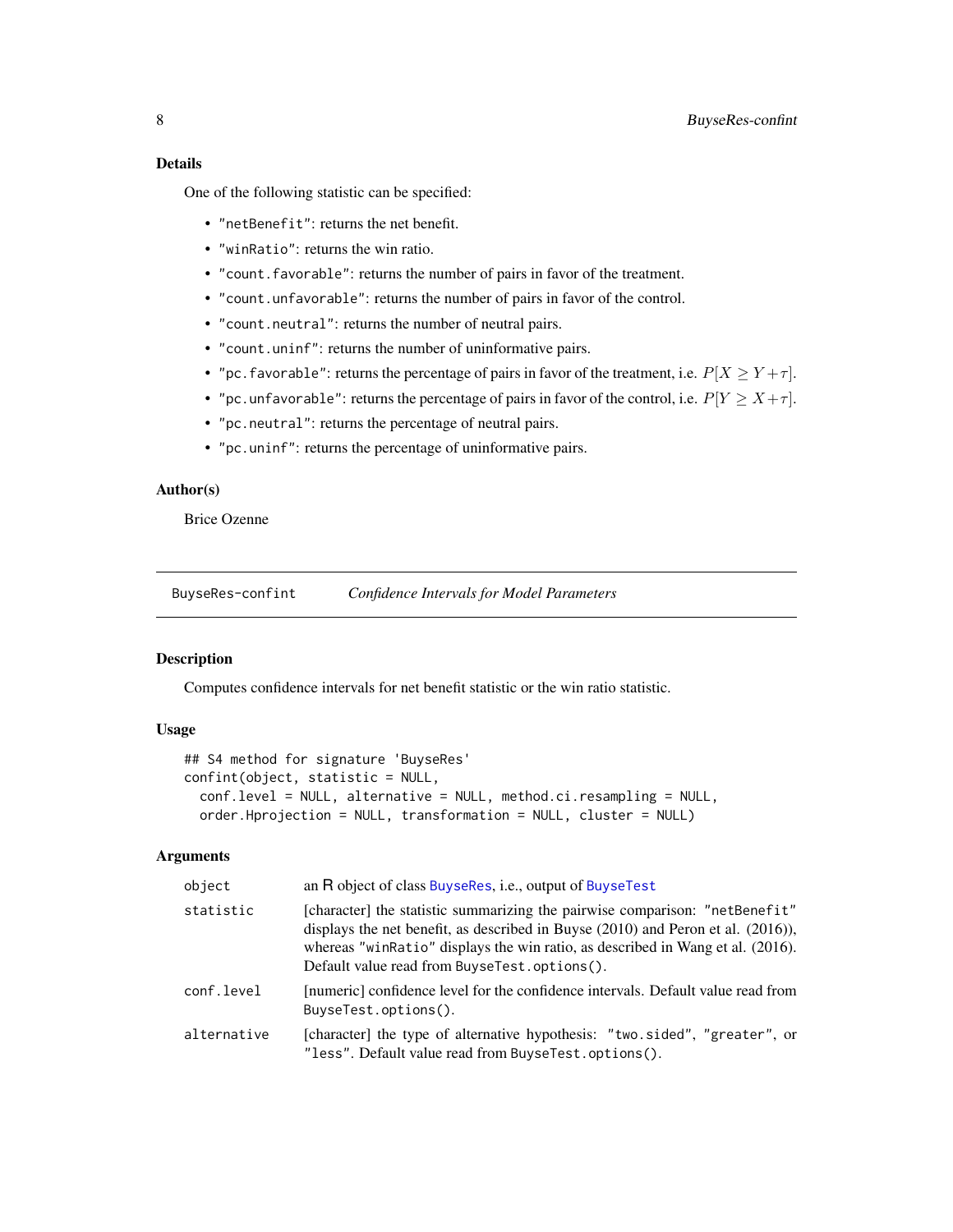| method.ci.resampling                                                                                                                                                                                                                                                                                                                                  |  |  |
|-------------------------------------------------------------------------------------------------------------------------------------------------------------------------------------------------------------------------------------------------------------------------------------------------------------------------------------------------------|--|--|
| [character] the method used to compute the confidence intervals and p-values<br>when using bootstrap or permutation. "percentile" uses the quantiles of the<br>empirical distribution, "gaussian" uses the quantiles of a Gaussian distribution,<br>and "student" uses the quantiles of a Student's t-distribution (only available for<br>bootstrap). |  |  |
| order.Hprojection                                                                                                                                                                                                                                                                                                                                     |  |  |
| [integer, 1-2] order of the H-decomposition used to compute the variance.                                                                                                                                                                                                                                                                             |  |  |
| transformation [logical] should the CI be computed on the logit scale / log scale for the net ben-<br>efit / win ratio and backtransformed. Otherwise they are computed without any<br>transformation. Default value read from BuyseTest.options(). Not relevant<br>when using permutations or percentile bootstrap.                                  |  |  |
| [numeric vector] Group of observations for which the iid assumption holds.                                                                                                                                                                                                                                                                            |  |  |
|                                                                                                                                                                                                                                                                                                                                                       |  |  |

## Details

When using a permutation test, the uncertainty associated with the estimator is computed under the null hypothesis. Thus the confidence interval may not be valid if the null hypothesis is false. More precisely, the quantiles of the distribution of the statistic are computed under the null hypothesis and then shifted by the point estimate of the statistic.

#### Value

A matrix containing a column for the estimated statistic (over all strata), the lower bound and upper bound of the confidence intervals, and the associated p-values. When using resampling methods:

- an attribute n.resampling specified how many samples have been used to compute the confidence intervals and the p-values.
- an attribute method.ci.resampling method used to compute the confidence intervals and p-values.

#### Author(s)

Brice Ozenne

#### See Also

[BuyseTest](#page-14-1) for performing a generalized pairwise comparison. [BuyseRes-summary](#page-9-1) for a more detailed presentation of the BuyseRes object.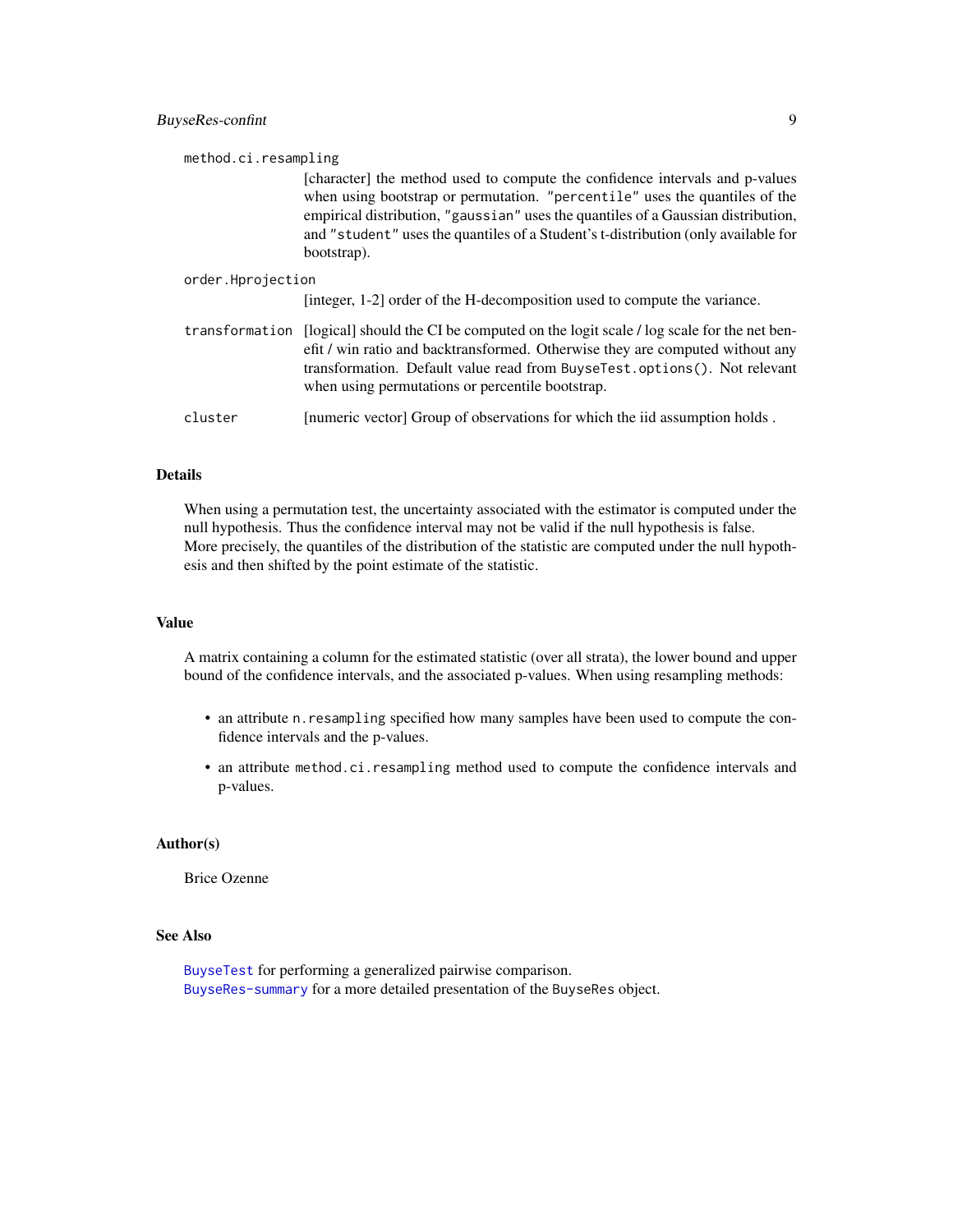<span id="page-9-0"></span>

## Description

Display the main results stored in a [BuyseRes](#page-6-2) object.

#### Usage

```
## S4 method for signature 'BuyseRes'
show(object)
```
## Arguments

object an R object of class [BuyseRes](#page-6-1), i.e., output of [BuyseTest](#page-14-1)

## Author(s)

Brice Ozenne

## See Also

[BuyseTest](#page-14-1) for performing a generalized pairwise comparison. [BuyseRes-summary](#page-9-1) for a more detailed presentation of the BuyseRes object.

<span id="page-9-1"></span>BuyseRes-summary *Summary Method for Class "BuyseRes"*

## Description

Summarize the results from the [BuyseTest](#page-14-1) function.

#### Usage

```
## S4 method for signature 'BuyseRes'
summary(object, print = TRUE, percentage = TRUE,
 statistic = NULL, conf.level = NULL, strata = if
 (length(object@level.strata) == 1) { "global" } else { NULL },
  type.display = 1, digit = c(2, 4, 5), ...)
```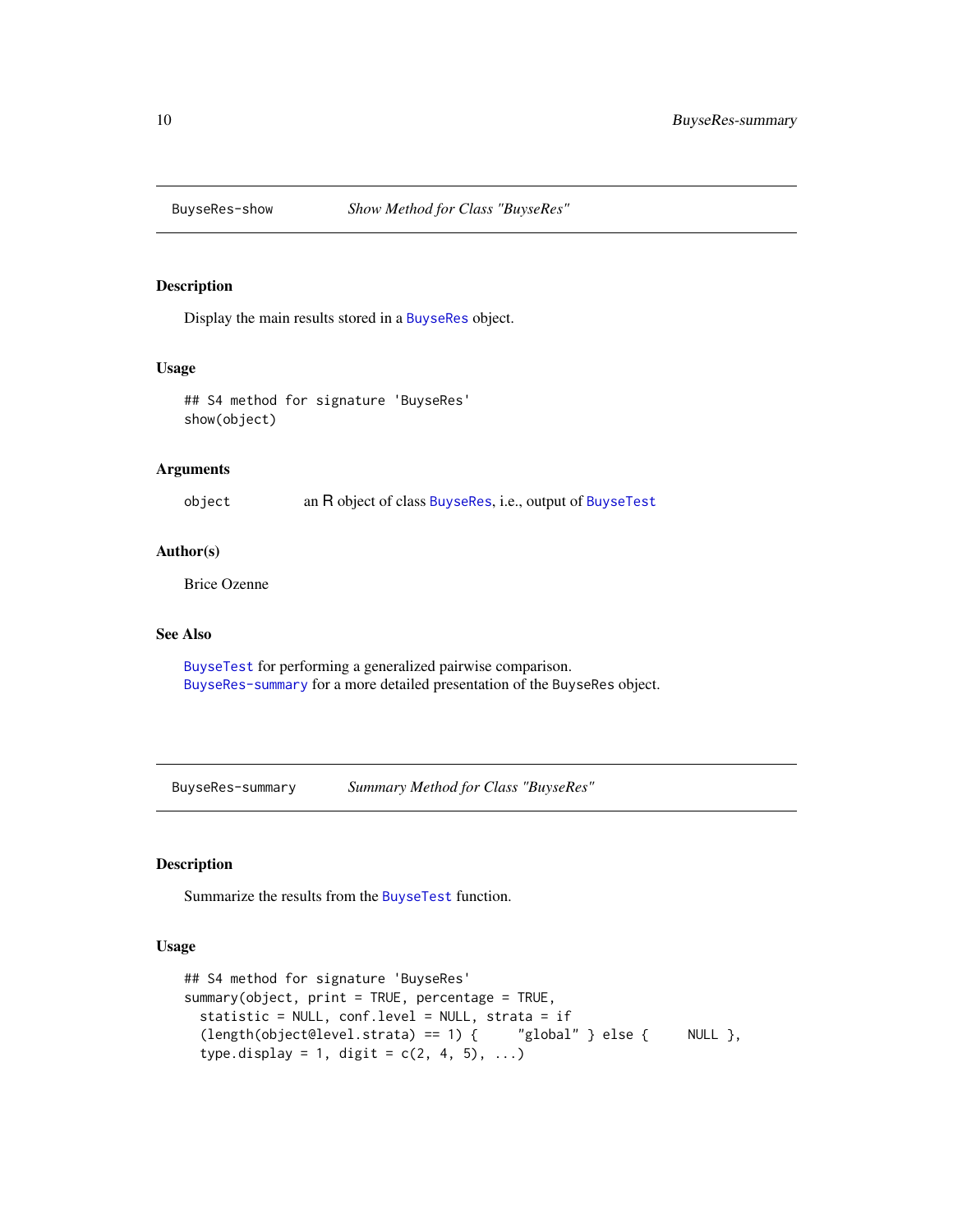#### <span id="page-10-0"></span>Arguments

| object       | output of BuyseTest                                                                                                                                                                                                                                                                                    |
|--------------|--------------------------------------------------------------------------------------------------------------------------------------------------------------------------------------------------------------------------------------------------------------------------------------------------------|
| print        | [logical] Should the table be displayed?.                                                                                                                                                                                                                                                              |
| percentage   | [logical] Should the percentage of pairs of each type be displayed? Otherwise<br>the number of pairs is displayed.                                                                                                                                                                                     |
| statistic    | [character] the statistic summarizing the pairwise comparison: "netBenefit"<br>displays the net benefit, as described in Buyse $(2010)$ and Peron et al. $(2016)$ ),<br>whereas "winRatio" displays the win ratio, as described in Wang et al. (2016).<br>Default value read from BuyseTest.options(). |
| conf.level   | [numeric] confidence level for the confidence intervals. Default value read from<br>BuyseTest.options().                                                                                                                                                                                               |
| strata       | [character vector] the name of the strata to be displayed. Can also be "global"<br>to display the average over all strata.                                                                                                                                                                             |
| type.display | [numeric or character] the results/summary statistics to be displayed. Either an<br>integer indicating refering to a type of display in BuyseTest.options() or the<br>name of the column to be output (e.g. c("strata", "Delta", "p. value")).                                                         |
| digit        | [integer vector] the number of digit to use for printing the counts and the delta.                                                                                                                                                                                                                     |
| $\cdots$     | arguments to be passed to BuyseRes-confint                                                                                                                                                                                                                                                             |

#### Details

#### Content of the output

The "results" table in the output show the result of the GPC at each endpoint, as well as its contribution to the global statistics. More precisely, the column:

- endpoint lists the endpoints, by order of priority.
- threshold lists the threshold associated to each endpoint.
- total lists the total number of pairs to be analyzed at the current priority.
- total(%) lists the total percentage of pairs to be analyzed at the current priority.
- favorable lists the number of pairs classified in favor of the treatment at the current priority.
- favorable(%) lists the number of pairs classified in favor of the treatment at the current priority.
- unfavorable lists the number of pairs classified in favor of the control at the current priority.
- unfavorable(%) lists the percentage of pairs classified in favor of the control at the current priority.
- neutral lists the number of pairs classified as neutral at the current priority.
- neutral(%) lists the percentage of pairs classified as neutral at the current priority.
- uninf lists the number of pairs that could not be classified at the current priority (due to missing values/censoring).
- uninf(%) lists the percentage of pairs that could not be classified at the current priority (due to missing values/censoring).
- delta lists the value of the statistic (i.e. net benefit or win ratio) computed on the pairs analyzed at the current priority only.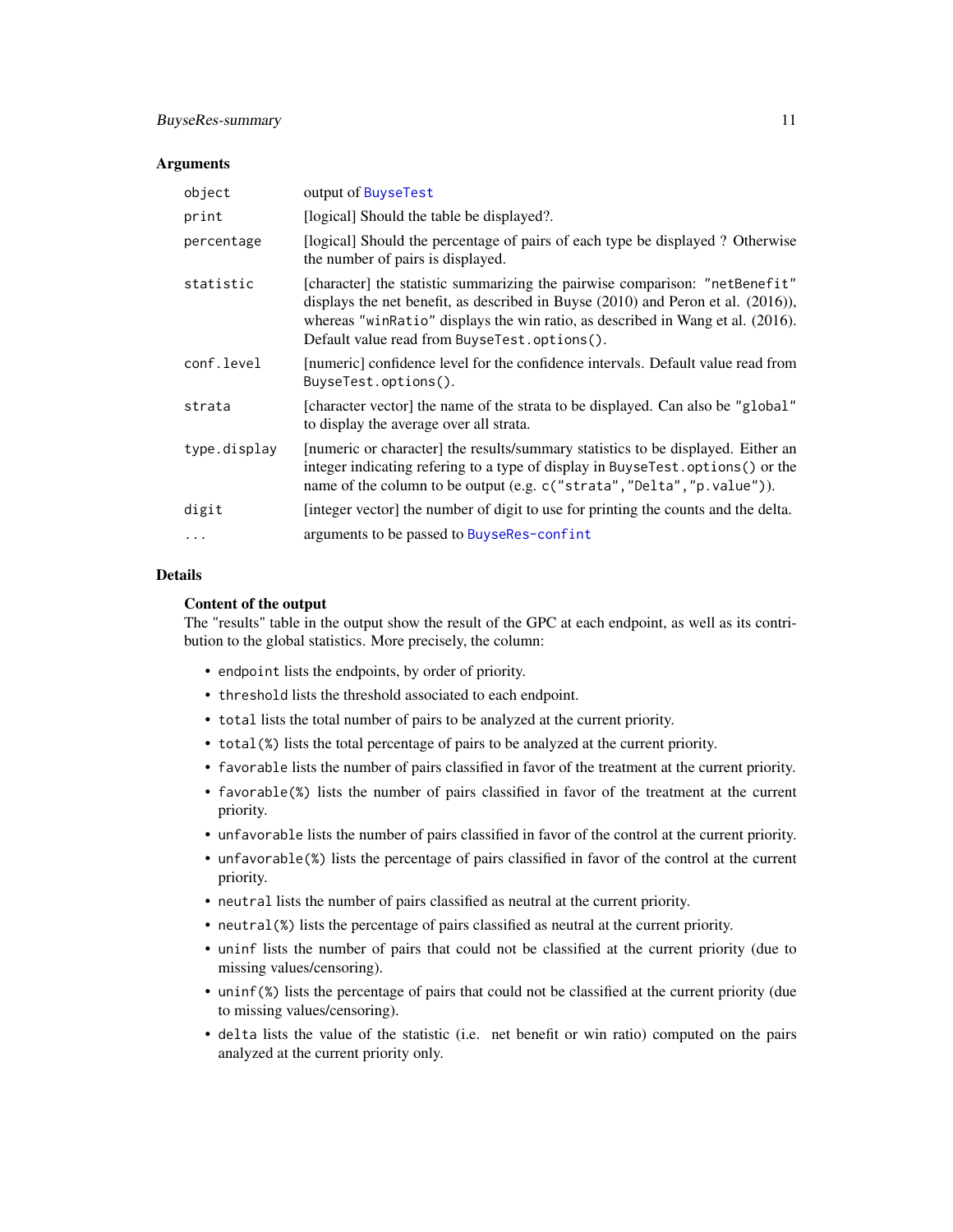- Delta lists the value of the statistic (i.e. net benefit or win ratio) computed on all the pairs analyzed up to the current priority.
- Delta(%) lists the net benefit or win ratio fraction (i.e. statistic up to the current priority divided by the final statistic).
- information(%) lists the information fraction (i.e. number of favorable and unfavorable pairs up to the current priority divided by the final number of favorable and unfavorable pairs).
- CI Confidence interval for the value of Delta (performed independently at each priority, no adjustment for multiple comparison).
- p.value p-value for the test Delta=0 (performed independently at each priority, no adjustment for multiple comparison).
- resampling number of samples used to compute the confidence intervals or p-values from permutations or bootstrap samples. Only displayed if some bootstrap samples have been discarded, for example, they did not lead to sample any case or control.

Note: when using the Peron scoring rule or a correction for uninformative pairs, the columns total, favorable, unfavorable, neutral, and uninf are computing by summing the contribution of the pairs. This may lead to a decimal value.

#### Statistical inference

When the interest is in obtaining p-values, we recommand the use of a permutation test. However, when using a permutation test confidence intervals are not displayed in the summary. This is because there is no (to the best of our knowledge) straightforward way to obtain good confidence intervals with permutations. An easy way consist in using the quantiles of the permutation distribution and then shift by the point estimate of the statistic. This is what is output by [BuyseRes-confint](#page-7-1). However this approach leads to a much too high coverage when the null hypothesis is false. The limits of the confidence interval can also end up being outside of the interval of definition of the statistic (e.g. outside [-1,1] for the proportion in favor of treatment). Therefore, for obtaining confidence intervals, we recommand the boostrap method or the u-statistic method.

## Win ratio

For the win ratio, the proposed implementation enables the use of thresholds and endpoints that are not time to events as well as the correction proposed in Peron et al. (2016) to account for censoring. These development have not been examined by Wang et al. (2016), or in other papers (to the best of our knowledge). They are only provided here by implementation convenience.

#### Competing risks

In presence of competing risks, looking at the net benefit/win ratio computed with respect to the event of interest will likely not give a full picture of the difference between the two groups. For instance a treatment may decrease the risk of the event of interest (i.e. increase the net benefit for this event) by increasing the risk of the competing event. If the competing event is death, this is not desirable. It is therefore advised to taking into consideration the risk of the competing event, e.g. by re-running BuyseTest where cause 1 and 2 have been inverted.

## Author(s)

Brice Ozenne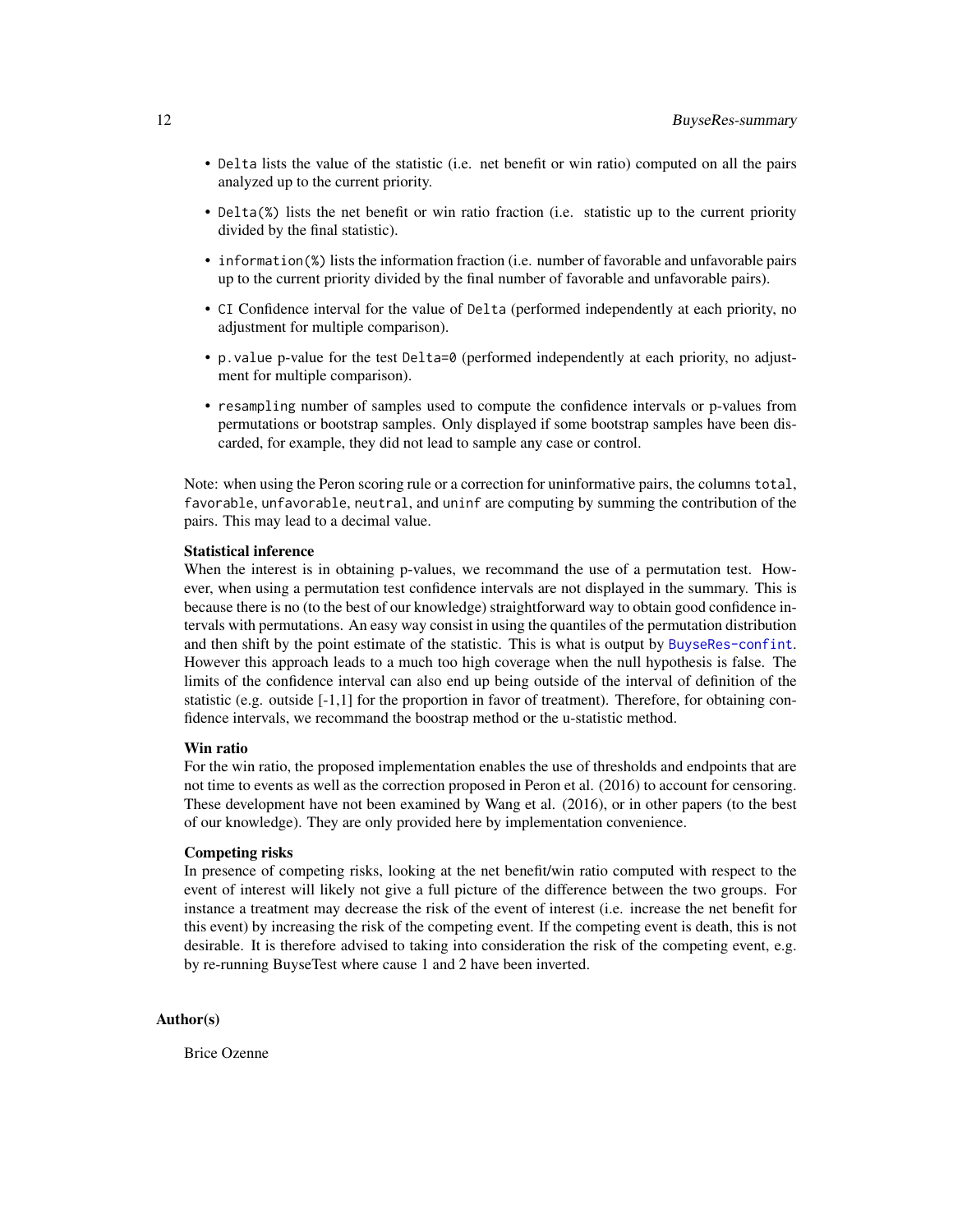## <span id="page-12-0"></span>BuyseSim-class 13

## See Also

```
BuyseTest for performing a generalized pairwise comparison.
BuyseRes-class for a presentation of the BuyseRes object.
BuyseRes-confint to output confidence interval and p-values in a matrix format.
```
## Examples

```
library(data.table)
dt <- simBuyseTest(1e2, n.strata = 3)
## Not run:
BT <- BuyseTest(treatment ~ TTE(eventtime, status = status) + Bin(toxicity), data=dt)
## End(Not run)
 summary(BT)
 summary(BT, percentage = FALSE)
 summary(BT, statistic = "winRatio")
```
<span id="page-12-2"></span>BuyseSim-class *Class "BuyseSim" (output of BuyseTest)*

#### <span id="page-12-1"></span>Description

A [powerBuyseTest](#page-33-1) output is reported in a BuyseSim object.

#### Author(s)

Brice Ozenne

#### See Also

[powerBuyseTest](#page-33-1) for the function computing generalized pairwise comparisons. [BuyseSim-summary](#page-13-1) for the summary of the BuyseTest function results

BuyseSim-show *Show Method for Class "BuyseSim"*

#### Description

Display the main results stored in a [BuyseSim](#page-12-1) object.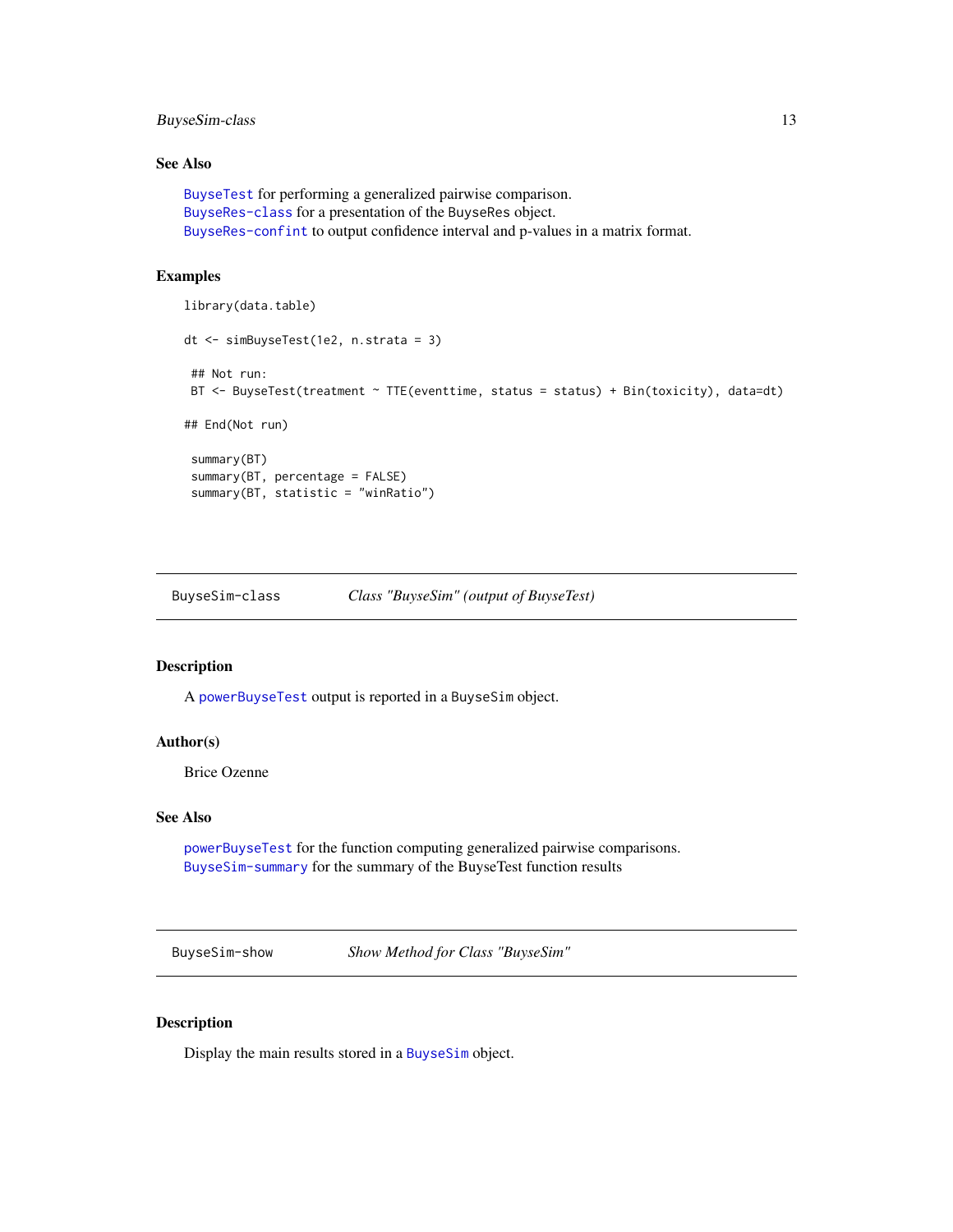## Usage

```
## S4 method for signature 'BuyseSim'
show(object)
```
## Arguments

object an R object of class [BuyseSim](#page-12-2), i.e., output of [BuyseTest](#page-14-1)

## Author(s)

Brice Ozenne

## See Also

[BuyseTest](#page-14-1) for performing a generalized pairwise comparison. [BuyseSim-summary](#page-13-1) for a more detailed presentation of the BuyseSim object.

<span id="page-13-1"></span>BuyseSim-summary *Summary Method for Class "BuyseSim"*

## Description

Summarize the results from the [powerBuyseTest](#page-33-1) function.

#### Usage

```
## S4 method for signature 'BuyseSim'
summary(object, print = TRUE, statistic = NULL,
 legend = TRUE, method.inference = NULL, col.rep = TRUE,
 digit = 4)
```

| object           | output of powerBuyseTest                                                                                                                           |  |
|------------------|----------------------------------------------------------------------------------------------------------------------------------------------------|--|
| print            | [logical] Should the table be displayed?.                                                                                                          |  |
| statistic        | [character] the statistic summarizing the pairwise comparison: "netBenefit"<br>displays the net benefit whereas "winRatio" displays the win ratio. |  |
| legend           | [logical] should explainations about the content of each column be displayed?                                                                      |  |
| method.inference |                                                                                                                                                    |  |
|                  | [character vector] for which inference method the rejection rate should be dis-<br>played?                                                         |  |
| col.rep          | [logical] should the number of successful simulations be displayed?                                                                                |  |
| digit            | [integer vector] the number of digit to use for printing the counts and the delta.                                                                 |  |

<span id="page-13-0"></span>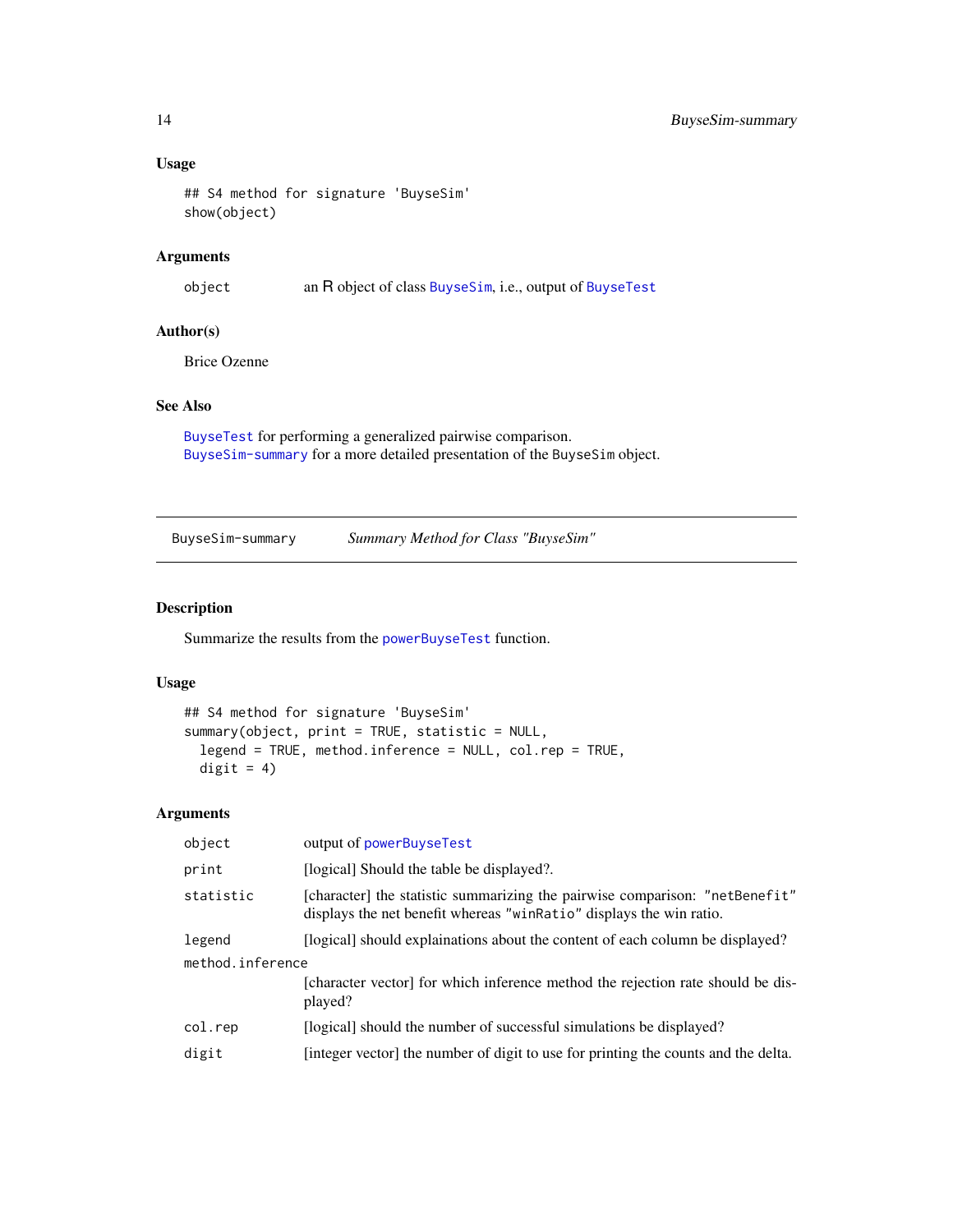## <span id="page-14-0"></span>BuyseTest 15

## Author(s)

Brice Ozenne

## See Also

[powerBuyseTest](#page-33-1) for performing a simulation study for generalized pairwise comparison.

<span id="page-14-1"></span>BuyseTest *Generalized Pairwise Comparisons (GPC)*

## Description

Performs Generalized Pairwise Comparisons for binary, continuous and time-to-event endpoints.

#### Usage

```
BuyseTest(formula, data, scoring.rule = NULL, correction.uninf = NULL,
 model.tte = NULL, method.inference = NULL, n.resampling = NULL,
  strata.resampling = NULL, hierarchical = NULL, weight = NULL,
 neutral.as.uninf = NULL, keep.pairScore = NULL, seed = 10,
  cpus = NULL, trace = NULL, treatment = NULL, endpoint = NULL,
  type = NULL, threshold = NULL, status = NULL, operator = NULL,
  censoring = NULL, strata = NULL, keep.comparison, method.tte)
```

| formula          | [formula] a symbolic description of the GPC model, typically treatment ~<br>type1(endpoint1) + type2(endpoint2, threshold2) + strata. See Details,<br>section "Specification of the GPC model".                                                                        |
|------------------|------------------------------------------------------------------------------------------------------------------------------------------------------------------------------------------------------------------------------------------------------------------------|
| data             | [data.frame] dataset.                                                                                                                                                                                                                                                  |
| scoring.rule     | [character] method used to compare the observations of a pair in presence of<br>right censoring (i.e. "timeToEvent" endpoints). Can be "Gehan" or "Peron".<br>See Details, section "Handling missing values".                                                          |
| correction.uninf |                                                                                                                                                                                                                                                                        |
|                  | [integer] should a correction be applied to remove the bias due to the presence<br>of uninformative pairs? 0 indicates no correction, 1 impute the average score<br>of the informative pairs, and 2 performs IPCW. See Details, section "Handling"<br>missing values". |
| model.tte        | [list] optional survival models relative to each time to each time to event end-<br>point. Models must prodlim objects and stratified on the treatment and strata<br>variable. When used, the uncertainty from the estimates of these survival models<br>is ignored.   |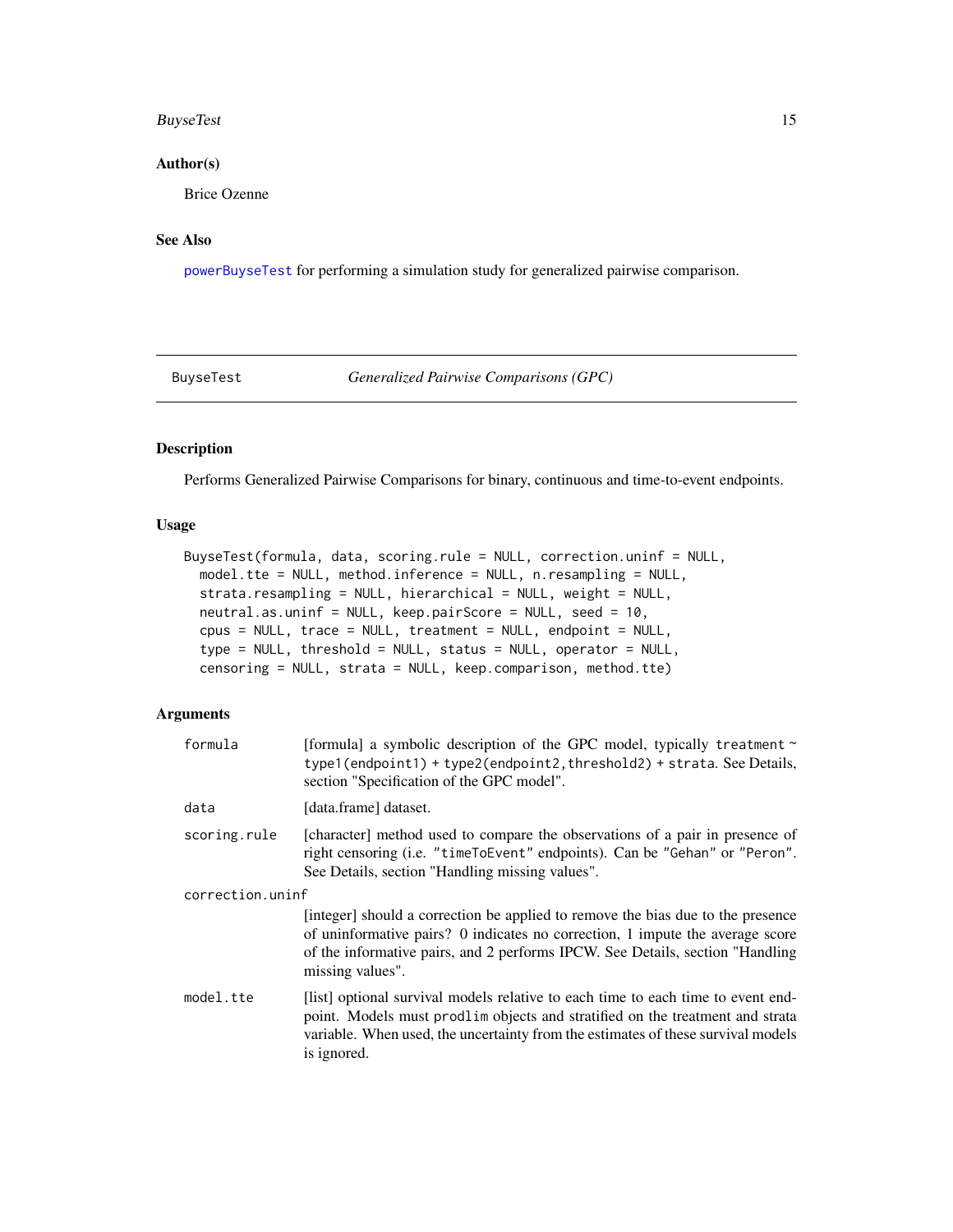| method.inference                                                          |                                                                                                                                                                                                                           |  |
|---------------------------------------------------------------------------|---------------------------------------------------------------------------------------------------------------------------------------------------------------------------------------------------------------------------|--|
|                                                                           | [character] method used to compute confidence intervals and p-values. Can be<br>"none", "u-statistic", "permutation", "bootstrap", "bootstrap", "studentized<br>bootstrap". See Details, section "Statistical inference". |  |
| n.resampling                                                              | [integer] the number of permutations/samples used for computing the confi-<br>dence intervals and the p.values. See Details, section "Statistical inference".                                                             |  |
| strata.resampling                                                         |                                                                                                                                                                                                                           |  |
|                                                                           | [character] the variable on which the permutation/sampling should be stratified.<br>See Details, section "Statistical inference".                                                                                         |  |
| hierarchical                                                              | [logical] should only the uninformative pairs be analyzed at the lower priority<br>endpoints (hierarchical GPC)? Otherwise all pairs will be compaired for all end-<br>point (full GPC).                                  |  |
| weight                                                                    | [numeric vector] weights used to cumulating the pairwise scores over the end-<br>points. Only used when hierarchical=FALSE. Disregarded if the argument<br>formula is defined.                                            |  |
| neutral.as.uninf                                                          |                                                                                                                                                                                                                           |  |
|                                                                           | [logical] should paired classified as neutral be re-analyzed using endpoints of<br>lower priority (as it is done for uninformative pairs). See Details, section "Han-<br>dling missing values".                           |  |
| keep.pairScore                                                            | [logical] should the result of each pairwise comparison be kept?                                                                                                                                                          |  |
| seed                                                                      | [integer, >0] the seed to consider for the permutation test. If NULL no seed is set.                                                                                                                                      |  |
| cpus                                                                      | [integer, >0] the number of CPU to use. Only the permutation test can use<br>parallel computation. See Details, section "Statistical inference".                                                                          |  |
| trace                                                                     | [integer] should the execution of the function be traced ? 0 remains silent and<br>1-3 correspond to a more and more verbose output in the console.                                                                       |  |
| treatment, endpoint, type, threshold, status, operator, censoring, strata |                                                                                                                                                                                                                           |  |
|                                                                           | Alternative to formula for describing the GPC model. See Details, section<br>"Specification of the GPC model".                                                                                                            |  |
| keep.comparison                                                           |                                                                                                                                                                                                                           |  |
|                                                                           | Obsolete. Alias for 'keep.pairScore'.                                                                                                                                                                                     |  |
| method.tte                                                                | Obsolete. Alias for 'scoring.rule'.                                                                                                                                                                                       |  |

#### Details

#### Specification of the GPC model:

There are two way to specify the GPC model in BuyseTest. A *Formula interface* via the argument formula where the response variable should be a binary variable defining the treatment arms. The rest of the formula should indicate the endpoints by order of priority and the strata variables (if any). A *Vector interface* using the following arguments

- treatment: [character] name of the treatment variable identifying the control and the experimental group. Must have only two levels (e.g. 0 and 1).
- endpoint: [character vector] the name of the endpoint variable(s).
- threshold: [numeric vector] critical values used to compare the pairs (threshold of minimal important difference). There must be one threshold for each endpoint variable; it must be NA for binary endpoints and positive for continuous or time to event endpoints.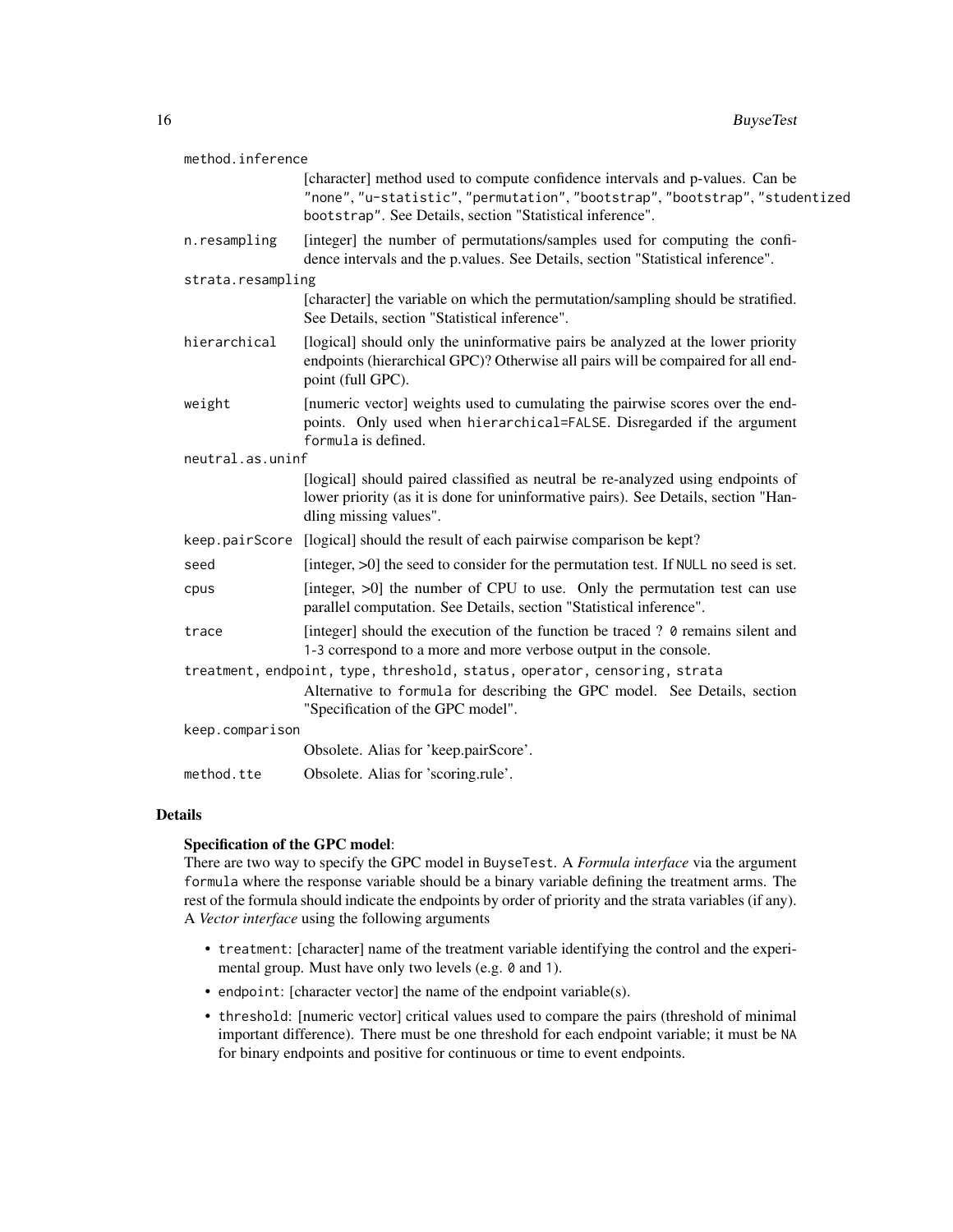#### **BuyseTest** 17

- status: [character vector] the name of the binary variable(s) indicating whether the endpoint was observed or censored. Must value NA when the endpoint is not a time to event.
- operator: [character vector] the sign defining a favorable endpoint. " $>0$ " indicates that higher values are favorable while "<0" indicates the opposite. When the operator is set to " $\leq 0$ " the corresponding column in the dataset is internally multiplied by -1.#'
- type: [character vector] indicates whether it is a binary outcome ("b", "bin", or "binary"), a continuous outcome ( $"c", "cont",$  or  $"continuous",$  or a time to event outcome ( $"t",$ "tte", "time", or "timetoevent")
- censoring: [character vector] is the endpoint subject to right or left censoring ("left" or "right"). The default is right-censoring.
- strata: [character vector] if not NULL, the GPC will be applied within each group of patient defined by the strata variable(s).

The formula interface can be more concise, especially when considering few outcomes, but may be more difficult to apprehend for new users. Note that arguments endpoint, threshold, status, operator, type, and censoring must have the same length.

#### GPC procedure

The GPC procedure form all pairs of observations, one belonging to the experimental group and the other to the control group, and class them in 4 categories:

- *Favorable pair*: the endpoint is better for the observation in the experimental group.
- *Unfavorable pair*: the endpoint is better for the observation in the control group.
- *Neutral pair*: the difference between the endpoints of the two observations is (in absolute value) below the threshold. When threshold=0, neutral pairs correspond to pairs with equal endpoint. Lower-priority outcomes (if any) are then used to classified the pair into favorable/unfavorable.
- *Uninformative pair*: censoring/missingness prevents from classifying into favorable, unfavorable or neutral.

With complete data, pairs can be decidely classified as favorable/unfavorable/neutral. In presence of missing values, the GPC procedure uses the scoring rule (argument scoring.rule) and the correction for uninformative pairs (argument correction.uninf) to classify the pairs. The classification may not be 0,1, e.g. the probability that the pair is favorable/unfavorable/neutral with the Peron's scoring rule. To export the classification of each pair set the argument codekeep.pairScore to TRUE and call the function getPairScore on the result of the BuyseTest function.

#### Handling missing values

• scoring.rule: indicates how to handle right-censoring in time to event endpoints. The Gehan's scoring rule (argument scoring.rule="Gehan") only scores pairs that can be decidedly classified as favorable, unfavorable, or neutral while the "Peron"'s scoring rule (argument scoring.rule="Peron") uses the empirical survival curves of each group to also score the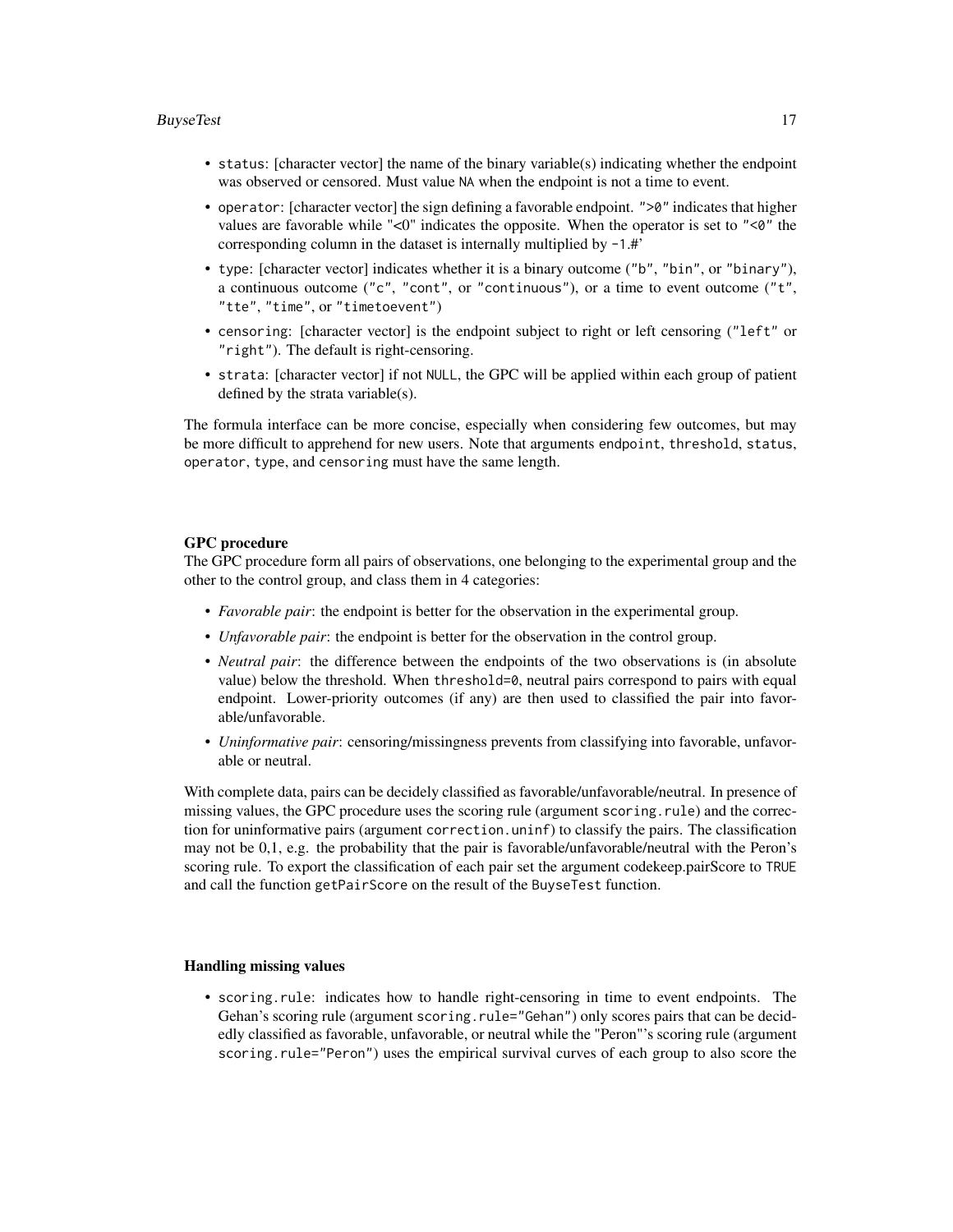pairs that cannot be decidedly classified. The Peron's scoring rule is the recommanded scoring rule but only handles right-censoring.

• correction.uninf: indicates how to handle missing values that could not be classified by the scoring rule. 0 treat them as uninformative: if neutral.as.uninf=FALSE - this is an equivalent to complete case analysis - while for neutral.as.uninf=TRUE uninformative pairs are treated as neutral, i.e., analyzed at the following endpoint (if any). However both will (in general) lead to biased estimates for the proportion of favorable, unfavorable, or neutral pairs. Inverse probability of censoring weights (IPCW, correction.uninf=2) is only recommanded when the analysis is stopped after the first endpoint with uninformative pairs. Imputing the average score of the informative pairs (correction.uninf=1) is the recommanded approach. Note that both corrections will convert the whole proportion of uninformative pairs of a given endpoint into favorable, unfavorable, or neutral pairs.

#### Statistical inference

The argument method.inference defines how to approximate the distribution of the GPC estimators and so how standard errors, confidence intervals, and p-values are computed. Available methods are:

- argument method.inference="none": only the point estimate is computed which makes the execution of the BuyseTest faster than with the other methods.
- argument method.inference="u-statistic": uses a Gaussian approximation to obtain the distribution of the GPC estimators. The U-statistic theory indicates that this approximation is asymptotically exact. The variance is computed using a H-projection of order 1 (default option), which is a consistent but downward biased estimator. An unbiased estimator can be obtained using a H-projection of order 2 (only available for the uncorrected Gehan's scoring rule, see BuyseTest.options). WARNING: the current implementation of the H-projection has not been validated when using corrections for uninformative pairs (correction.uninf=1, or correction.uninf=2).
- argument method.inference="permutation": perform a permutation test, estimating in each sample the summary statistics (net benefit, win ratio).
- argument method. inference="bootstrap": perform a non-parametric boostrap, estimating in each sample the summary statistics (net benefit, win ratio).
- argument method.inference=" studentized bootstrap": perform a non-parametric boostrap, estimating in each sample the summary statistics (net benefit, win ratio) and the variancecovariance matrix of the estimator.

Additional arguments for permutation and bootstrap resampling:

- strata.resampling If NA or of length 0, the permutation/non-parametric boostrap will be performed by resampling in the whole sample. Otherwise, the permutation/non-parametric boostrap will be performed separately for each level that the variable defined in strata.resampling take.
- n.resampling set the number of permutations/samples used. A large number of permutations (e.g. n.resampling=10000) are needed to obtain accurate CI and p.value. See (Buyse et al., 2010) for more details.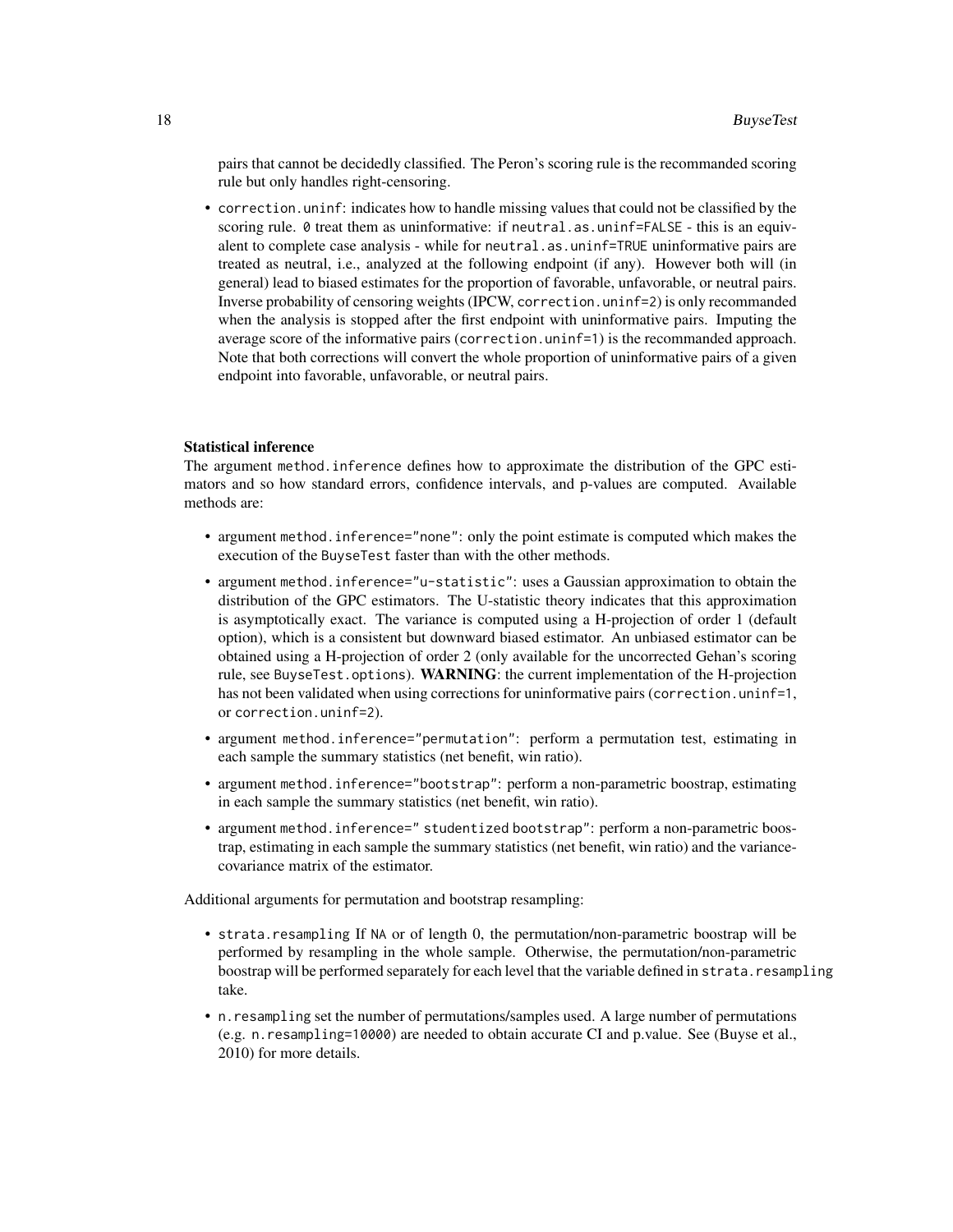#### <span id="page-18-0"></span>**BuyseTest** 19

• cpus indicates whether the resampling procedure can be splitted on several cpus to save time. Can be set to "all" to use all available cpus. The detection of the number of cpus relies on the detectCores function from the *parallel* package.

#### Default values

The default of the arguments scoring.rule, correction.uninf, method.inference, n.resampling, hierarchical, neutral.as.uninf, keep.pairScore, strata.resampling, cpus, trace is read from BuyseTest.options().

Additional (hidden) arguments are

- alternative [character] the alternative hypothesis. Must be one of "two.sided", "greater" or "less" (used by confint).
- conf.level [numeric] level for the confidence intervals (used by confint).
- keep.survival [logical] export the survival values used by the Peron's scoring rule.
- order.Hprojection [1 or 2] the order of the H-projection used to compute the variance when method.inference="u-statistic".

## Value

An R object of class [BuyseRes](#page-6-1).

#### Author(s)

Brice Ozenne

#### References

On the GPC procedure: Marc Buyse (2010). Generalized pairwise comparisons of prioritized endpoints in the two-sample problem. *Statistics in Medicine* 29:3245-3257

On the win ratio: D. Wang, S. Pocock (2016). A win ratio approach to comparing continuous non-normal outcomes in clinical trials. *Pharmaceutical Statistics* 15:238-245

On the Peron's scoring rule: J. Peron, M. Buyse, B. Ozenne, L. Roche and P. Roy (2018). An extension of generalized pairwise comparisons for prioritized outcomes in the presence of censoring. *Statistical Methods in Medical Research* 27: 1230-1239

On the Gehan's scoring rule: Gehan EA (1965). A generalized two-sample Wilcoxon test for doubly censored data. *Biometrika* 52(3):650-653

On inference in GPC using the U-statistic theory: I. Bebu, J. M. Lachin (2015). Large sample inference for a win ratio analysis of a composite outcome based on prioritized components. *Biostatistics* 17(1):178-187

#### See Also

[BuyseRes-summary](#page-9-1) for a summary of the results of generalized pairwise comparison. [BuyseRes-class](#page-6-1) for a presentation of the BuyseRes object. [constStrata](#page-23-1) to create a strata variable from several clinical variables.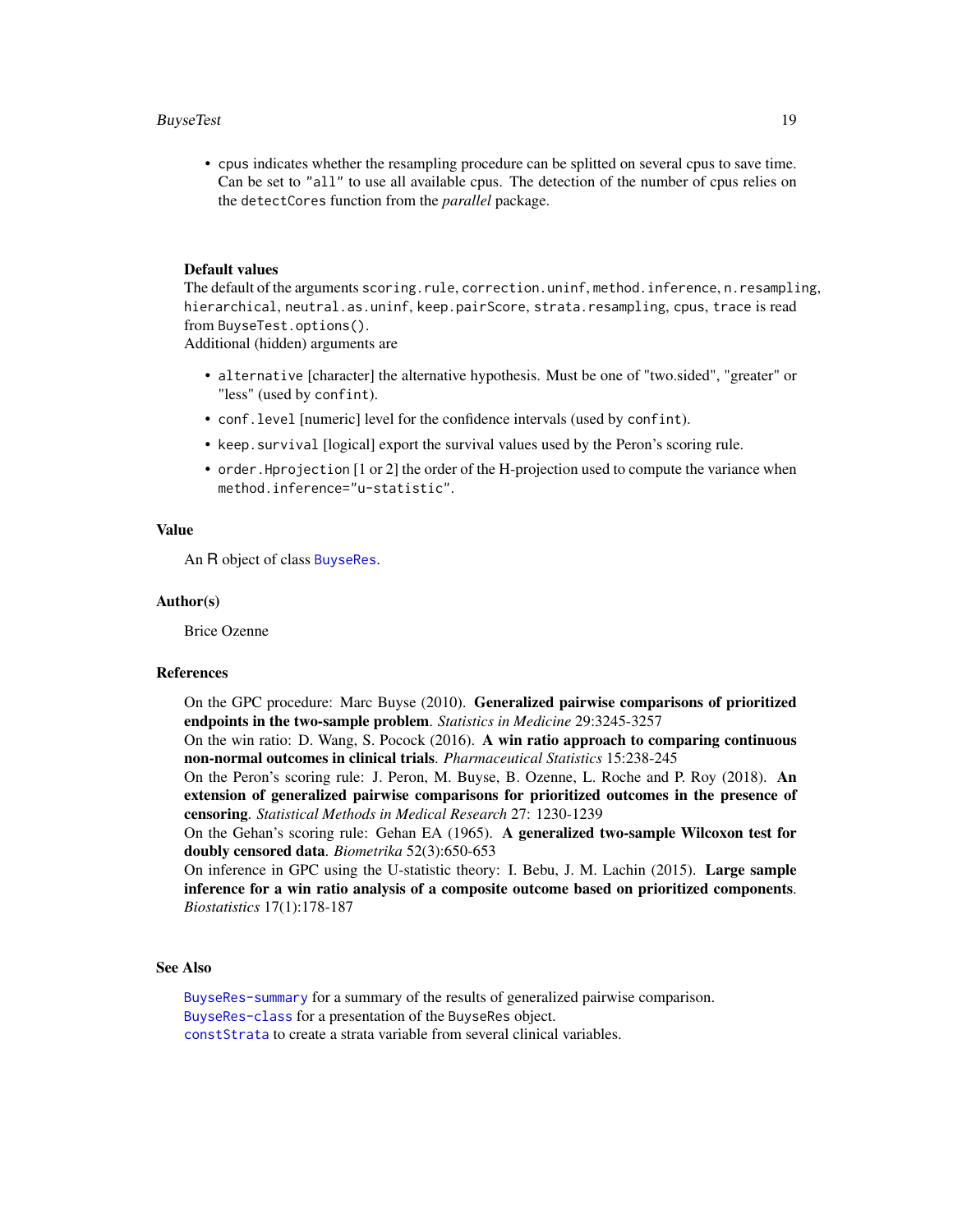## Examples

```
library(data.table)
# reset the default value of the number of permuation sample
BuyseTest.options(method.inference = "none") # no permutation test
#### simulate some data ####
set.seed(10)
df.data <- simBuyseTest(1e2, n.strata = 2)
                                       # display
if(require(prodlim)){
   resKM_tempo <- prodlim(Hist(eventtime,status)~treatment, data = df.data)
   plot(resKM_tempo)
}
#### one time to event endpoint ####
BT <- BuyseTest(treatment ~ TTE(eventtime, status = status), data= df.data)
summary(BT) # net benefit
summary(BT, percentage = FALSE)
summary(BT, statistic = "winRatio") # win Ratio
## bootstrap to compute the CI
## Not run:
   BT <- BuyseTest(treatment ~ TTE(eventtime, status = status), data=df.data,
                    method.inference = "permutation", n.resampling = 1e3)
## End(Not run)
summary(BT, statistic = "netBenefit") ## default
summary(BT, statistic = "winRatio")
## parallel bootstrap
## Not run:
    BT \leq BuyseTest(treatment \sim TTE(eventtime, status = status), data=df.data,
                    method.inference = "permutation", n.resampling = 1e3, cpus = 2)
    summary(BT)
## End(Not run)
## method Gehan is much faster but does not optimally handle censored observations
BT <- BuyseTest(treatment ~ TTE(eventtime, status = status), data=df.data,
                scoring.rule = "Gehan", trace = \theta)
summary(BT)
#### one time to event endpoint: only differences in survival over 1 unit ####
BT <- BuyseTest(treatment ~ TTE(eventtime, threshold = 1, status = status), data=df.data)
summary(BT)
#### one time to event endpoint with a strata variable
BT \leq BuyseTest(treatment \sim strata + TTE(eventtime, status = status), data=df.data)
```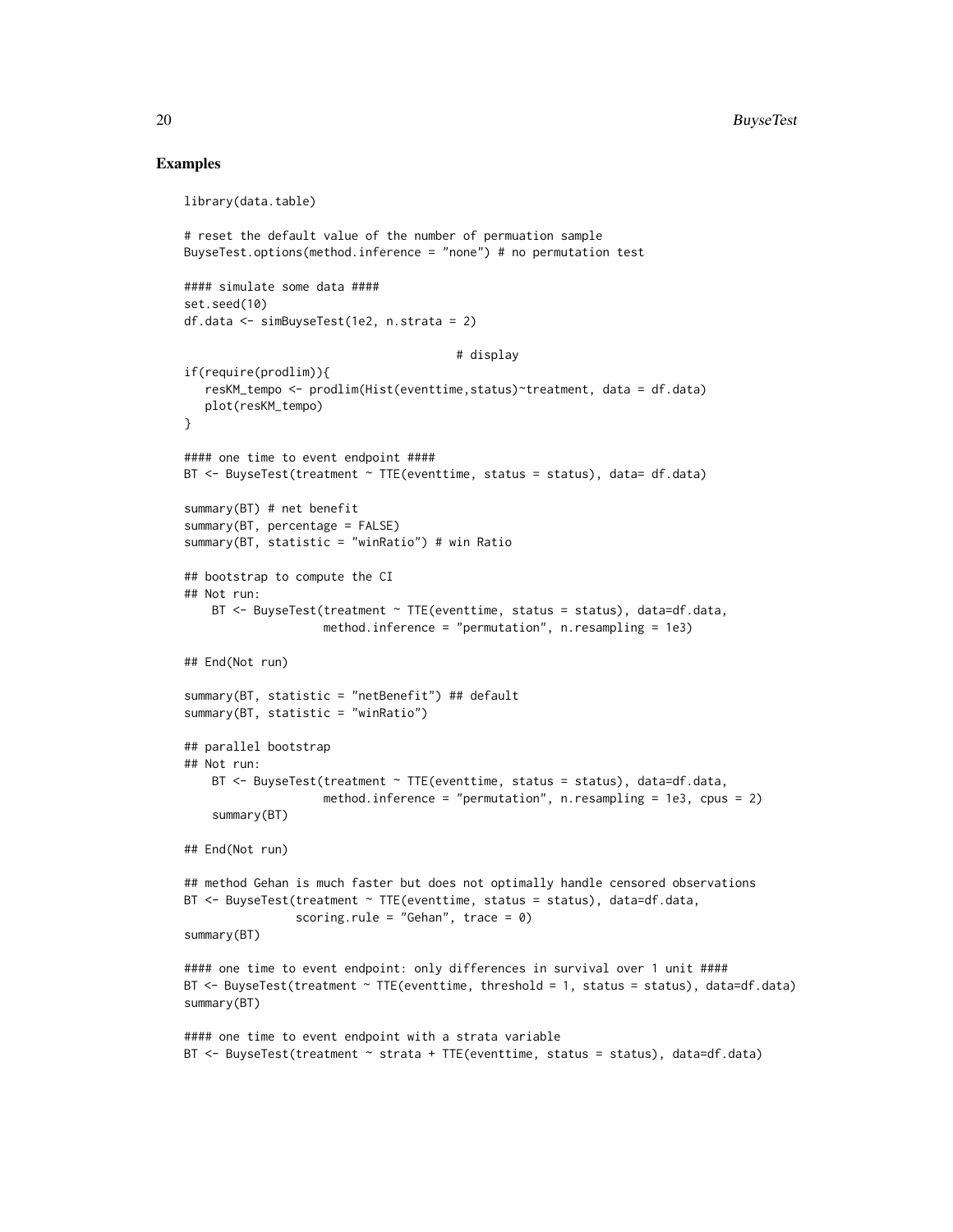## <span id="page-20-0"></span>BuyseTest.options 21

```
summary(BT)
#### several endpoints with a strata variable
f \le treatment \le strata + T(eventtime, status, 1) + B(toxicity)
f \leftarrow update(f,
            \sim. + T(eventtime, status, 0.5) + C(score, 1) + T(eventtime, status, 0.25))
BT <- BuyseTest(f, data=df.data)
summary(BT)
#### real example : Veteran dataset of the survival package ####
#### Only one endpoint. Type = Time-to-event. Thresold = 0. Stratfication by histological subtype
#### scoring.rule = "Gehan"
if(require(survival)){
## Not run:
 data(veteran,package="survival")
 ## scoring.rule = "Gehan"
 BT_Gehan <- BuyseTest(trt ~ celltype + TTE(time,threshold=0,status=status),
                        data=veteran, scoring.rule="Gehan",
                        method.inference = "permutation", n.resampling = 1e3)
 summary_Gehan <- summary(BT_Gehan)
 summary_Gehan <- summary(BT_Gehan, statistic = "winRatio")
 ## scoring.rule = "Peron"
 BT_Peron <- BuyseTest(trt ~ celltype + TTE(time, threshold=0, status=status),
                        data=veteran, scoring.rule="Peron",
                        method.inference = "permutation", n.resampling = 1e3)
 class(BT_Peron)
 summary(BT_Peron)
## End(Not run)
}
```
<span id="page-20-1"></span>BuyseTest.options *Global options for BuyseTest package*

#### Description

Update or select global options for the BuyseTest package.

#### Usage

```
BuyseTest.options(..., reinitialise = FALSE)
```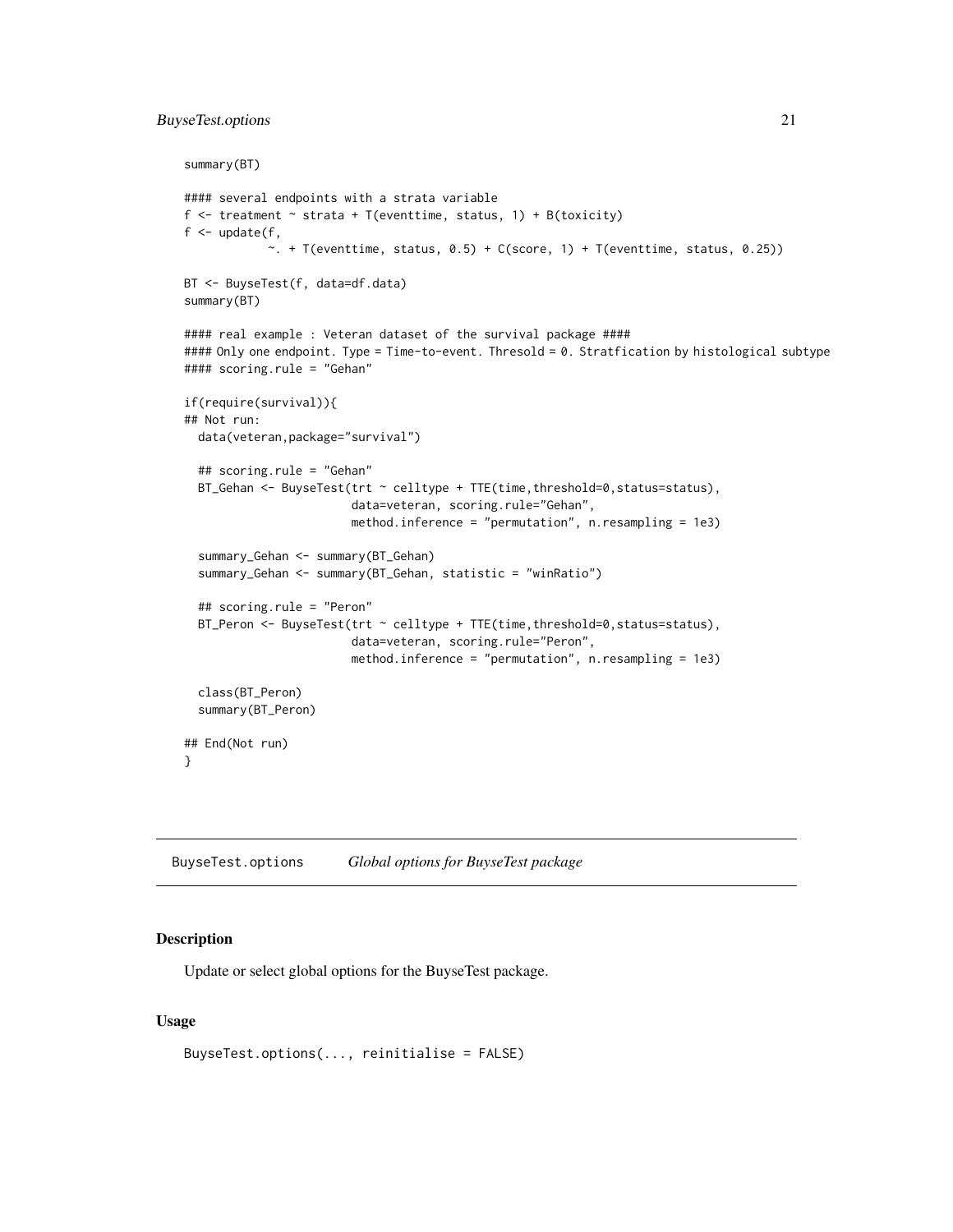## <span id="page-21-0"></span>Arguments

| $\cdots$     | options to be selected or updated                              |
|--------------|----------------------------------------------------------------|
| reinitialise | should all the global parameters be set to their default value |

## Details

It only affects the [BuyseTest](#page-14-1) function

#### Examples

library(data.table)

## see all global parameters BuyseTest.options()

## see some of the global parameters BuyseTest.options("n.resampling", "trace")

## update some of the global parameters BuyseTest.options(n.resampling =  $10$ , trace =  $1$ ) BuyseTest.options("n.resampling", "trace")

```
## reinitialise all global parameters
BuyseTest.options(reinitialise = TRUE)
```
BuyseTest.options-class

*Class "BuyseTest.options" (global setting for the BuyseTest package)*

## Description

Class defining the global settings for the BuyseTest package.

## Author(s)

Brice Ozenne

## See Also

[BuyseTest.options](#page-20-1) to select or update global settings.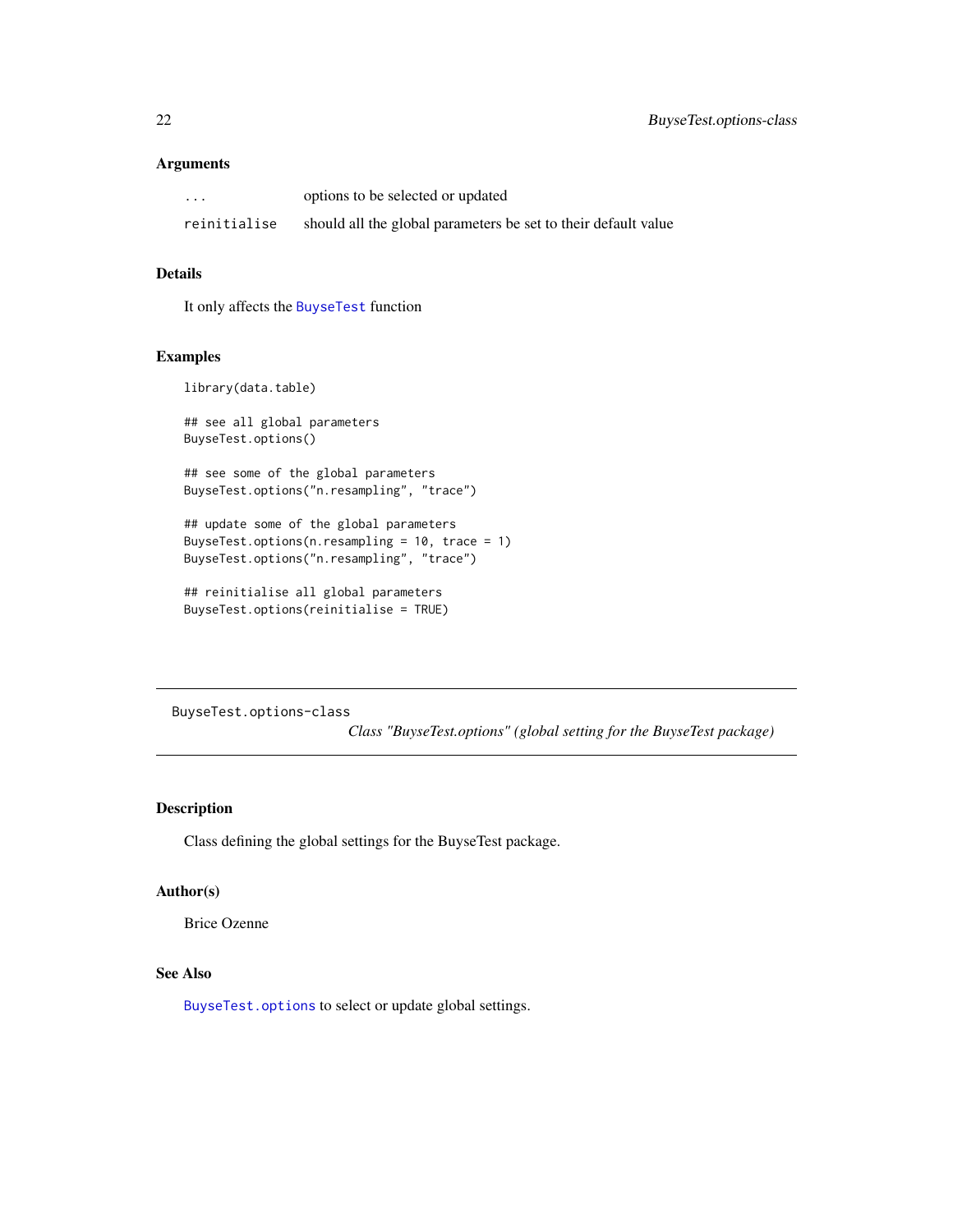<span id="page-22-0"></span>BuyseTest.options-methods

*Methods for the class "BuyseTest.options"*

## Description

Methods to update or select global settings

## Usage

```
## S4 method for signature 'BuyseTest.options'
alloc(object, field)
```

```
## S4 method for signature 'BuyseTest.options'
select(object, name.field)
```
## Arguments

| object     | an object of class BuyseTest.options.                                                                     |
|------------|-----------------------------------------------------------------------------------------------------------|
| field      | a list named with the name of the fields to update and containing the values to<br>assign to these fields |
| name.field | a character vector containing the names of the field to be selected.                                      |

coef.BuyseTestAuc *Extract the AUC Value*

## Description

Extract the AUC value.

## Usage

```
## S3 method for class 'BuyseTestAuc'
coef(object, ...)
```
## Arguments

| object   | object of class Buyse TestAUC (output of the auc function). |
|----------|-------------------------------------------------------------|
| $\cdots$ | not used. For compatibility with the generic function.      |

## Value

Estimated value for the AUC (numeric).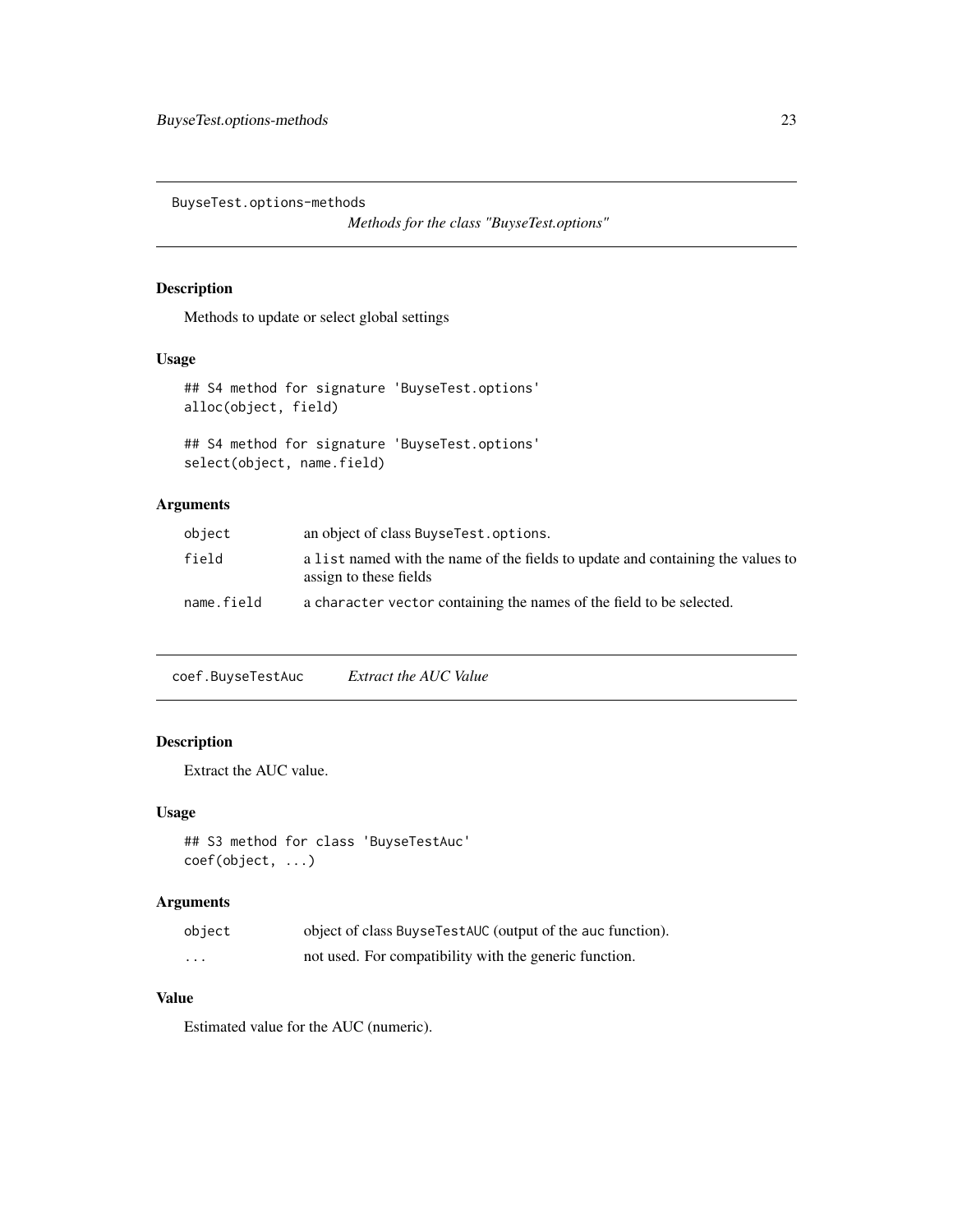<span id="page-23-0"></span>confint.BuyseTestAuc *Extract the AUC value with its Confidence Interval*

## Description

Extract the AUC value with its Confidence Interval and p-value testing whether the AUC equals 0.5.

#### Usage

## S3 method for class 'BuyseTestAuc' confint(object, ...)

## Arguments

| object  | object of class Buyse TestAUC (output of the auc function). |
|---------|-------------------------------------------------------------|
| $\cdot$ | not used. For compatibility with the generic function.      |

## Value

Estimated value for the AUC, its standard error, the lower and upper bound of the confidence interval and the p-value.

<span id="page-23-1"></span>constStrata *Strata creation*

## Description

Create strata from several variables.

#### Usage

```
constStrata(data, strata, sep = ".", lex.order = FALSE, trace = TRUE,
 as.numeric = FALSE)
```

| data       | [data.frame] dataset.                                                                    |
|------------|------------------------------------------------------------------------------------------|
| strata     | [character vector] A vector of the variables capturing the stratification factors.       |
| sep        | [character] string to construct the new level labels by joining the constituent<br>ones. |
| lex.order  | [logical] Should the order of factor concatenation be lexically ordered?                 |
| trace      | [logical] Should the execution of the function be traced?                                |
| as.numeric | [logical] Should the strata be converted from factors to numeric?                        |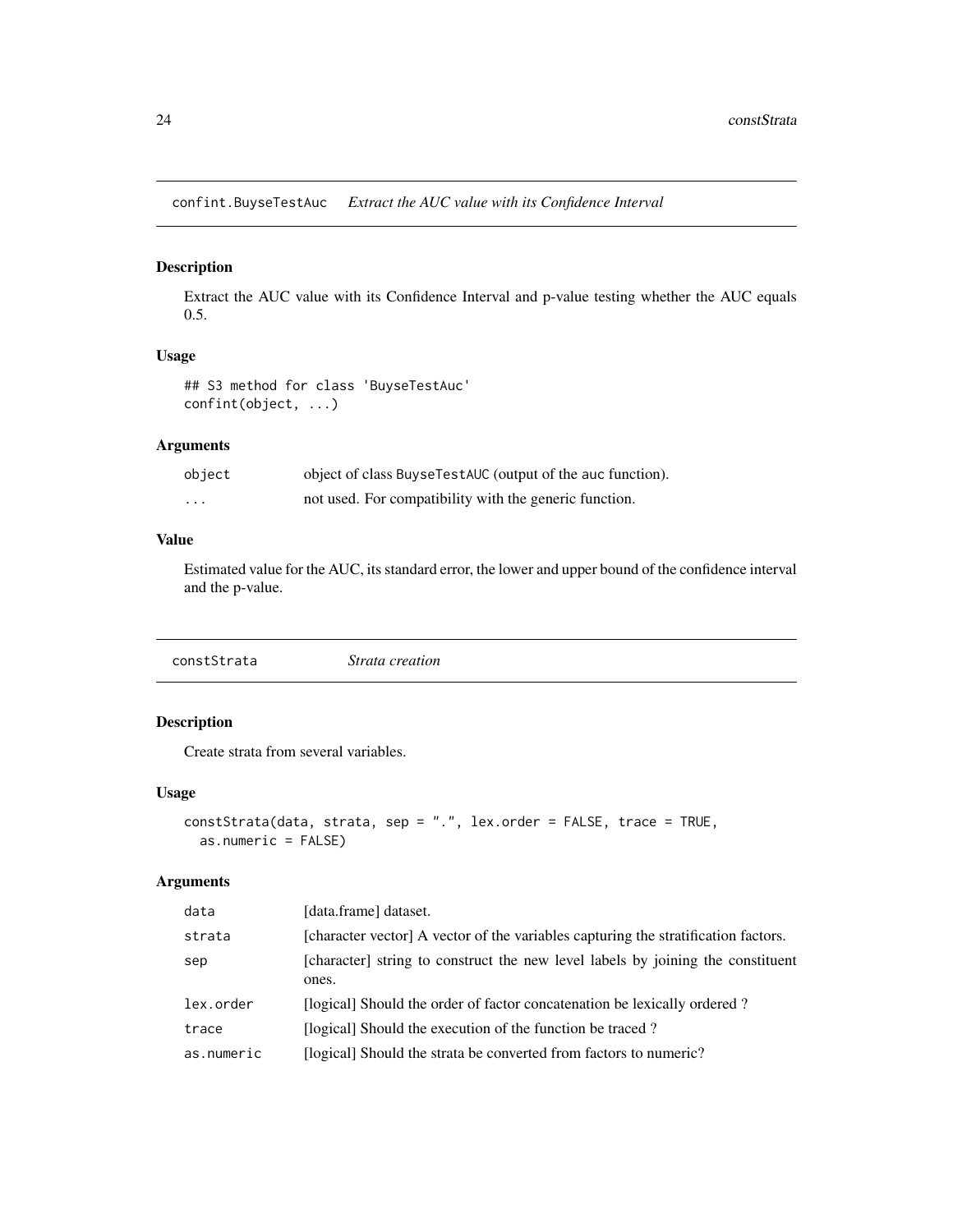#### <span id="page-24-0"></span>discreteRoot 25

## Details

This function uses the interaction function from the *base* package to form the strata.

## Value

A *factor vector* or a *numeric vector*.

## Author(s)

Brice Ozenne

## Examples

library(data.table)

data(veteran,package="survival")

```
# strata with two variables : celltype and karno
veteran$strata1 <- constStrata(veteran,c("celltype","karno"))
table(veteran$strata1)
```

```
# strata with three variables : celltype, karno and age dichotomized at 60 years
veteran$age60 <- veteran$age>60
veteran$age60 <- factor(veteran$age60,labels=c("<=60",">60")) # convert to factor with labels
veteran$strata2 <- constStrata(veteran,c("celltype","karno","age60"))
table(veteran$strata2) # factor strata variable
```

```
veteran$strata2 <- constStrata(veteran,c("celltype","karno","age60"), as.numeric=TRUE)
table(veteran$strata2) # numeric strata variable
```
## discreteRoot *Dichotomic search for monotone function*

## Description

Find the root of a monotone function on a discrete grid of value using dichotomic search

#### Usage

```
discreteRoot(fn, grid, increasing = TRUE, check = TRUE,
  tol = .Machine$double.eps^0.5)
```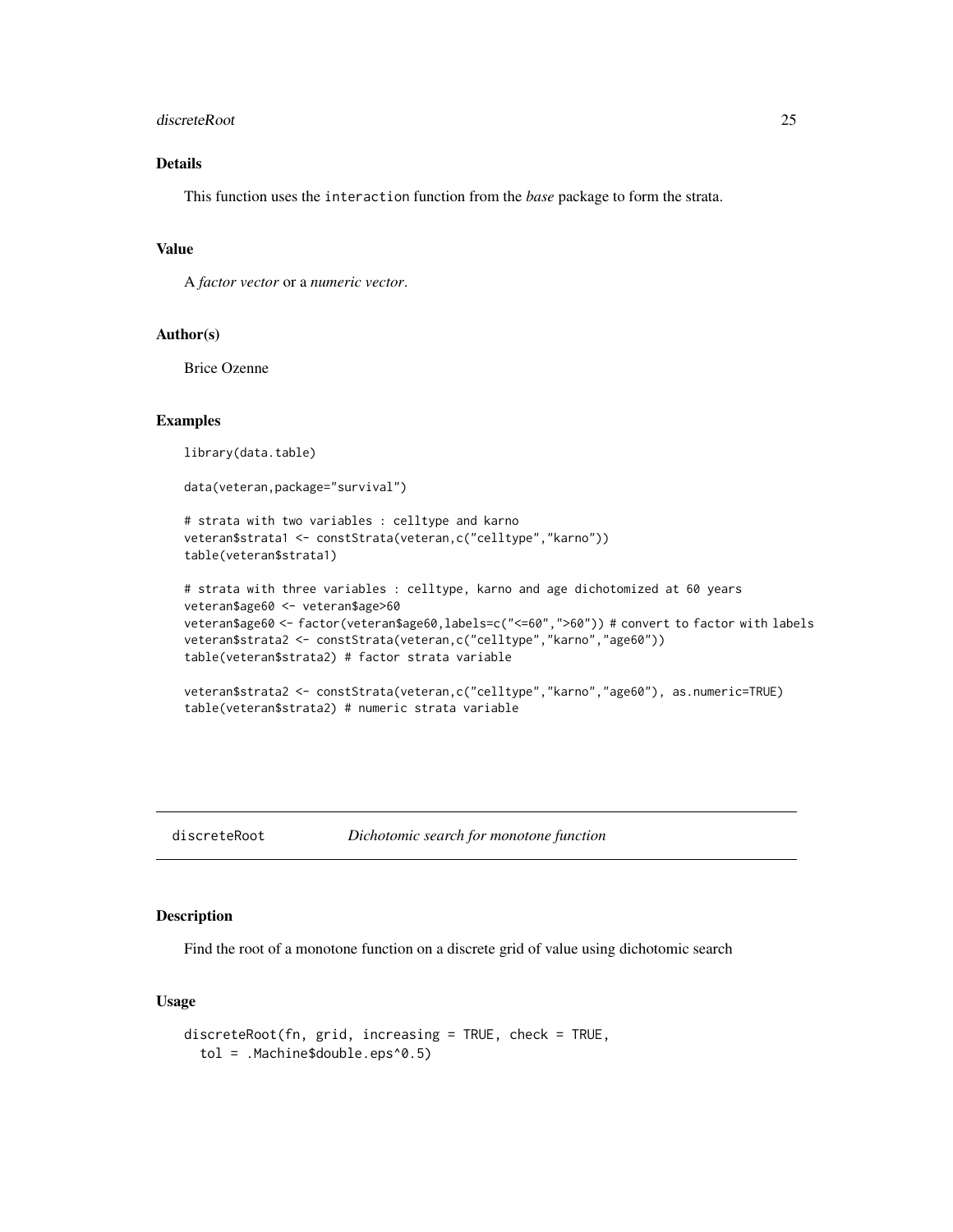## <span id="page-25-0"></span>Arguments

| fn         | [function] objective function to minimize in absolute value.                                                       |
|------------|--------------------------------------------------------------------------------------------------------------------|
| grid       | [vector] possible minimizers.                                                                                      |
| increasing | [logical] is the function fn increasing?                                                                           |
| check      | [logical] should the program check that fn takes a different sign for the first vs.<br>the last value of the grid? |
| tol        | [numeric] the absolute convergence tolerance.                                                                      |

## Author(s)

Brice Ozenne

| getCount | Extract the Number of Favorable, Unfavorable, Neutral, Uninforma- |  |  |
|----------|-------------------------------------------------------------------|--|--|
|          | tive pairs                                                        |  |  |

## Description

Extract the number of favorable, unfavorable, neutral, uninformative pairs.

## Usage

```
getCount(object, type)
## S4 method for signature 'BuyseRes'
getCount(object, type)
```
## Arguments

| object | an R object of class BuyseRes, i.e., output of BuyseTest                     |
|--------|------------------------------------------------------------------------------|
| type   | the type of pairs to be counted. Can be "favorable", "unfavorable", neutral, |
|        | or uninf. Can also be "all" to select all of them.                           |

## Value

A "vector" containing the number of pairs

## Author(s)

Brice Ozenne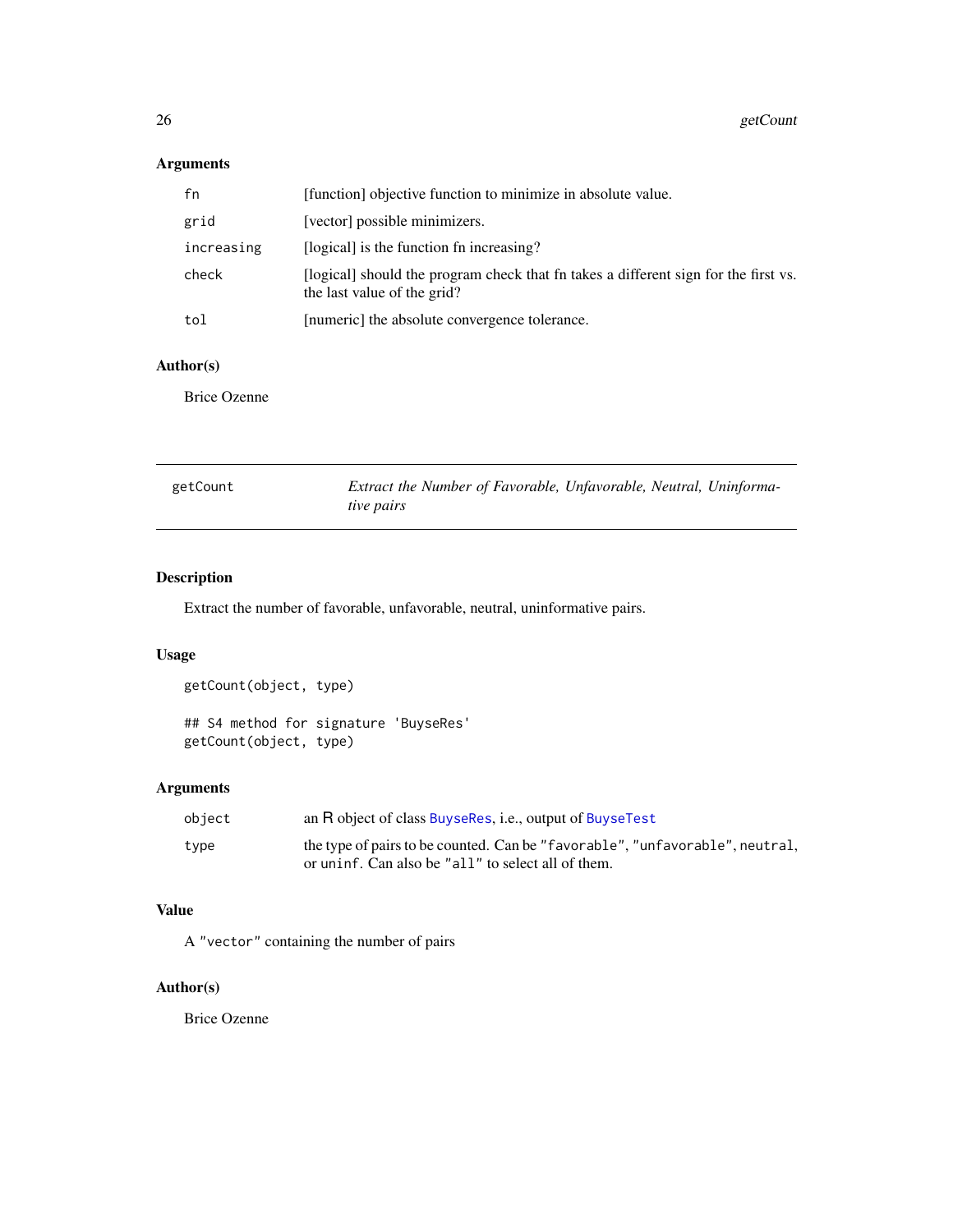<span id="page-26-0"></span>

## Description

Extract the score of each pair.

## Usage

```
getPairScore(object, endpoint = NULL, strata = NULL, sum = FALSE,
  rm.withinStrata = TRUE, rm.strata = is.na(object@strata),
  rm.indexPair = TRUE, rm.weight = FALSE,
 rm.corrected = (object@correction.uninf == 0), unlist = TRUE,
  trace = 1## S4 method for signature 'BuyseRes'
getPairScore(object, endpoint = NULL,
 strata = NULL, sum = FALSE, rm.withinStrata = TRUE,
  rm.strata = is.na(object@strata), rm.indexPair = TRUE,
 rm.weight = FALSE, rm.corrected = (object@correction.uninf == 0),
 unlist = TRUE, trace = 1)
```

| object          | an R object of class BuyseRes, i.e., output of BuyseTest                                                                   |
|-----------------|----------------------------------------------------------------------------------------------------------------------------|
| endpoint        | [integer/character vector] the endpoint for which the scores should be output.                                             |
| strata          | [integer/character vector] the strata for which the scores should be output.                                               |
| sum             | [logical] should the scores be cumulated over endpoints?                                                                   |
| rm.withinStrata |                                                                                                                            |
|                 | [logical] should the columns indicating the position of each member of the pair<br>within each treatment group be removed? |
| rm.strata       | [logical] should the column containing the level of the strata variable be removed<br>from the output?                     |
| rm.indexPair    | [logical] should the column containing the number associated to each pair be<br>removed from the output?                   |
| rm.weight       | [logical] should the column weight be removed from the output?                                                             |
| rm.corrected    | [logical] should the columns corresponding to the scores after weighting be re-<br>moved from the output?                  |
| unlist          | [logical] should the structure of the output be simplified when possible?                                                  |
| trace           | [logical] should a message be printed to explain what happened when the func-<br>tion returned NULL?                       |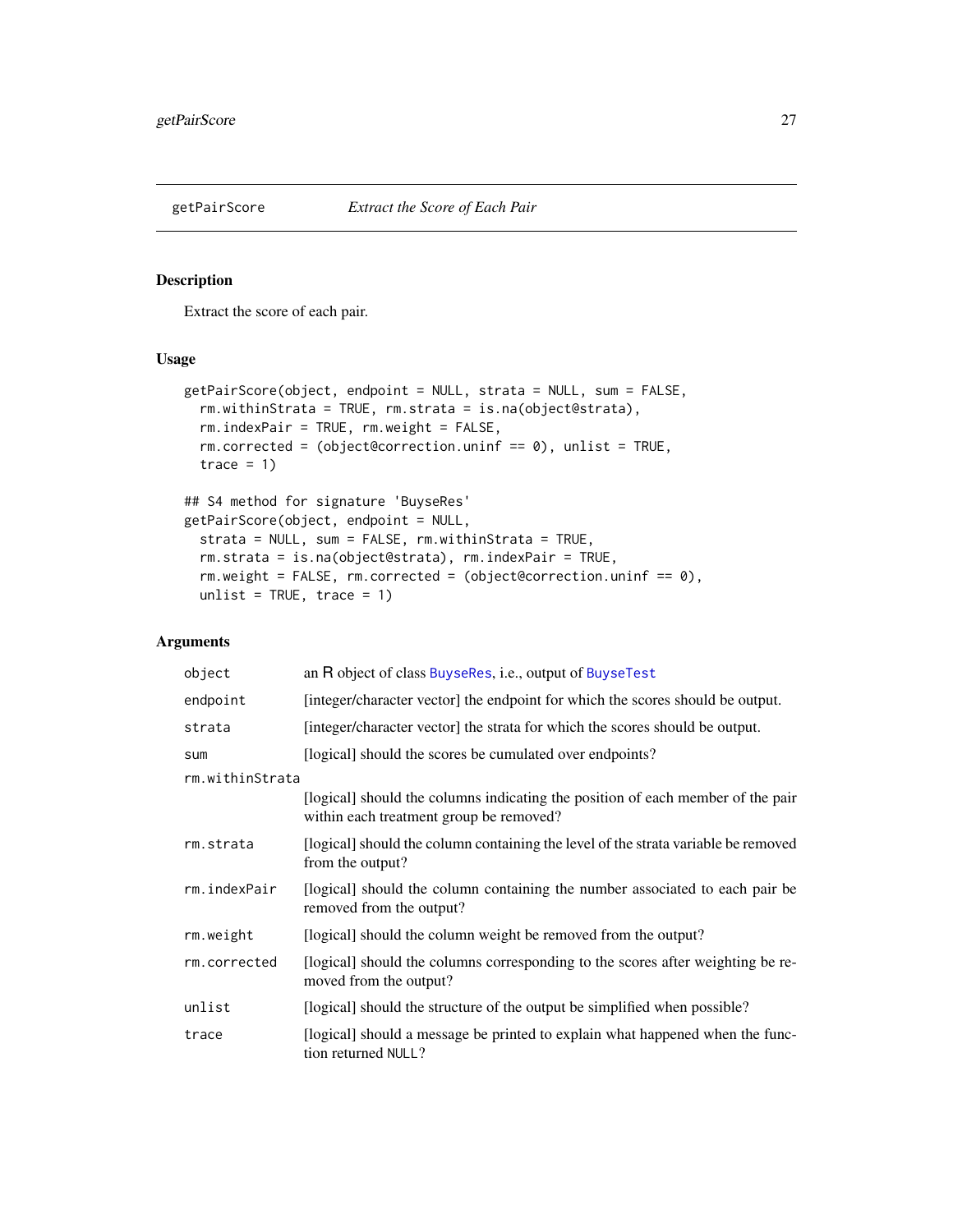The maximal output (i.e. with all columns) contains for each endpoint, a data.table with:

- "strata": the name of the strata to which the pair belongs.
- "index.T": the index of the treatment observation in the pair relative to the original dataset.
- "index.C": the index of the control observation in the pair relative to the original dataset.
- "indexWithinStrata.T": the index of the treatment observation in the pair relative to the treatment group and the strata.
- "indexWithinStrata.C": the index of the control observation in the pair relative to the control group and the strata.
- "favorable": the probability that the endpoint is better in the treatment arm vs. in the control arm.
- "unfavorable": the probability that the endpoint is worse in the treatment arm vs. in the control arm.
- "neutral": the probability that the endpoint is no different in the treatment arm vs. in the control arm.
- "uninformative": the weight of the pair that cannot be attributed to favorable/unfavorable/neutral.
- "weight": the residual weight of the pair to be analyzed at the current outcome. Each pair starts with a weight of 1.
- "favorable.corrected": same as "favorable" after weighting.
- "unfavorable.corrected": same as "favorable" after weighting.
- "neutral.corrected": same as "favorable" after weighting.
- "uninformative.corrected": same as "favorable" after weighting.

Note that the .T and .C may change since they correspond of the label of the treatment and control arms. The first weighting consists in multiplying the probability by the residual weight of the pair (i.e. the weight of the pair that was not informative at the previous endpoint). This is always performed. For time to event endpoint an additional weighting may be performed to avoid a possible bias in presence of censoring.

#### Author(s)

Brice Ozenne

#### Examples

```
library(data.table)
library(prodlim)
## run BuyseTest
data(veteran,package="survival")
BT.keep <- BuyseTest(trt \sim tte(time, threshold = 20, status = "status") + cont(karno),
                     data = veteran, keep.pairScore = TRUE,
                     trace = 0, method.inference = "none")
```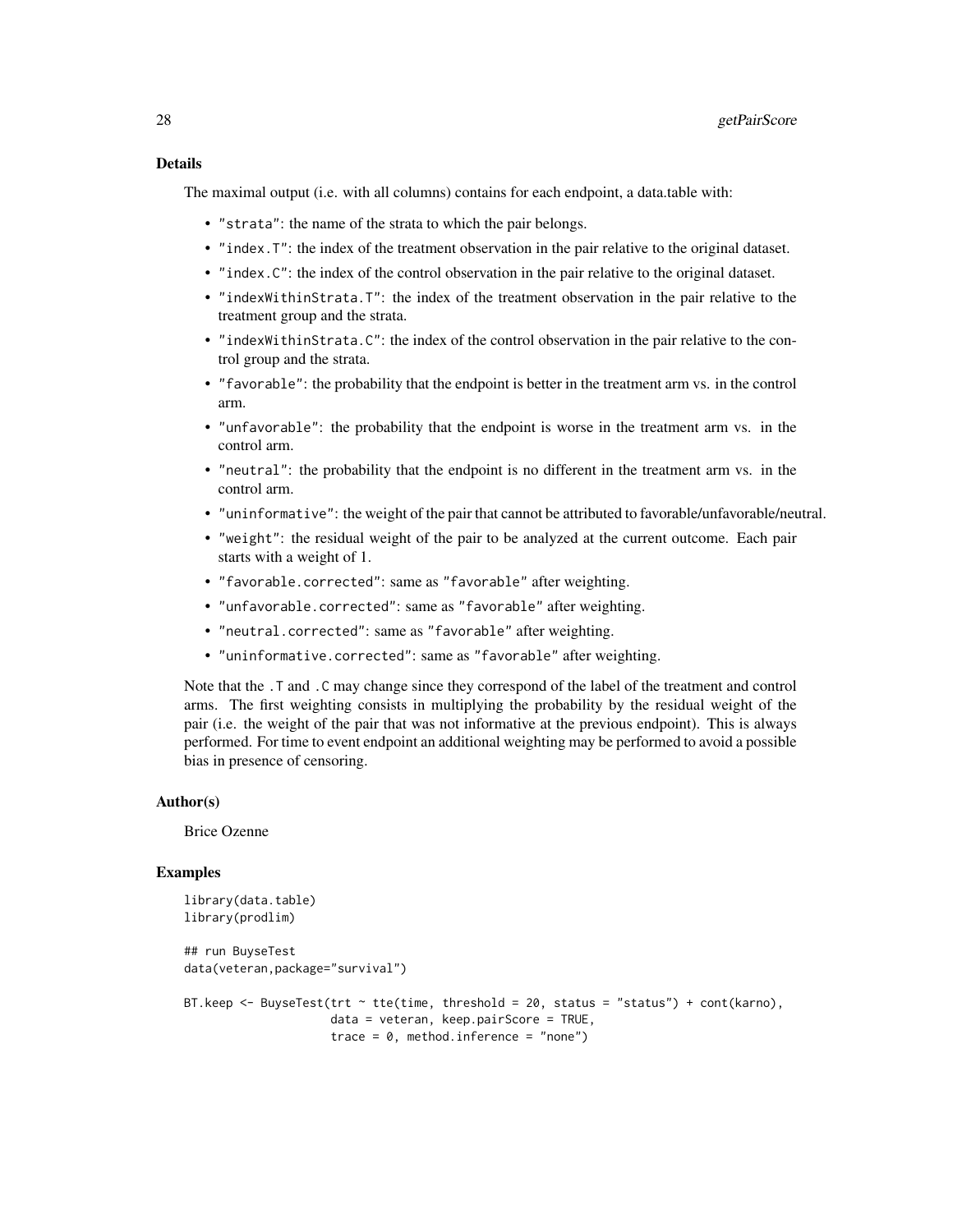## <span id="page-28-0"></span>getSurvival 29

```
## Extract scores
pScore <- getPairScore(BT.keep, endpoint = 1)
## look at one pair
pScore[91]
## retrive pair in the original dataset
pVeteran <- veteran[pScore[91,c(index.1,index.2)],]
pVeteran
## the observation from the control group is censored at 97
## the observation from the treatment group has an event at 112
## since the threshold is 20, and (112-20)<97
## we know that the pair is not in favor of the treatment
## the formula for probability in favor of the control is
## Sc(97)/Sc(112+20)
## where Sc(t) is the survival at time t in the control arm.
## we first estimate the survival in each arm
e.KM <- prodlim(Hist(time,status)~trt, data = veteran)
## and compute the survival
iSurv \leftarrow predict(e.KM, times = c(97, 112+20),newdata = data.frame(trt = 1, stringsAsFactors = FALSE))[[1]]
## the probability in favor of the control is then
pUF <- iSurv[2]/iSurv[1]
pUF
## and the complement to one of that is the probability of being neutral
pN <- 1 - pUF
pN
if(require(testthat)){
   testthat::expect_equal(pUF, pScore[91, unfavorable])
   testthat::expect_equal(pN, pScore[91, neutral])
}
```
getSurvival *Extract the Survival and Survival Jumps*

#### Description

Extract the survival and survival jumps.

#### Usage

```
getSurvival(object, type = NULL, endpoint = NULL, strata = NULL,
  unlist = TRUE, trace = TRUE)
```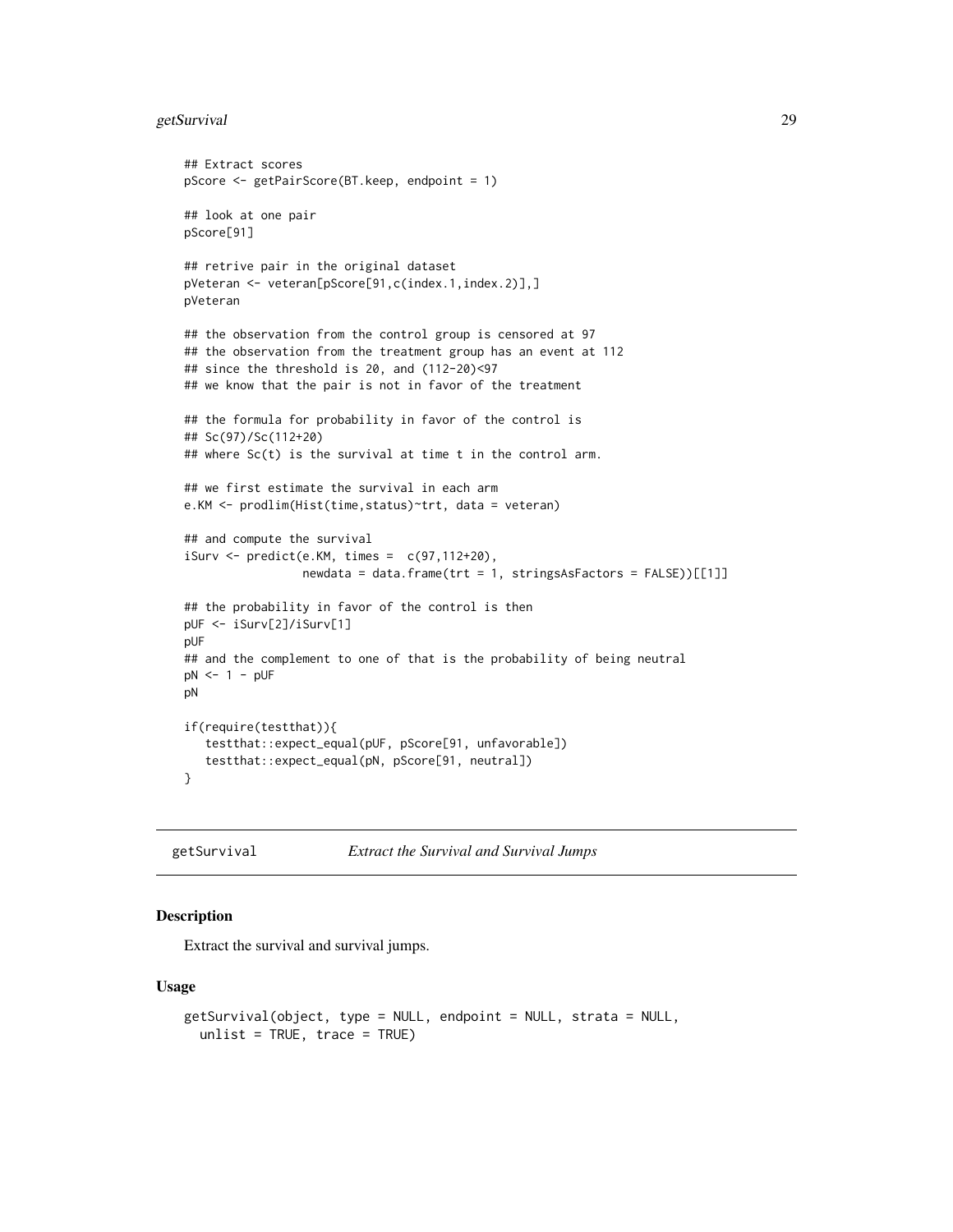```
## S4 method for signature 'BuyseRes'
getSurvival(object, type = NULL, endpoint = NULL,
  strata = NULL, unlist = TRUE, trace = TRUE)
```
#### Arguments

| object   | an R object of class BuyseRes, i.e., output of BuyseTest                                             |
|----------|------------------------------------------------------------------------------------------------------|
| type     | [character vector] the type of survival to be output. See details.                                   |
| endpoint | [integer/character vector] the endpoint for which the survival should be output.                     |
| strata   | [integer/character vector] the strata for which the survival should be output.                       |
| unlist   | [logical] should the structure of the output be simplified when possible.                            |
| trace    | [logical] should a message be printed to explain what happened when the func-<br>tion returned NULL. |

## Details

The argument type can take any of the following values:

- "survTimeC": survival at the event times for the observations of the control arm.
- "survTimeT": survival at the event times for the observations of the treatment arm.
- "survJumpC": survival at the jump times for the survival model in the control arm.
- "survJumpT": survival at the time times for the survival model in the treatment arm.
- "lastSurv": survival at the last event time.

#### Author(s)

Brice Ozenne

GPC\_cpp *C++ function performing the pairwise comparison over several endpoints.*

#### **Description**

GPC\_cpp call for each endpoint and each strata the pairwise comparison function suited to the type of endpoint and store the results.

## Usage

```
GPC_cpp(endpoint, status, indexC, posC, indexT, posT, threshold, weight,
 method, D, D_UTTE, n_strata, nUTTE_analyzedPeron_M1, index_endpoint,
  index_status, index_UTTE, list_survTimeC, list_survTimeT, list_survJumpC,
  list_survJumpT, list_lastSurv, p_C, p_T, iid_survJumpC, iid_survJumpT,
  zeroPlus, correctionUninf, hierarchical, hprojection, neutralAsUninf,
  keepScore, returnIID, debug)
```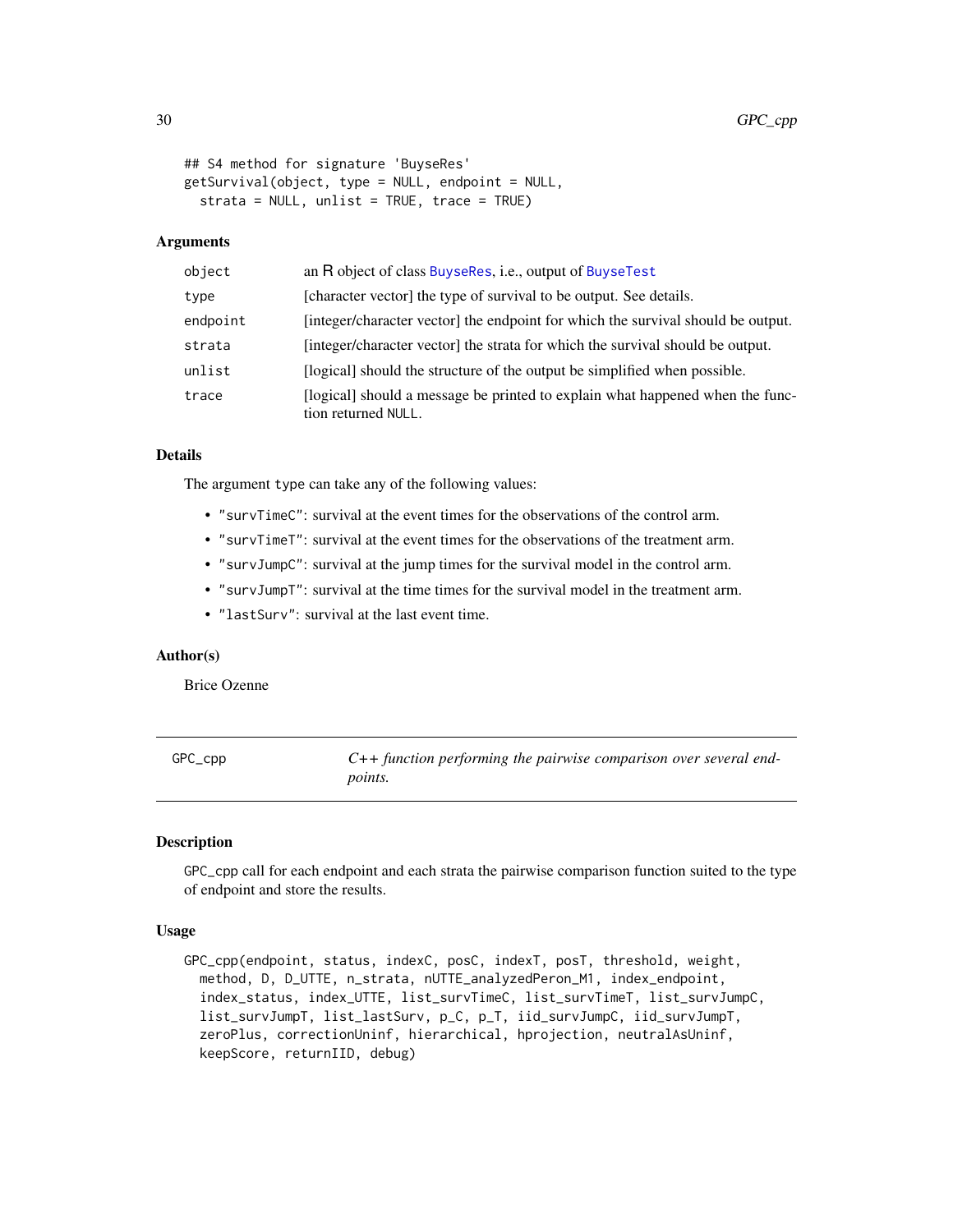## $GPC\_cpp$  31

| endpoint                           | A matrix containing the values of each endpoint (in columns) for each observa-<br>tion (in rows).                                                              |
|------------------------------------|----------------------------------------------------------------------------------------------------------------------------------------------------------------|
| status                             | A matrix containing the values of the status variables relative to each endpoint<br>(in columns) for each observation (in rows).                               |
| indexC                             | A list containing, for each strata, which rows of the endpoint and status matrices<br>corresponds to the control observations. Not unique when bootstraping.   |
| posC                               | A list containing, for each strata, the unique identifier of each control observa-<br>tions.                                                                   |
| indexT                             | A list containing, for each strata, which rows of the endpoint and status matrices<br>corresponds to the treatment observations. Not unique when bootstraping. |
| posT                               | A list containing, for each strata, the unique identifier of each treatment obser-<br>vations.                                                                 |
| threshold                          | Store the thresholds associated to each endpoint. Must have length D. The<br>threshold is ignored for binary endpoints.                                        |
| weight                             | Store the weight associated to each endpoint. Must have length D.                                                                                              |
| method                             | The index of the method used to score the pairs. Must have length D. 1 for<br>continuous, 2 for Gehan, and 3 for Peron.                                        |
| D                                  | The number of endpoints.                                                                                                                                       |
| D_UTTE                             | The number of distinct time to event endpoints.                                                                                                                |
| n_strata<br>nUTTE_analyzedPeron_M1 | The number of strata.                                                                                                                                          |
|                                    | The number of unique time-to-event endpoints that have been analyzed the                                                                                       |
|                                    | Peron scoring rule before the current endpoint. Must have length D.                                                                                            |
| index_endpoint                     | The position of the endpoint at each priority in the argument endpoint. Must<br>have length D.                                                                 |
| index_status                       | The position of the status at each priority in the argument status. Must have<br>length D.                                                                     |
| index_UTTE                         | The position, among all the unique tte endpoints, of the TTE endpoints. Equals<br>-1 for non tte endpoints. Must have length n_TTE.                            |
|                                    | list_survTimeC A list of matrix containing the survival estimates (-threshold, 0, +threshold )<br>for each event of the control group (in rows).               |
|                                    | list_survTimeT A list of matrix containing the survival estimates (-threshold, 0, +threshold )<br>for each event of the treatment group (in rows).             |
| list_survJumpC                     | A list of matrix containing the survival estimates and survival jumps when the<br>survival for the control arm jumps.                                          |
| list_survJumpT                     | A list of matrix containing the survival estimates and survival jumps when the<br>survival for the treatment arm jumps.                                        |
| list_lastSurv                      | A list of matrix containing the last survival estimate in each strata (rows) and<br>treatment group (columns).                                                 |
| $p_C$                              | Number of nuisance parameter in the survival model for the control group, for<br>each endpoint and strata                                                      |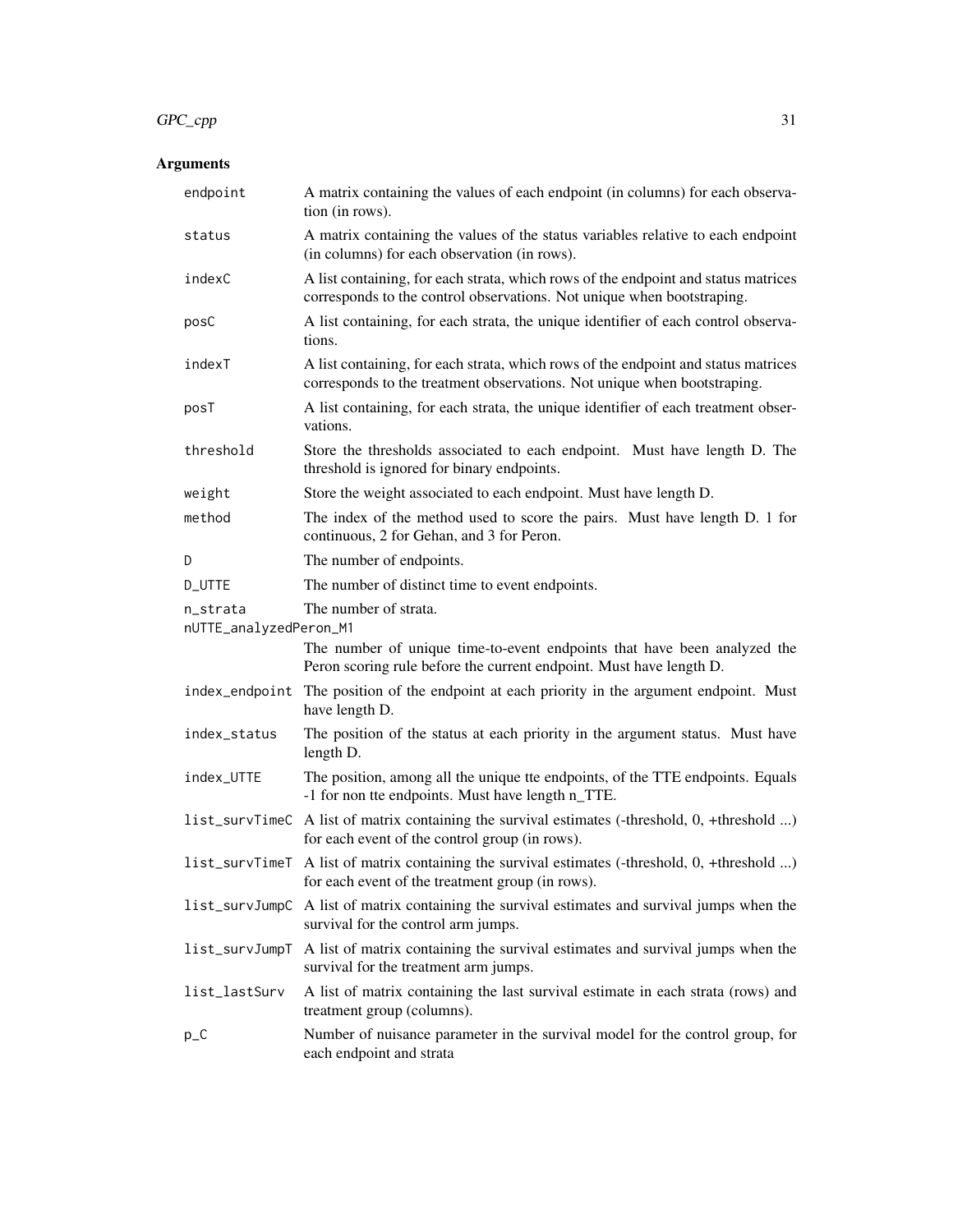<span id="page-31-0"></span>

| $p_T$           | Number of nuisance parameter in the survival model for the treatment group, for<br>each endpoint and strata                                                                  |  |
|-----------------|------------------------------------------------------------------------------------------------------------------------------------------------------------------------------|--|
| iid_survJumpC   | A list of matrix containing the iid of the survival estimates in the control group.                                                                                          |  |
| iid_survJumpT   | A list of matrix containing the iid of the survival estimates in the treatment<br>group.                                                                                     |  |
| zeroPlus        | Value under which doubles are considered 0?                                                                                                                                  |  |
| correctionUninf |                                                                                                                                                                              |  |
|                 | Should the uninformative weight be re-distributed to favorable and unfavorable?                                                                                              |  |
| hierarchical    | Should only the uninformative pairs be analyzed at the lower priority endpoints<br>(hierarchical GPC)? Otherwise all pairs will be compaired for all endpoint (full<br>GPC). |  |
| hprojection     | Order of the H-projection used to compute the variance.                                                                                                                      |  |
| neutralAsUninf  | Should paired classified as neutral be re-analyzed using endpoints of lower pri-<br>ority?                                                                                   |  |
| keepScore       | Should the result of each pairwise comparison be kept?                                                                                                                       |  |
| returnIID       | Should the iid be computed?                                                                                                                                                  |  |
| debug           | Print messages tracing the execution of the function to help debugging. The<br>amount of messages increase with the value of debug $(0-5)$ .                                 |  |

## Author(s)

Brice Ozenne

iid *Extract the H-decomposition of the Estimator*

## Description

Extract the H-decomposition of the GPC estimator.

## Usage

```
iid(object, endpoint = NULL, normalize = TRUE, type = "all",
 cluster = NULL)
## S4 method for signature 'BuyseRes'
iid(object, endpoint = NULL, normalize = TRUE,
 type = "all", cluster = NULL)
```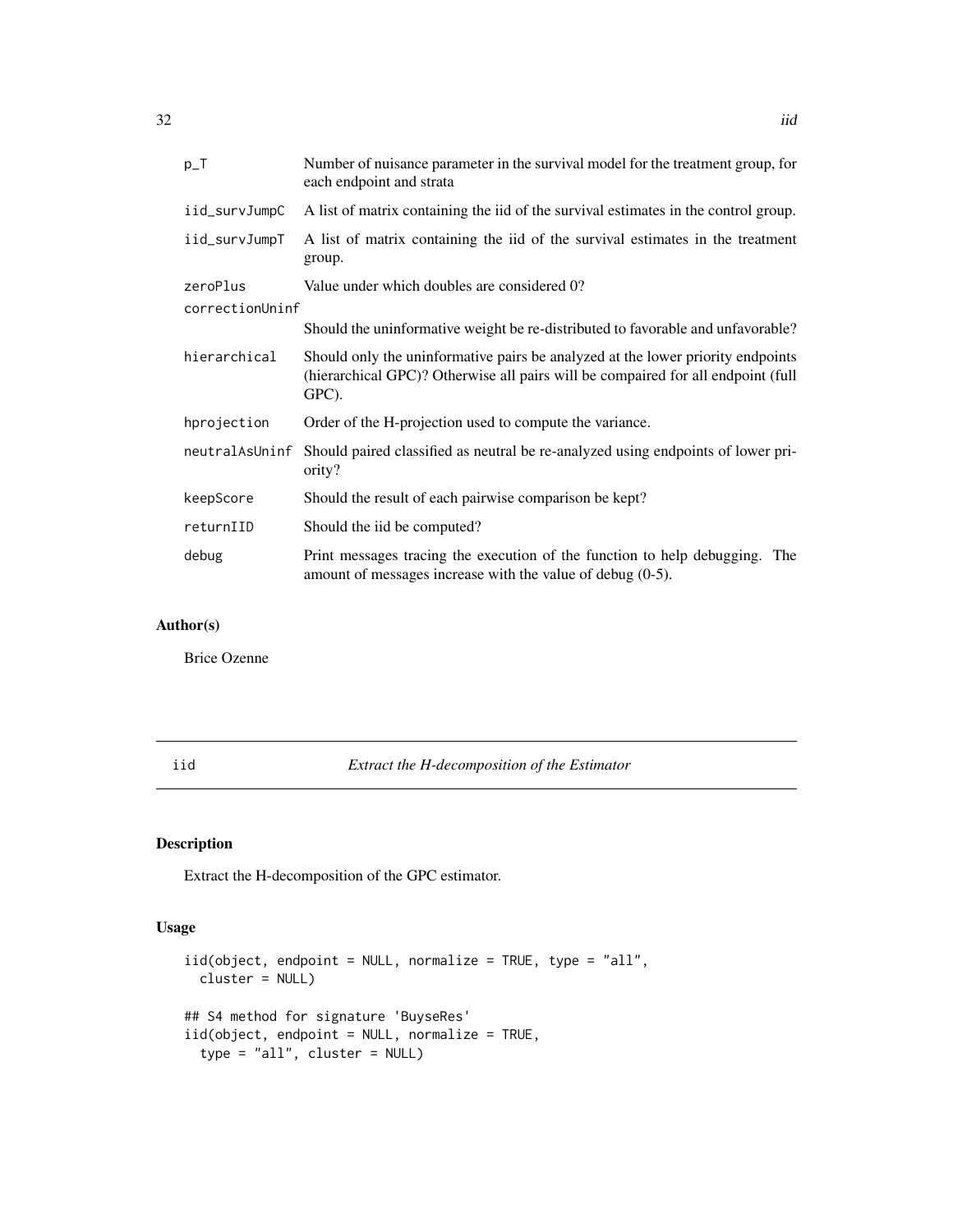#### <span id="page-32-0"></span>iidProdlim 33

## Arguments

| object    | an R object of class BuyseRes, <i>i.e.</i> , output of BuyseTest                                                                                                                 |
|-----------|----------------------------------------------------------------------------------------------------------------------------------------------------------------------------------|
| endpoint  | [character] for which endpoint(s) the H-decomposition should be output? If<br>NULL returns the sum of the H-decomposition over all endpoints.                                    |
| normalize | (logical) if TRUE the iid is centered and multiplied by the sample size. Otherwise<br>not.                                                                                       |
| type      | [character] type of iid to be output. Can be only for the nuisance parameters<br>("nuisance"), or for the u-statistic given the nuisance parameters ("u-statistic"),<br>or both. |
| cluster   | [numeric vector] return the H-decomposition aggregated by cluster.                                                                                                               |

## Author(s)

Brice Ozenne

## See Also

[BuyseTest](#page-14-1) for performing a generalized pairwise comparison. [BuyseRes-summary](#page-9-1) for a more detailed presentation of the BuyseRes object.

iidProdlim *Extract i.i.d. decomposition from a prodlim model*

## Description

Compute the influence function for each observation used to estimate the model

#### Usage

```
iidProdlim(object, add0 = FALSE)
```
## Arguments

| object | A prodlim object.                                |
|--------|--------------------------------------------------|
| add0   | [logical] add the 0 to vector of relevant times. |

## Details

This function is a simplified version of the iidCox function of the riskRegression package. Formula for the influence function can be found in (Ozenne et al., 2017).

## Author(s)

Brice Ozenne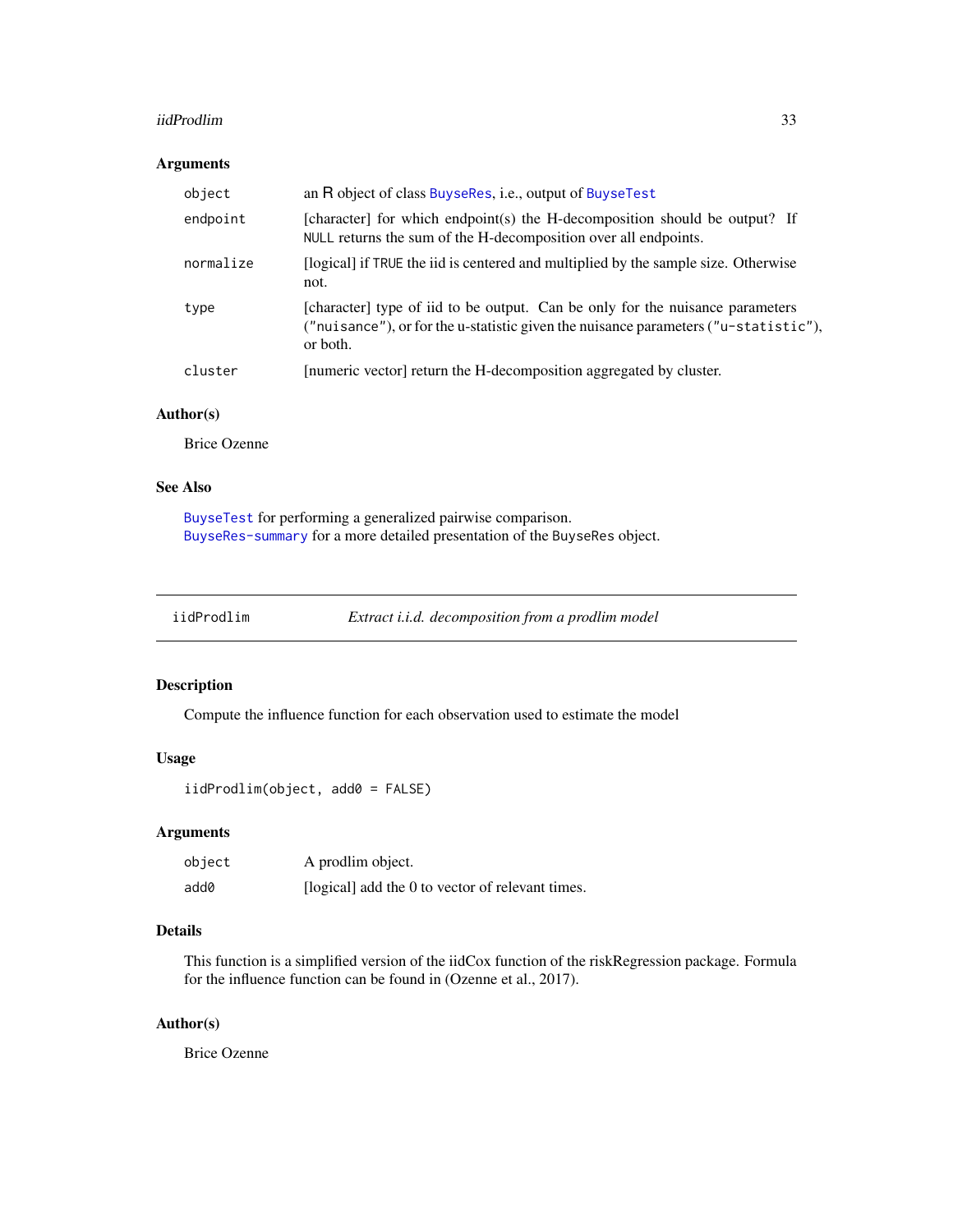#### References

Brice Ozenne, Anne Lyngholm Sorensen, Thomas Scheike, Christian Torp-Pedersen and Thomas Alexander Gerds. riskRegression: Predicting the Risk of an Event using Cox Regression Models. The R Journal (2017) 9:2, pages 440-460.

## Examples

```
library(data.table)
library(prodlim)
set.seed(10)
dt <- simBuyseTest(10)
setkeyv(dt, "treatment")
e.KM <- prodlim(Hist(eventtime,status)~treatment, data = dt)
iidProdlim(e.KM)
```
<span id="page-33-1"></span>powerBuyseTest *Performing simulation studies with BuyseTest*

#### Description

Performs a simulation studies for several sample sizes. Returns estimates, standard errors, confidence intervals and p.values.

## Usage

```
powerBuyseTest(sim, sample.size, sample.sizeC = NULL,
  sample.sizeT = NULL, n.rep, null = c(\theta, 1), cpus = 1, seed = 10,
  conf.level = NULL, order.Hprojection = NULL, transformation = NULL,
  trace = 1, \ldots)
```

| sim          | [function] take two arguments: the sample size in the control group (n.C) and<br>the sample size in the treatment group (n.C) and generate datasets. The datasets<br>must be data.table objects. |
|--------------|--------------------------------------------------------------------------------------------------------------------------------------------------------------------------------------------------|
| sample.size  | [integer vector, $>0$ ] the various sample sizes at which the simulation should be<br>perform. Disregarded if any of the arguments sample.sizeC or sample.sizeT<br>are specified.                |
| sample.sizeC | [integer vector, $>0$ ] the various sample sizes in the control group.                                                                                                                           |
| sample.sizeT | [integer vector, $>0$ ] the various sample sizes in the treatment group.                                                                                                                         |
| n.rep        | [integer, $>0$ ] the number of simulations.                                                                                                                                                      |
| null         | [numeric vector] the null hypothesis to be tested for the net benefit (first element)<br>and the win ratio (second element).                                                                     |

<span id="page-33-0"></span>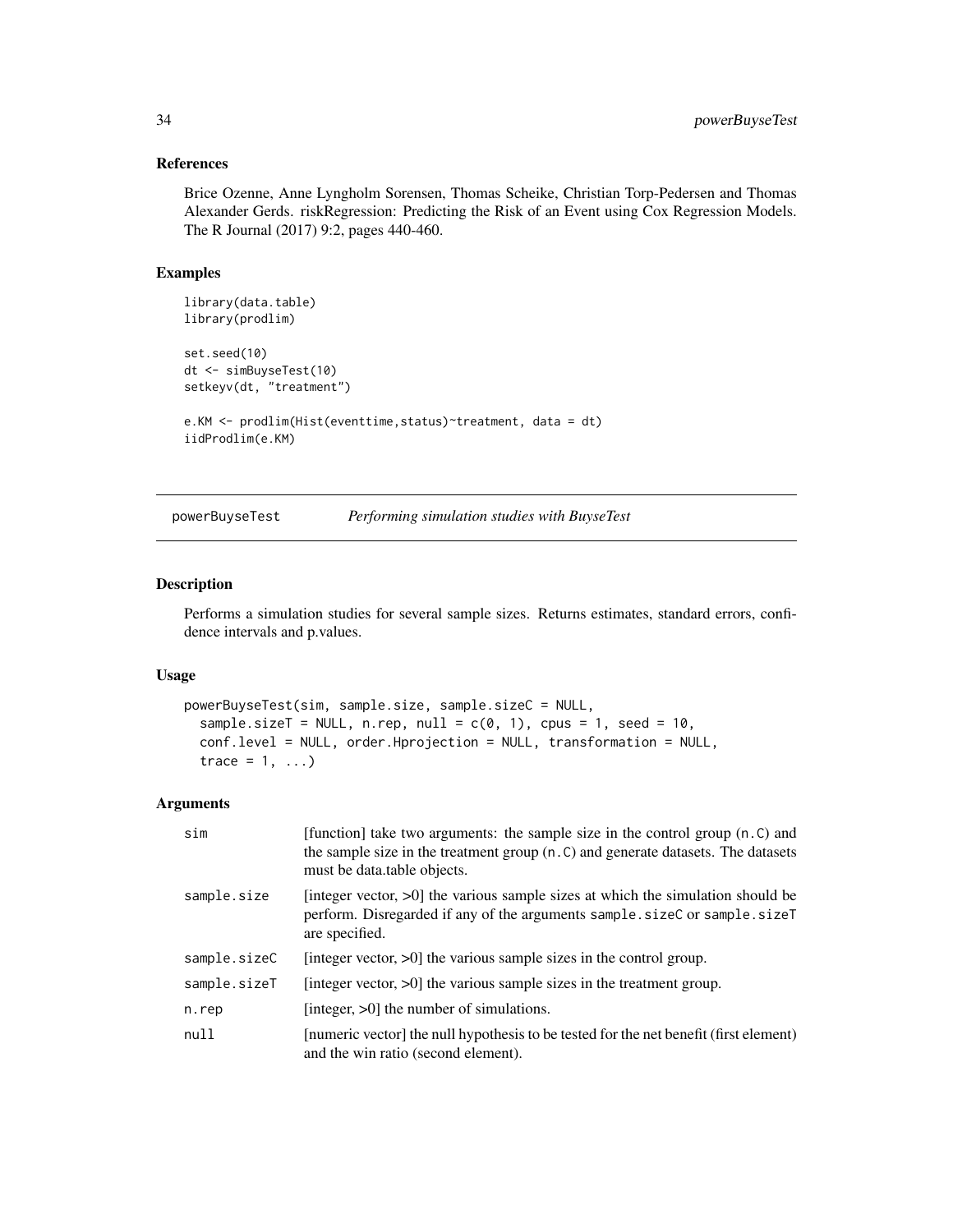<span id="page-34-0"></span>

| cpus              | [integer, $>0$ ] the number of CPU to use. Only the permutation test can use<br>parallel computation. Default value read from BuyseTest.options().                                                                                 |
|-------------------|------------------------------------------------------------------------------------------------------------------------------------------------------------------------------------------------------------------------------------|
| seed              | [integer, $>0$ ] the seed to consider for the simulation study.                                                                                                                                                                    |
| conf.level        | [numeric] confidence level for the confidence intervals. Default value read from<br>BuyseTest.options().                                                                                                                           |
| order.Hprojection |                                                                                                                                                                                                                                    |
|                   | [integer 1,2] the order of the H-project to be used to compute the variance of the<br>net benefit/win ratio.                                                                                                                       |
| transformation    | [logical] should the CI be computed on the logit scale / log scale for the net<br>benefit / win ratio and backtransformed. Otherwise they are computed without<br>any transformation. Default value read from BuyseTest.options(). |
| trace             | [integer] should the execution of the function be traced?                                                                                                                                                                          |
|                   | parameters from BuyseTest.                                                                                                                                                                                                         |

## Author(s)

Brice Ozenne

#### Examples

library(data.table)

```
## using simBuyseTest
powerBuyseTest(sim = simBuyseTest, sample.size = c(100), n.rep = 2,
               formula = treatment \sim bin(toxicity),
               method.inference = "u-statistic", trace = 4)
## using user defined simulation function
simFCT <- function(n.C, n.T){
   out <- data.table(Y=rnorm(n.C+n.T),
                      T=c(rep(1,n.C),rep(0,n.T))
                     )
return(out)
}
powerBuyseTest(sim = simFCT, sample.size = c(100), n.rep = 2,
              formula = T \sim cont(Y), method.inference = "u-statistic", trace = 4)
```
simCompetingRisks *Simulation of Gompertz competing risks data for the BuyseTest*

## Description

Simulate Gompertz competing risks data with proportional (via prespecified sub-distribution hazard ratio) or non-proportional sub-distribution hazards. A treatment variable with two groups (treatment and control) is created.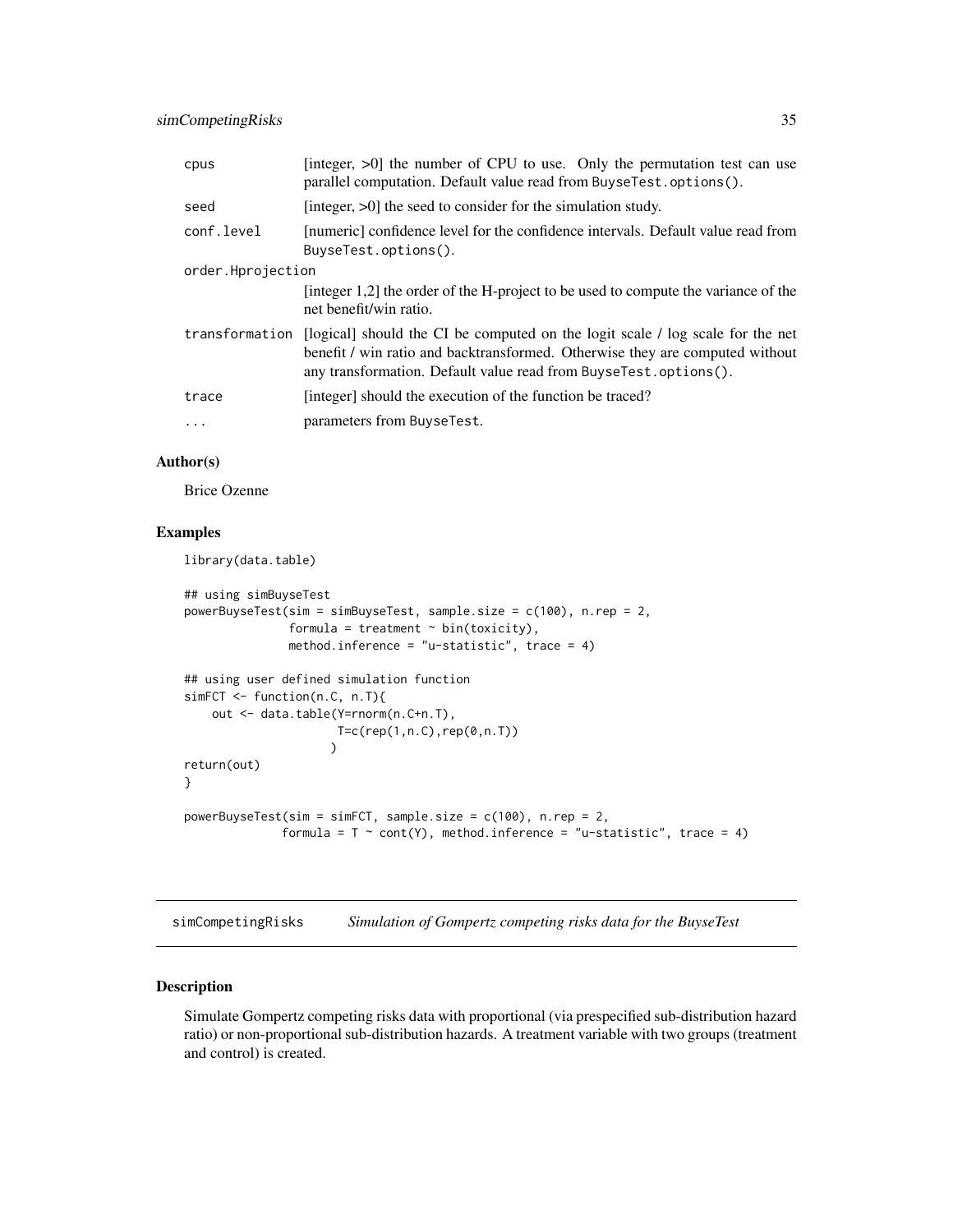#### Usage

```
simCompetingRisks(n.T, n.C, p.1C = NULL, v.1C, v.1T, v.2C, v.2T,
  SHR = NULL, b.1T = NULL, b.1C = NULL, b.2T = NULL, b.2C = NULLcens.distrib = NULL, param.cens = NULL, latent = NULL)
```
## Arguments

| n.T                    | [integer, $>0$ ] number of patients in the treatment arm                                                                                                                                                                                                              |
|------------------------|-----------------------------------------------------------------------------------------------------------------------------------------------------------------------------------------------------------------------------------------------------------------------|
| n.C                    | [integer, $>0$ ] number of patients in the control arm                                                                                                                                                                                                                |
| p.1C                   | [integer, >0] proportion of events of interest in the control group. Can be NULL<br>if and only if $(b.1T, b.1C, b.2T, b.2C)$ are provided.                                                                                                                           |
| v.1C, v.1T, v.2C, v.2T |                                                                                                                                                                                                                                                                       |
|                        | [double, <0] shape parameters for Gompertz distribution of time to event of<br>interest in control/treatment (C/T) group and of time to competing event in con-<br>trol/treatment $(C/T)$ group respectively                                                          |
| sHR                    | [double, >0] pre-specified sub-distribution hazard ratio for event of interest. Can<br>be NULL if and only if $(b.1T, b.1C, b.2T, b.2C)$ are provided.                                                                                                                |
| b.1C, b.1T, b.2C, b.2T |                                                                                                                                                                                                                                                                       |
|                        | [double, >0] rate parameters for Gompertz distribution of time to event of in-<br>terest in control/treatment (C/T) group and of time to competing event in con-<br>trol/treatment (C/T) group respectively. Can be NULL if and only if (p. 1C, sHR)<br>are provided. |
| cens.distrib           | [character] censoring distribution. Can be "exponential" for exponential cen-<br>soring or "uniform" for uniform censoring. NULL means no censoring.                                                                                                                  |
| param.cens             | [>0] parameter for censoring distribution. Should be a double for rate parameter<br>of exponential censoring distribution or a vector of doubles for lower and upper<br>bounds of uniform censoring distribution. NULL means no censoring                             |
| latent                 | [logical] If TRUE, also export the latent variables (e.g. true event times, true event<br>types and censoring times). NULL sets this parameter to FALSE.                                                                                                              |

## Details

The times to the event of interest and to the competing event in each group follow an improper Gompertz distribution (see Jeong and Fine, 2006), whose cumulative distribution function is

 $F(t; b, v) = 1 - exp(b (1 - exp (v t))/v)$ 

and hazard functions is

 $h(t; b, v) = b \exp(v t)$ 

The shape parameters must be negative to have improper distributions for the times to the two events in each group. Note however that in each group, the overall cumulative incidence function must be proper (i.e. the maximum values of the cumulative incidence of each event type sum up to 1 in each group). When only providing the shape parameters, the rate parameters are computed to fulfill this condition. In case you whish to provide the rate parameters too, make sure that the condition is met.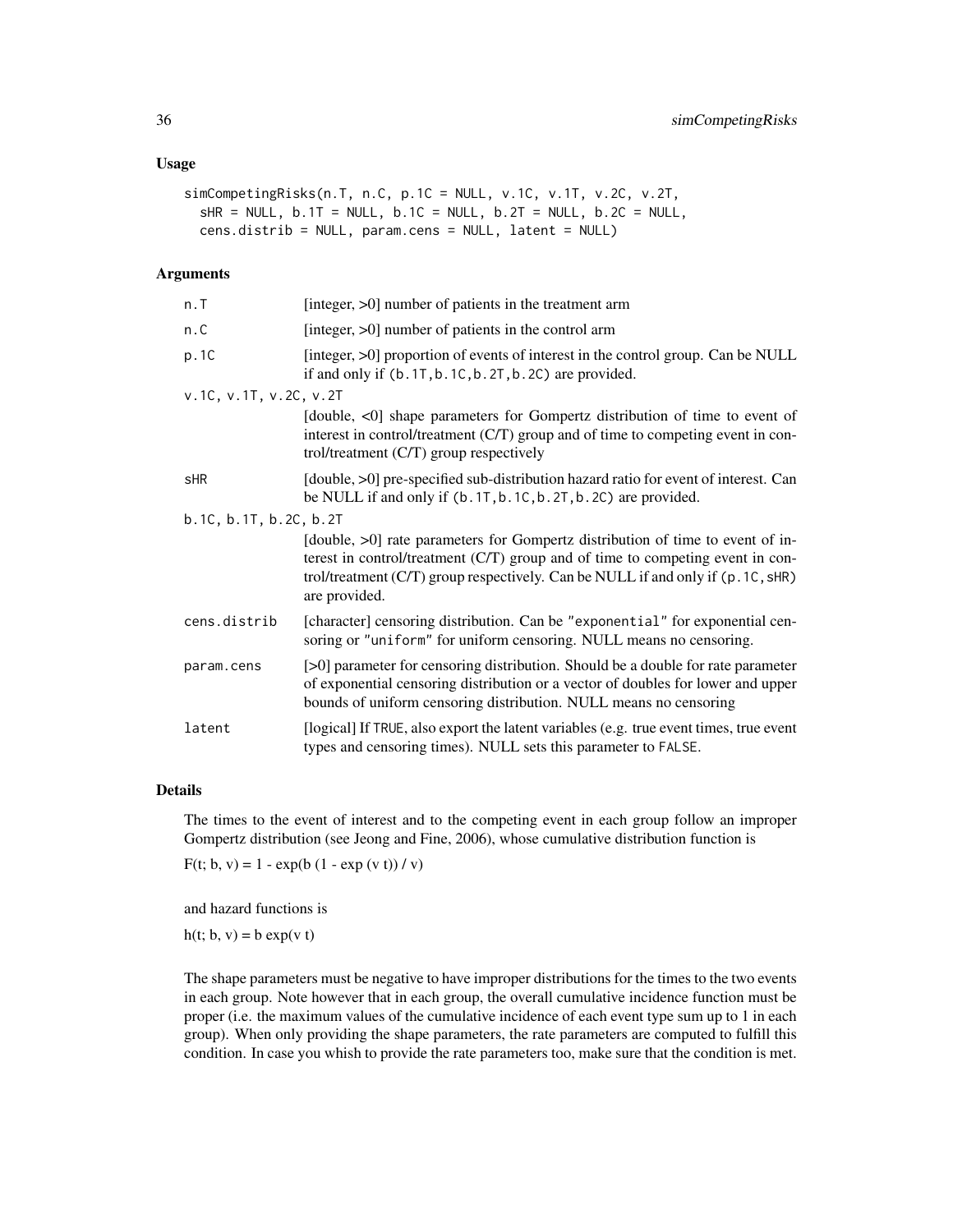## <span id="page-36-0"></span>Simulation function 37

#### Author(s)

Eva Cantagallo

#### References

Jeong J-H. and Fine J. (2006) Direct parametric inference for the cumulative incidence function. *Journal of the Royal Statistical Society* 55: 187-200

#### Examples

```
#### Providing p.1C and sHR ####
d <- simCompetingRisks(n.T = 100, n.C = 100, p.1C = 0.55, v.1C = -0.30,
v.1T = -0.30, v.2C = -0.30, v.2T = -0.30, sHR = 0.5, b.1T = NULL,
b.1C = NULL, b.2T = NULL, b.2C = NULL#### Providing the rate parameters ####
d <- simCompetingRisks(n.T = 100, n.C = 100, p.1C = NULL, v.1C = -0.30,
v.1T = -0.30, v.2C = -0.30, v.2T = -0.30, sHR = NULL, b.1T = 0.12,
b.1C = 0.24, b.2T = 0.33, b.2C = 0.18)
#### With exponential censoring ####
d \le simCompetingRisks(n.T = 100, n.C = 100, p.1C = 0.55, v.1C = -0.30,
v.1T = -0.30, v.2C = -0.30, v.2T = -0.30, sHR = 0.5, b.1T = NULL,
b.1C = NULL, b.2T = NULL, b.2C = NULL, cens.distrib = "exponential",
param.cens = 0.8, latent = TRUE)### With uniform censoring ####
d \le simCompetingRisks(n.T = 100, n.C = 100, p.1C = 0.55, v.1C = -0.30,
v.1T = -0.30, v.2C = -0.30, v.2T = -0.30, sHR = 0.5, b.1T = NULL,
b.1C = NULL, b.2T = NULL, b.2C = NULL, cens.distrib = "uniform",
param.cens = c(0, 7), latent=TRUE)
```
Simulation function *Simulation of data for the BuyseTest*

#### Description

Simulate binary, continuous or time to event data, possibly with strata. Outcomes are simulated independently of each other and independently of the strata variable.

#### Usage

```
simBuyseTest(n.T, n.C = NULL, argsBin = list(), argsCont = list(),
  argsTTE = list(), n.strata = NULL, names.strata = NULL,
 format = "data.table", latent = FALSE)
```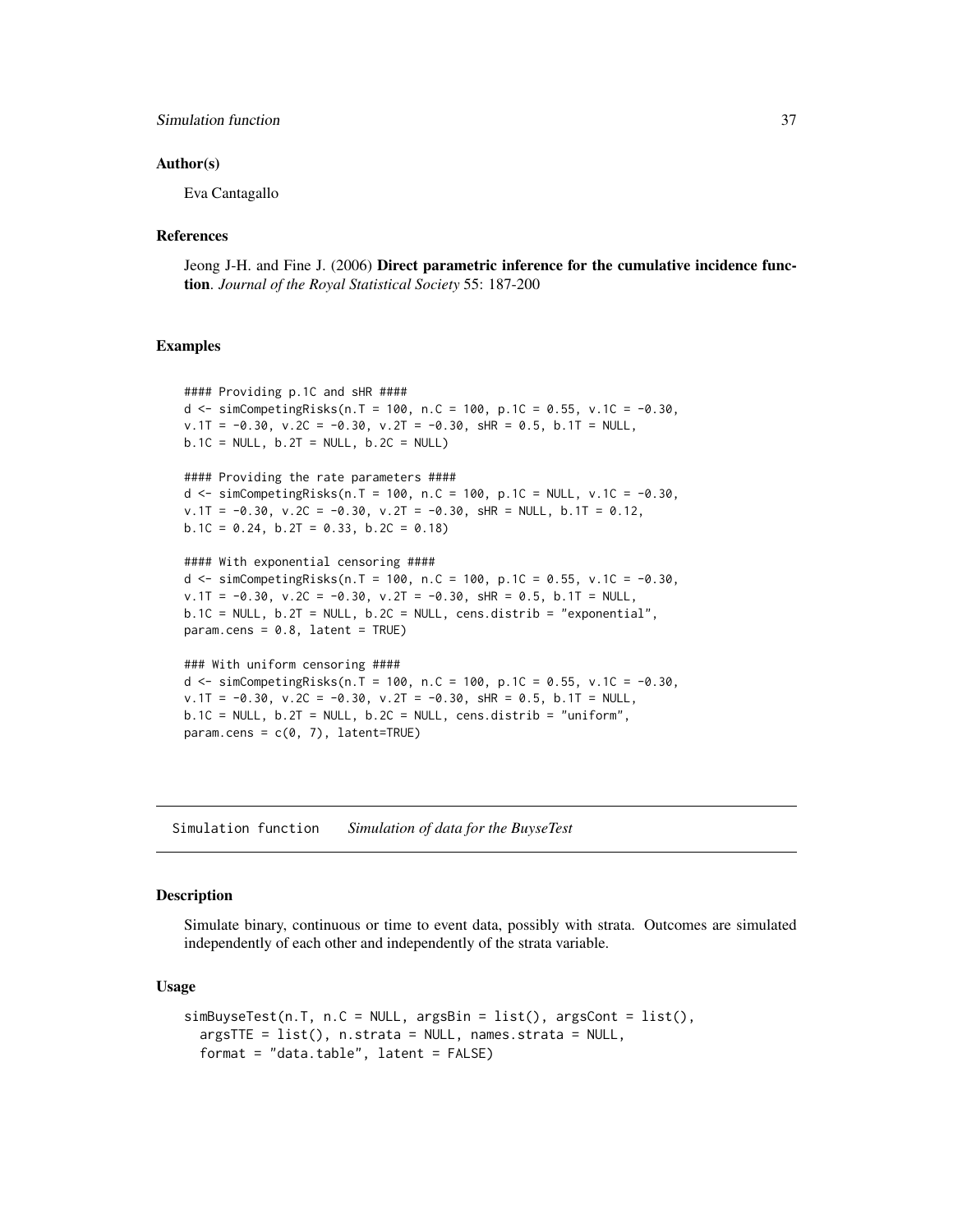## Arguments

| n.T          | [integer, >0] number of patients in the treatment arm                                                                              |
|--------------|------------------------------------------------------------------------------------------------------------------------------------|
| n.C          | [integer, $>0$ ] number of patients in the control arm                                                                             |
| argsBin      | [list] arguments to be passed to simbuy select_bin. They specify the distribu-<br>tion parameters of the binary endpoints.         |
| argsCont     | [list] arguments to be passed to simBuyseTest_continuous. They specify the<br>distribution parameters of the continuous endpoints. |
| argsTTE      | [list] arguments to be passed to simBuyseTest_TTE. They specify the distribu-<br>tion parameters of the time to event endpoints.   |
| n.strata     | [integer, >0] number of strata. NULL indicates no strata.                                                                          |
| names.strata | [character vector] name of the strata variables. Must have same length as n. strata.                                               |
| format       | [character] the format of the output. Can be "data.table", "data.frame" or<br>"matrix".                                            |
| latent       | [logical] If TRUE also export the latent variables (e.g. censoring times or event<br>times).                                       |

## Details

This function is built upon the lvm and sim functions from the lava package.

Arguments in the list argsBin:

- p.T probability of event of each endpoint (binary endpoint, treatment group).
- p.C same as p.T but for the control group.
- name names of the binary variables.

Arguments in the list argsCont:

- mu.T expected value of each endpoint (continuous endpoint, treatment group).
- mu.C same as mu.C but for the control group.
- sigma.T standard deviation of the values of each endpoint (continuous endpoint, treatment group).
- sigma.C same as sigma.T but for the control group.
- name names of the continuous variables.

Arguments in the list argsTTE:

• CR should competing risks be simulated?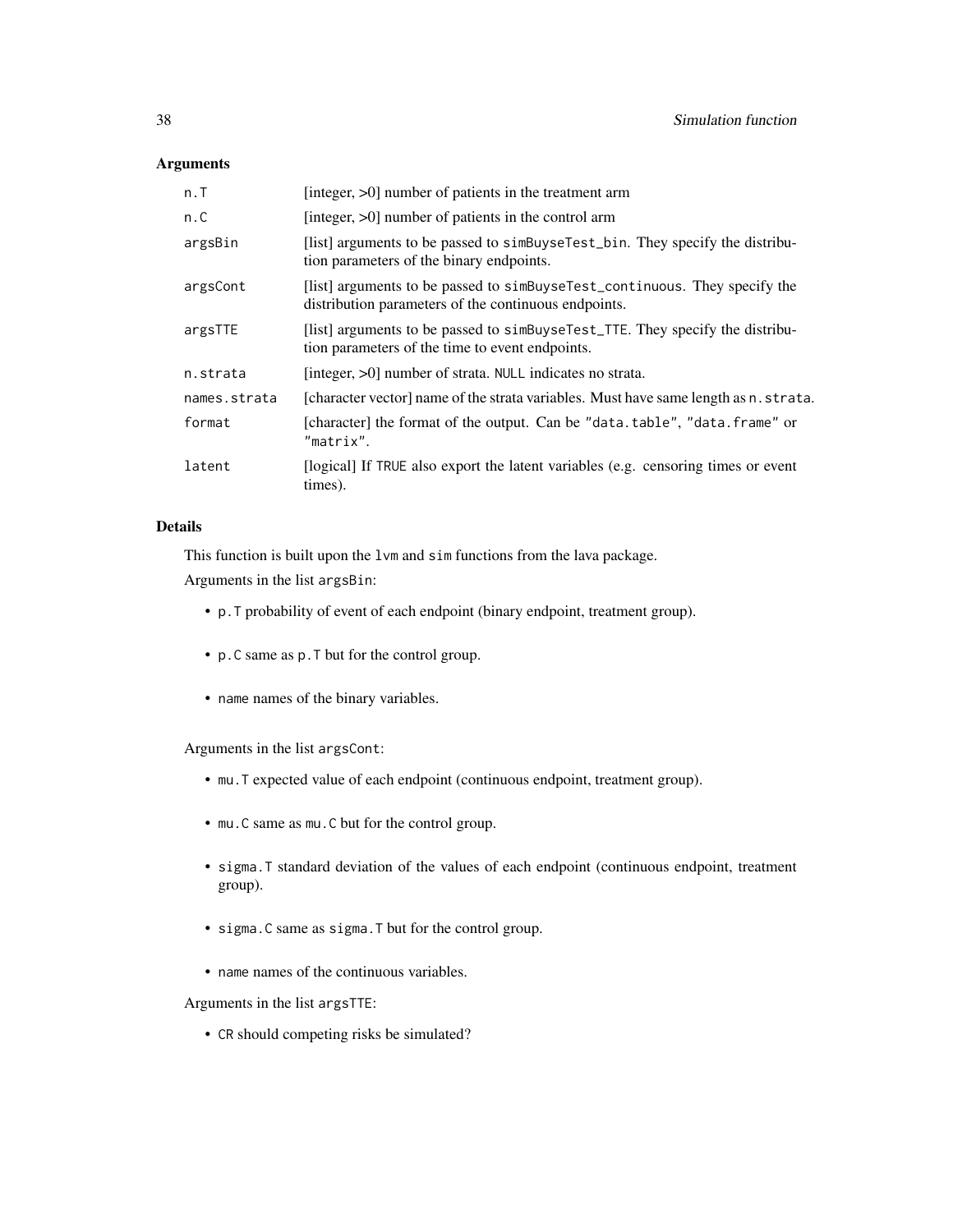## Simulation function 39

- rates.T hazard corresponding to each endpoint (time to event endpoint, treatment group).
- rates.C same as rates.T but for the control group.
- rates.CR same as rates.T but for the competing event (same in both groups).
- rates.Censoring.T Censoring same as rates.T but for the censoring.
- rates.Censoring.C Censoring same as rates.C but for the censoring.
- name names of the time to event variables.
- nameCensoring names of the event type indicators.

#### Author(s)

Brice Ozenne

#### Examples

library(data.table)

n <- 1e2

#### default option #### simBuyseTest(n)

```
## with a strata variable having 5 levels
simBuyseTest(n, n.strata = 5)
## with a strata variable named grade
simBuyseTest(n, n.strata = 5, names.strata = "grade")
## several strata variables
simBuyseTest(1e3, n.strata = c(2,4), names.strata = c("Gender","AgeCategory"))
```

```
#### only binary endpoints ####
args <- list(p.T = c(3:5/10))
simBuyseTest(n, argsBin = args, argsCont = NULL, argsTTE = NULL)
```

```
#### only continuous endpoints ####
args < - list(mu.T = c(3:5/10), sigma.T = rep(1,3))simBuyseTest(n, argsBin = NULL, argsCont = args, argsTTE = NULL)
```

```
#### only TTE endpoints ####
args \le list(rates.T = c(3:5/10), rates.Censoring.T = rep(1,3))
simBuyseTest(n, argsBin = NULL, argsCont = NULL, argsTTE = args)
```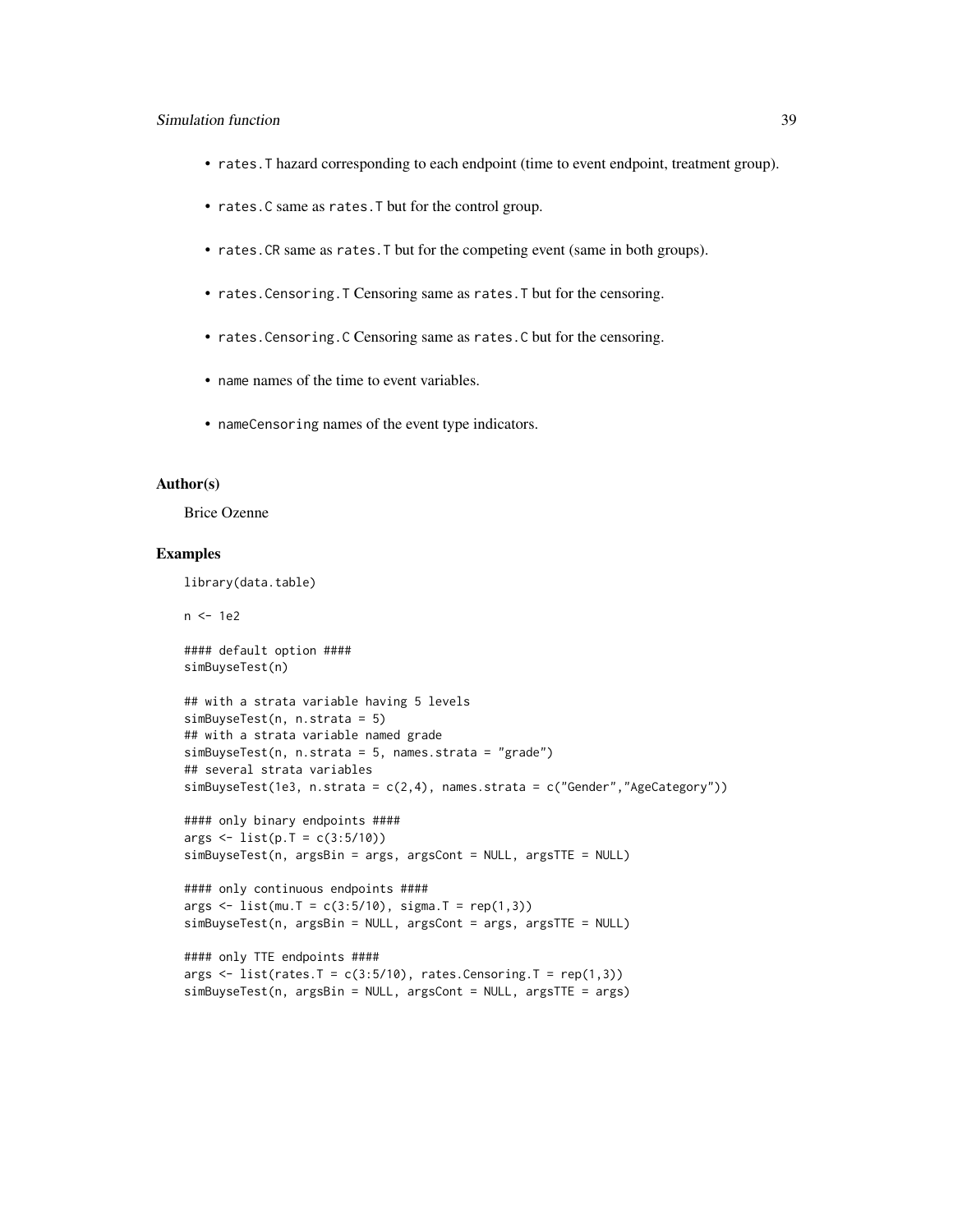# <span id="page-39-0"></span>**Index**

∗Topic BuyseRes-class BuyseRes-class, [7](#page-6-0) ∗Topic BuyseRes-method BuyseRes-coef, [7](#page-6-0) BuyseRes-confint, [8](#page-7-0) BuyseRes-show, [10](#page-9-0) BuyseRes-summary, [10](#page-9-0) getCount, [26](#page-25-0) getPairScore, [27](#page-26-0) getSurvival, [29](#page-28-0) iid, [32](#page-31-0) ∗Topic BuyseSim-class BuyseSim-class, [13](#page-12-0) ∗Topic BuyseSim-method BuyseSim-show, [13](#page-12-0) BuyseSim-summary, [14](#page-13-0) ∗Topic BuyseTest.options-class BuyseTest.options-class, [22](#page-21-0) ∗Topic BuyseTest GPC\_cpp, [30](#page-29-0) ∗Topic BuyseTes BuyseTest, [15](#page-14-0) ∗Topic Cpp GPC\_cpp, [30](#page-29-0) ∗Topic classes BuyseRes-class, [7](#page-6-0) BuyseSim-class, [13](#page-12-0) BuyseTest.options-class, [22](#page-21-0) ∗Topic coef BuyseRes-coef, [7](#page-6-0) ∗Topic confint BuyseRes-confint, [8](#page-7-0) ∗Topic function BuyseTest, [15](#page-14-0) constStrata, [24](#page-23-0) GPC\_cpp, [30](#page-29-0) simCompetingRisks, [35](#page-34-0) Simulation function, [37](#page-36-0) ∗Topic get

getCount, [26](#page-25-0) getPairScore, [27](#page-26-0) getSurvival, [29](#page-28-0) ∗Topic iid iid, [32](#page-31-0) ∗Topic options BuyseTest.options-class, [22](#page-21-0) ∗Topic simulations simCompetingRisks, [35](#page-34-0) Simulation function, [37](#page-36-0) ∗Topic summary BuyseRes-show, [10](#page-9-0) BuyseRes-summary, [10](#page-9-0) BuyseSim-show, [13](#page-12-0) BuyseSim-summary, [14](#page-13-0) alloc,BuyseTest.options-method *(*BuyseTest.options-methods*)*, [23](#page-22-0) auc, [4](#page-3-0) boot2pvalue, [5](#page-4-0) BuyseRes, *[8](#page-7-0)*, *[10](#page-9-0)*, *[19](#page-18-0)*, *[26,](#page-25-0) [27](#page-26-0)*, *[30](#page-29-0)*, *[33](#page-32-0)* BuyseRes *(*BuyseRes-class*)*, [7](#page-6-0) BuyseRes-class, [7](#page-6-0) BuyseRes-coef, [7](#page-6-0) BuyseRes-confint, [8](#page-7-0) BuyseRes-getCount *(*getCount*)*, [26](#page-25-0) BuyseRes-getPairScore *(*getPairScore*)*, [27](#page-26-0) BuyseRes-getSurvival *(*getSurvival*)*, [29](#page-28-0) BuyseRes-iid *(*iid*)*, [32](#page-31-0) BuyseRes-show, [10](#page-9-0) BuyseRes-summary, [10](#page-9-0) BuyseSim, *[13,](#page-12-0) [14](#page-13-0)* BuyseSim *(*BuyseSim-class*)*, [13](#page-12-0) BuyseSim-class, [13](#page-12-0) BuyseSim-show, [13](#page-12-0) BuyseSim-summary, [14](#page-13-0) BuyseTest, *[3](#page-2-0)*, *[7](#page-6-0)[–11](#page-10-0)*, *[13,](#page-12-0) [14](#page-13-0)*, [15,](#page-14-0) *[22](#page-21-0)*, *[26,](#page-25-0) [27](#page-26-0)*, *[30](#page-29-0)*, *[33](#page-32-0)*

BuyseTest-package, [3](#page-2-0)